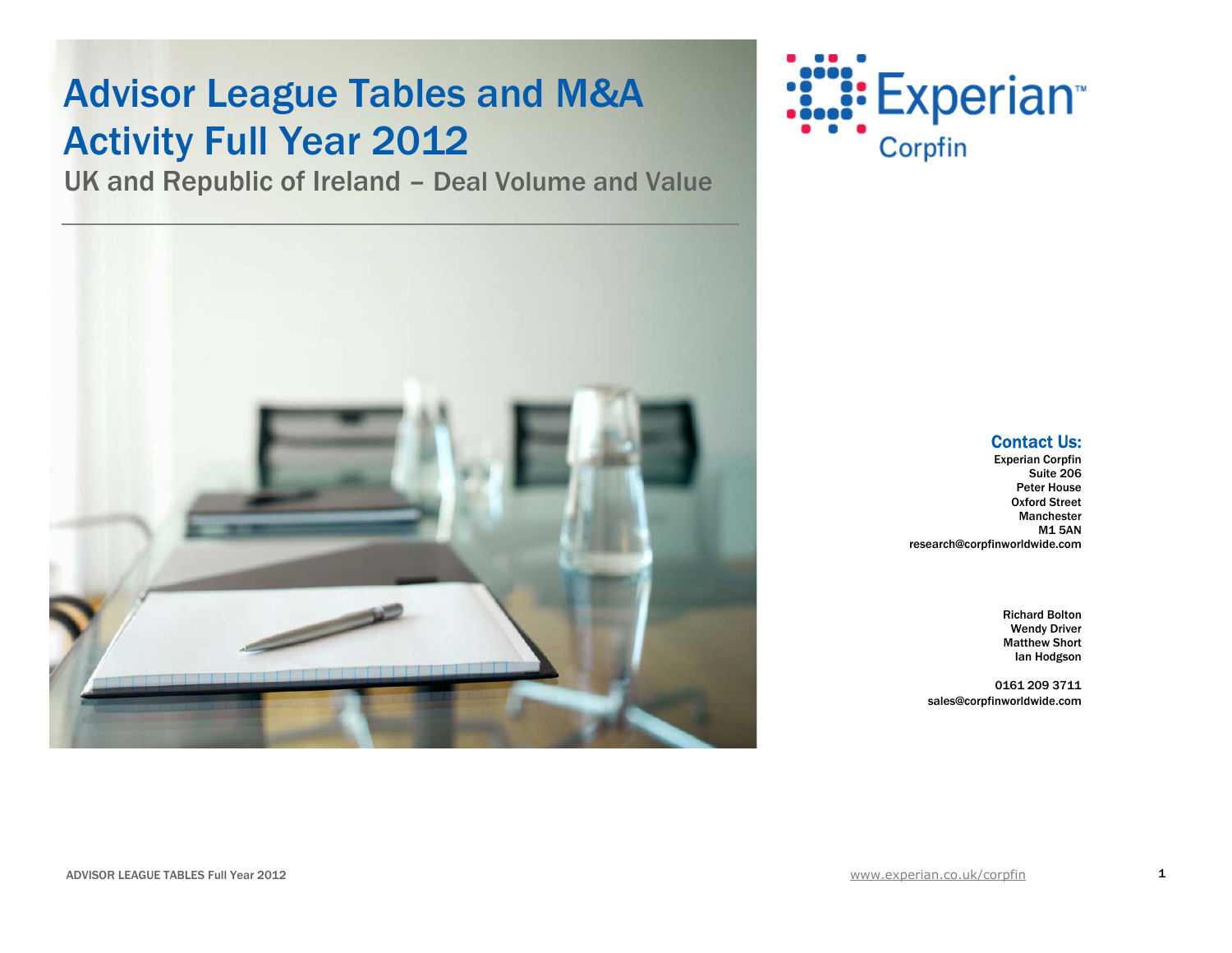

#### CONTENT:

| <b>Deal Activity in UK Regions</b> | 3              |
|------------------------------------|----------------|
| <b>UNITED KINGDOM</b>              | 4              |
| <b>GREATER LONDON</b>              | $\overline{7}$ |
| <b>SOUTH EAST</b>                  | 9              |
| <b>SOUTH WEST</b>                  | 11             |
| <b>EAST ANGLIA</b>                 | 13             |
| <b>MIDLANDS</b>                    | 15             |
| <b>YORKSHIRE</b>                   | 17             |
| <b>NORTH WEST</b>                  | 19             |
| <b>NORTH EAST</b>                  | 21             |
| <b>WALES</b>                       | 23             |
| <b>SCOTLAND</b>                    | 25             |
| <b>REPUBLIC OF IRELAND</b>         | 27             |
| <b>NORTHERN IRELAND</b>            | 29             |
| <b>Criteria</b>                    | 31             |
| <b>Deal Proforma</b>               | 32             |

### **Introduction**

Experian Corpfin figures show that deal volumes were down by just under 3% for 2012 when compared with the same period in 2011, but the aggregate value of transactions increased by 4.4%. We provide a detailed review of M&A and ECM activity for the last twelve months, including a breakdown of deal volumes and transaction value, comparisons with 2011, details of the top ten completed deals by value and the most active legal and financial advisors across the UK. We also provide figures for the Republic of Ireland.

Wendy Driver, Business Development Manager at Experian UK&I, said: "Despite the challenges faced by the Eurozone crisis, the UK has proven to be one of the most attractive markets in what has been a subdued year for mergers and acquisitions globally.

"The quality of UK businesses and assets, as well as favourable interest rates, has been consistently attractive to overseas investors, which is helping to keep mergers and acquisitions activity buoyant and may serve to boost confidence further."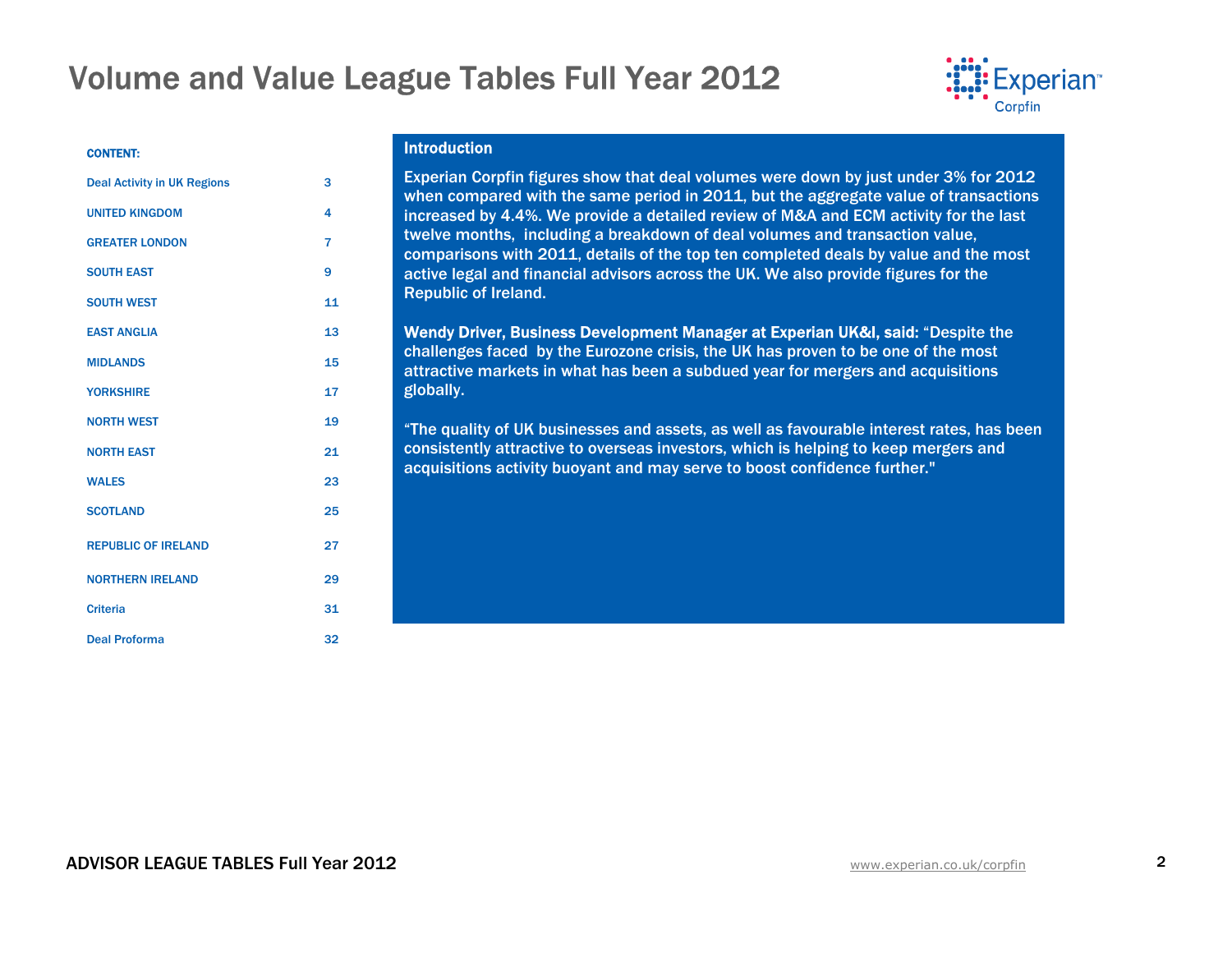### Volume and Value League Tables Full Year 2012 UK M&A Activity



The preliminary results for 2012 show deal volume dropping slightly by just under 3% for the UK market as a whole, to 4,543 transactions. The M&A landscape is still dominated by Greater London - around a third of all transactions by volume and over 70% by value are based in and around the capital - but transaction volume here was down by more than 11%. Despite a slight decline in UK M&A and ECM activity overall, there were bright spots; Northern Ireland enjoyed a boom year, with deal volume up by 36.8%, as did Scotland (10.5%) and South West England (7.4%).

The total value of UK deals was up by 4.4% overall from 2011 (from £231.416bn to £241.51bn), this was primarily due to a strong Q1, Q2 and Q4 in terms of deal values when compared to 2011. The picture varied depending on location - Greater London saw an increase of 35.57% despite a fall in volume, and the South West, Wales, Midlands, Scotland and Northern Ireland all enjoyed an upturn. It was a different story elsewhere, with values in East Anglia and the North East in particular declining significantly.



| <b>Region</b>              |         | Value (£m) |           | <b>Volume</b> |       |           |  |
|----------------------------|---------|------------|-----------|---------------|-------|-----------|--|
|                            | 2012    | 2011       | % Change  | 2012          | 2011  | % Change  |  |
| <b>Greater London</b>      | 173,076 | 127,665    | 35.57%    | 1,511         | 1,707 | $-11.48%$ |  |
| <b>South East</b>          | 25,713  | 36.750     | $-30.03%$ | 650           | 690   | $-5.80%$  |  |
| <b>South West</b>          | 53,221  | 30,392     | 75.12%    | 641           | 597   | 7.37%     |  |
| East Anglia                | 3.814   | 11.517     | $-66.88%$ | 214           | 243   | $-11.93%$ |  |
| <b>Midlands</b>            | 17,784  | 10,616     | 67.52%    | 583           | 633   | $-7.90%$  |  |
| Yorkshire                  | 2.497   | 2.527      | $-1.21%$  | 323           | 334   | $-3.29%$  |  |
| <b>North West</b>          | 8,956   | 10,958     | $-18.28%$ | 618           | 658   | $-6.08%$  |  |
| <b>North East</b>          | 1.074   | 7.966      | $-86.52%$ | 143           | 155   | $-7.74%$  |  |
| Wales                      | 2.946   | 2,564      | 14.89%    | 136           | 154   | $-11.69%$ |  |
| <b>Scotland</b>            | 18,391  | 14,030     | 31.09%    | 401           | 363   | 10.47%    |  |
| Northern Ireland           | 1,170   | 384        | 204.83%   | 52            | 38    | 36.84%    |  |
| <b>Republic of Ireland</b> | 23,177  | 22.972     | 0.89%     | 294           | 307   | $-4.23%$  |  |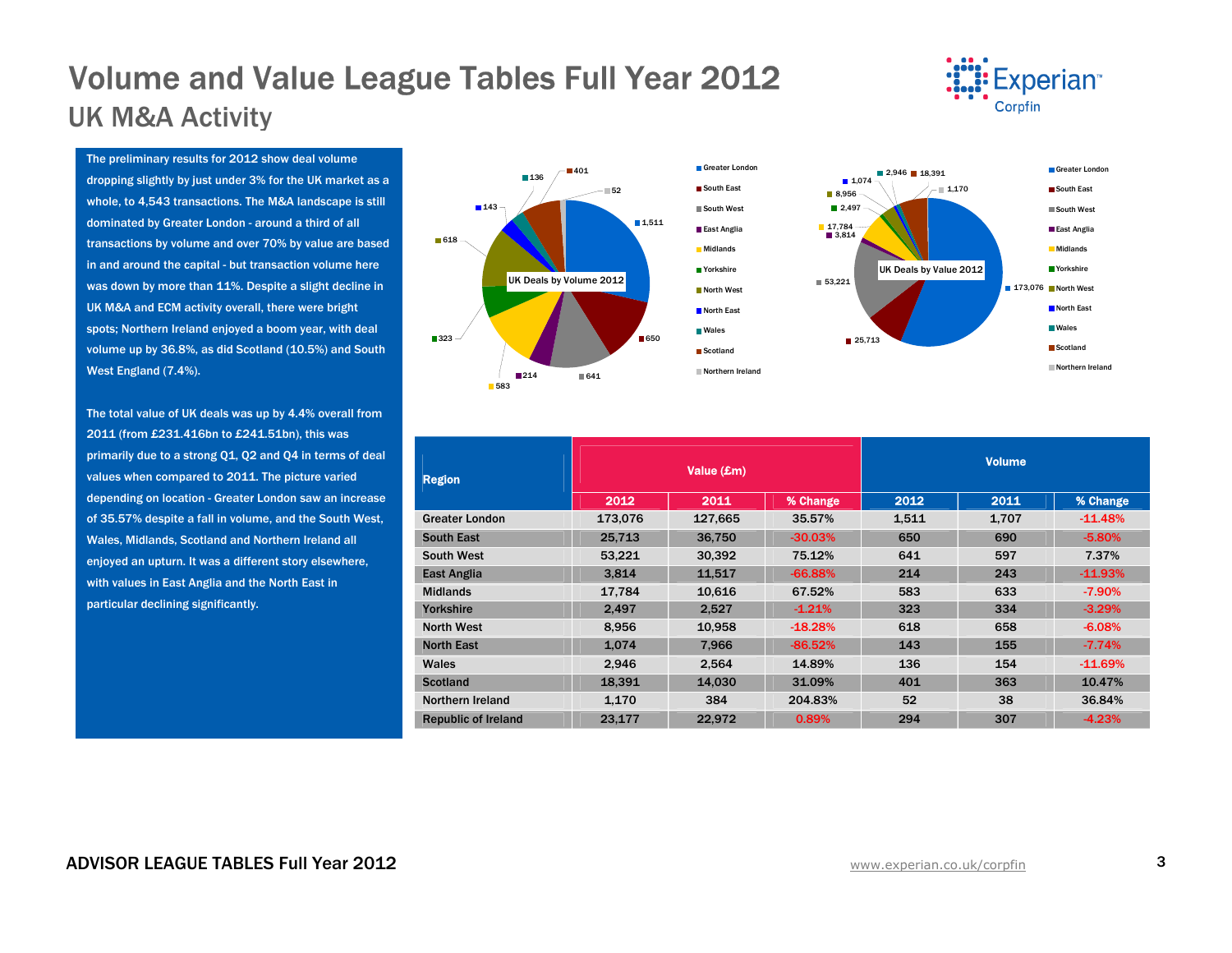United Kingdom M&A Activity



#### Europe and the Rest of the World

- • Europe saw a 10.2% decline in M&A and ECM transactions announced during 2012, with 9,610 deals compared to 10,706 transactions in 2011.
- • The downturn in volume has had an almost identical impact on the total value; European transaction values decreased by 10.5% compared to 2011. The figures for Europe are also down when compared to 2010, unlike the UK, which witnessed small improvements compared to two years ago.
- • The majority of the UK's cross-border deals during 2012 were with the USA, with 550 transactions, followed by Germany and France with 136 and 112 transactions respectively.
- •In the USA volume was down by just under 5%, and value by 6.4% compared to 2011.
- • Asia Pacific also witnessed a more pronounced reduction, both in the volume and value of deals during 2012, by 15.2% and 13.5% respectively.



#### UK Highlights

The UK saw the overall number of M&A transactions across the UK announced in 2012 decline slightly, from 4,683 transactions in 2011 to 4,543 in the last year. This was mainly due to a downturn in the final quarter of the year, which saw volumes down by 11% compared to Q4 2011. However, the total value of deals in 2012 was £242bn. This represented an increase of 4.8% from the £231bn worth of deals announced in 2011 (and a rise of 17.5% on 2010's figures), fuelled by an upturn in the number of very large transactions (with a disclosed consideration of over £1bn). There was a UK element in 47.27% of all European transactions, up from 43.742% in 2011 and, in terms of value, the UK contributed almost 42% of the European total for the year.

Grant Thornton was the most active financial advisor by volume with 121 deals, while Morgan Stanley topped the value league table with transactions worth a total of £76.833bn. The leading legal advisors were DLA Piper by volume with 112 transactions, and Linklaters with £80.857bn total deal value from 70 deals.

- • There were 39 very large deals announced in 2012, worth £128bn; a yearon-year increase of 15% in volume and 8% in value. This was the most active year in terms of 'mega deals' in the UK since 2009.
- • Many of these transactions involved a British parent company selling assets, a trend illustrated in the last quarter by BP Plc's £17bn sale of its shareholding in Russian joint venture TNK-BP to state-owned oil and gas concern Rosneft. In total, 35 of these deals were cross-border in nature, with just five featuring a UK bidder.
- The most active sector in the very large deals segment was Food, Beverage and Tobacco Manufacturing with 15.4% of transactions, including Diageo's £1.3bn purchase of a stake in Indian drinks firm United Spirits Ltd in Q4.
- • The UK mid-market (transactions worth between £10m and £100m) was the worse affected; deal volume here was down by 6.2% year-on-year. The level of small (£0.5m to £10m) and large deals (£100m to £1bn) remained relatively static.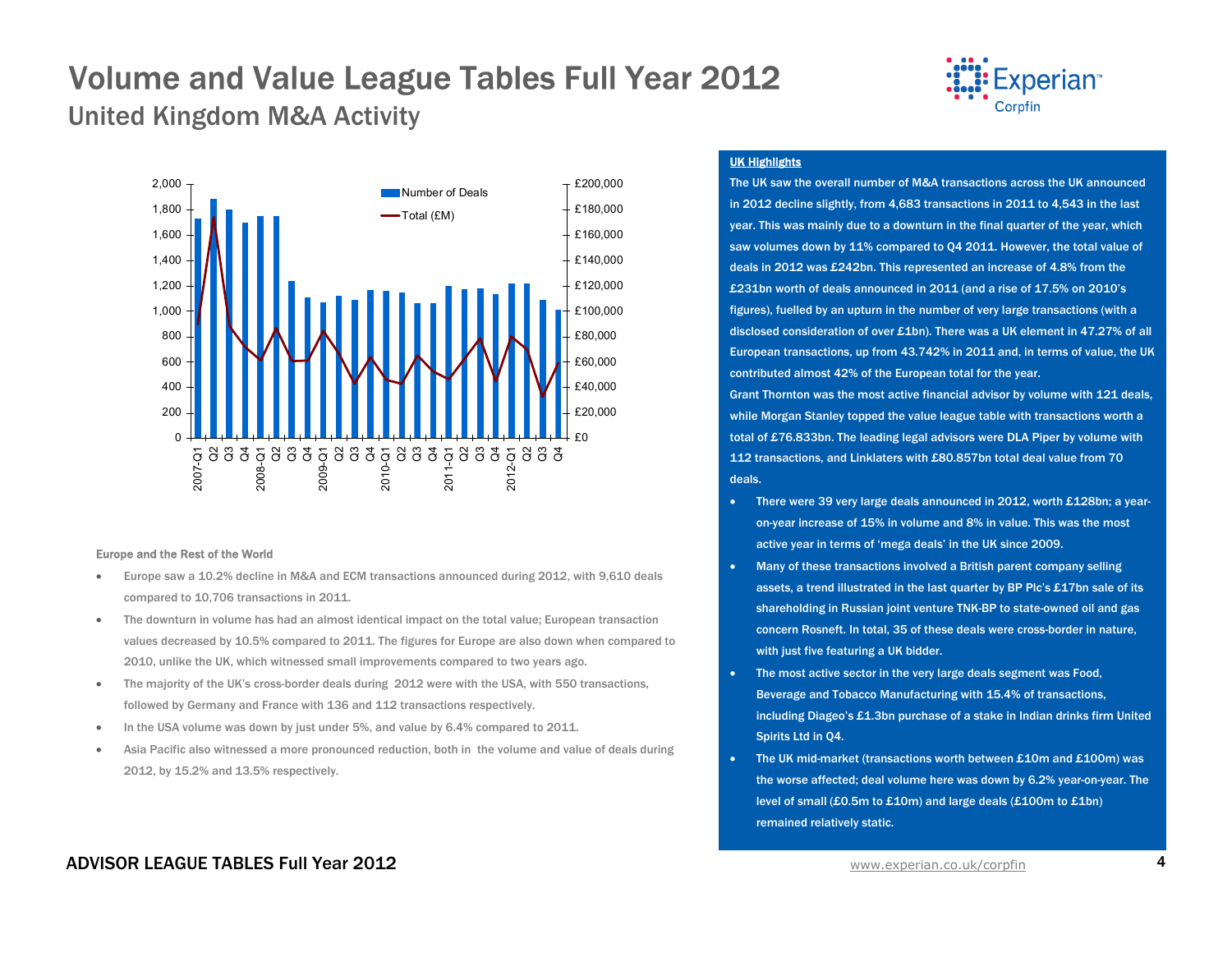

Any United Kingdom Involvement

| 2012           | 2011                         | <b>Legal Advisor</b>                  | <b>Volume</b> |
|----------------|------------------------------|---------------------------------------|---------------|
| $\mathbf{1}$   | $\mathbf{1}$                 | <b>DLA PIPER</b>                      | 112           |
| $\overline{2}$ | $\overline{2}$               | <b>EVERSHEDS</b>                      | 109           |
| 3              | $\overline{\mathbf{4}}$      | <b>SHOOSMITHS</b>                     | 105           |
| $\overline{4}$ | 3                            | <b>PINSENT MASONS</b>                 | 101           |
| 5              | 13                           | <b>SQUIRE SANDERS</b>                 | 74            |
| 6              | 9                            | <b>GATELEY</b>                        | 73            |
| $\overline{7}$ | 17                           | <b>LINKLATERS</b>                     | 70            |
| 8              | $\overline{7}$               | <b>ASHURST</b>                        | 65            |
| 9              | 19                           | <b>OLSWANG</b>                        | 65            |
| 10             | 5                            | <b>FRESHFIELDS BRUCKHAUS DERINGER</b> | 64            |
| 11             | $\qquad \qquad \blacksquare$ | <b>BRABNERS CHAFFE STREET</b>         | 61            |
| 12             | 11                           | <b>CLIFFORD CHANCE</b>                | 60            |
| 13             | 8                            | <b>OSBORNE CLARKE</b>                 | 60            |
| 14             | 12                           | <b>DWF</b>                            | 53            |
| 15             | 14                           | <b>JONES DAY</b>                      | 49            |
| 16             | 10                           | <b>SLAUGHTER AND MAY</b>              | 48            |
| 17             | $\overline{\phantom{a}}$     | <b>NORTON ROSE</b>                    | 48            |
| 18             | 15                           | <b>CMS</b>                            | 47            |
| 19             | 20                           | <b>TRAVERS SMITH</b>                  | 42            |
| 20             |                              | <b>MACFARLANES</b>                    | 41            |

| 2012                    | 2011                     | <b>Legal Advisor</b>                         | Value (£m) |
|-------------------------|--------------------------|----------------------------------------------|------------|
| $\mathbf{1}$            | $\overline{2}$           | <b>LINKLATERS</b>                            | 80,857     |
| $\overline{2}$          | 5                        | <b>FRESHFIELDS BRUCKHAUS DERINGER</b>        | 62,410     |
| 3                       | $\overline{\phantom{0}}$ | <b>MCCARTHY TETRAULT</b>                     | 39,116     |
| $\overline{\mathbf{4}}$ | 11                       | <b>LATHAM &amp; WATKINS</b>                  | 38,423     |
| 5                       |                          | <b>KING &amp; WOOD MALLESONS</b>             | 37,551     |
| 6                       | ٠                        | <b>BENNETT JONES</b>                         | 37,445     |
| $\overline{7}$          | 3                        | <b>CLIFFORD CHANCE</b>                       | 36,088     |
| 8                       | $\overline{\mathbf{4}}$  | <b>ASHURST</b>                               | 23,055     |
| 9                       | 8                        | <b>SHEARMAN &amp; STERLING</b>               | 22,625     |
| 10                      | ٠                        | <b>CLEARY GOTTLIEB STEEN &amp; HAMILTON</b>  | 20,965     |
| 11                      | $\mathbf{1}$             | <b>SULLIVAN &amp; CROMWELL</b>               | 19,801     |
| 12                      |                          | <b>CONYERS DILL &amp; PEARMAN</b>            | 17,100     |
| 13                      | 6                        | <b>SLAUGHTER AND MAY</b>                     | 15,148     |
| 14                      | ÷                        | <b>WEIL GOTSHAL &amp; MANGES</b>             | 15,032     |
| 15                      | $\overline{7}$           | <b>ALLEN &amp; OVERY</b>                     | 14,800     |
| 16                      | 15                       | <b>SKADDEN ARPS SLATE MEAGHER &amp; FLOM</b> | 12,818     |
| 17                      | $\overline{\phantom{0}}$ | <b>KIRKLAND &amp; ELLIS</b>                  | 11,087     |
| 18                      | ÷,                       | <b>EVERSHEDS</b>                             | 10,645     |
| 19                      |                          | <b>TRAVERS SMITH</b>                         | 10,267     |
| 20                      |                          | <b>MCCANN FITZGERALD</b>                     | 10,003     |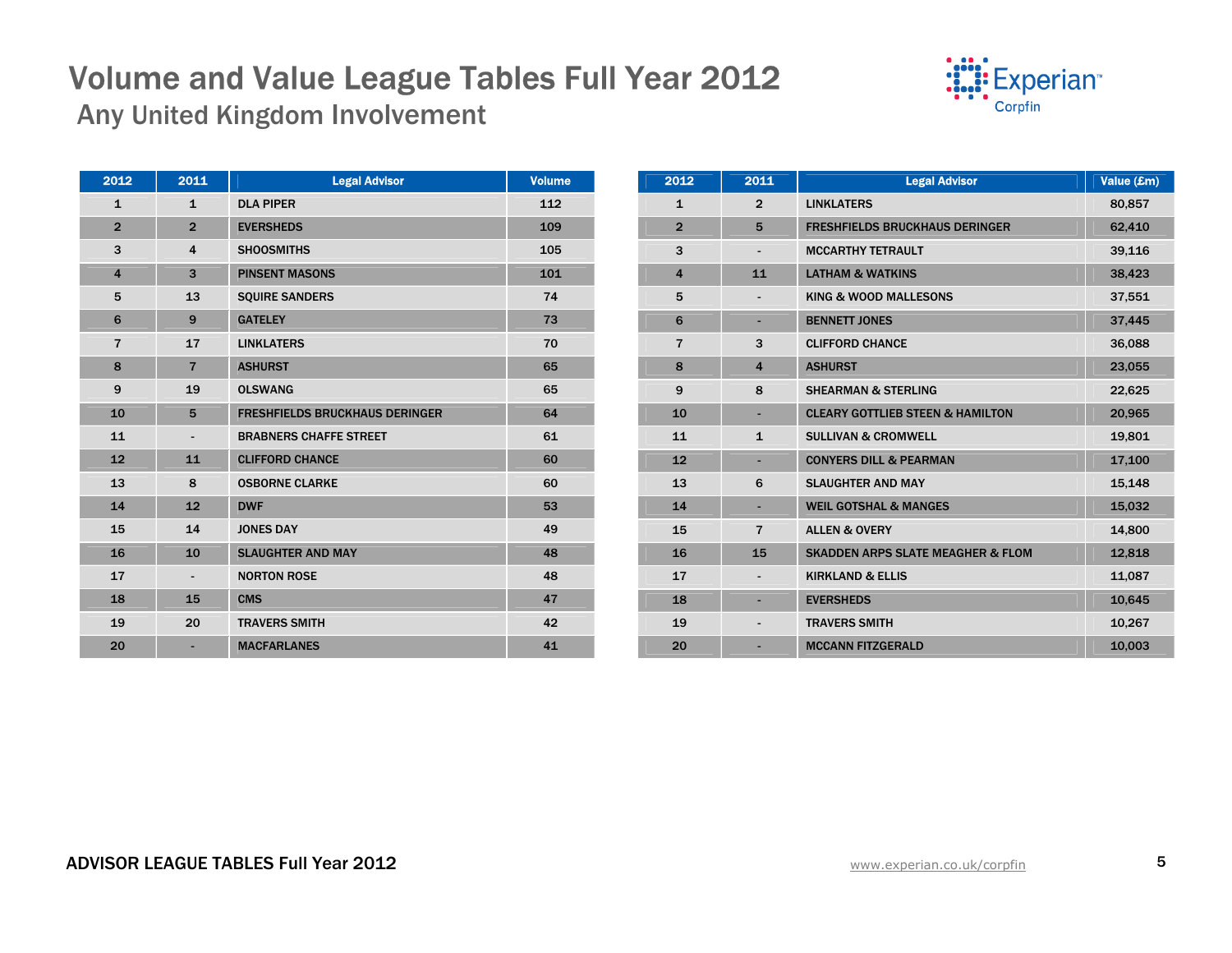

Any United Kingdom Involvement

| 2012           | 2011                     | <b>Financial Advisor</b>             | <b>Volume</b> | 2012           | 2011                     | <b>Financial Advisor</b>             | Value (£m) |
|----------------|--------------------------|--------------------------------------|---------------|----------------|--------------------------|--------------------------------------|------------|
| $\mathbf{1}$   | $\mathbf{1}$             | <b>GRANT THORNTON</b>                | 121           | $\mathbf{1}$   | 4                        | <b>MORGAN STANLEY</b>                | 76,833     |
| $\overline{2}$ | 3                        | <b>BDO</b>                           | 84            | $\overline{2}$ | $\overline{2}$           | <b>GOLDMAN SACHS</b>                 | 72,255     |
| 3              | 4                        | <b>ERNST &amp; YOUNG</b>             | 80            | 3              | $\overline{\phantom{a}}$ | <b>ERNST &amp; YOUNG</b>             | 61,328     |
| 4              | 17                       | <b>RSM TENON</b>                     | 80            | 4              | $\mathbf{1}$             | <b>CITIGROUP</b>                     | 59,056     |
| 5              | 5                        | <b>ROTHSCHILD</b>                    | 74            | 5              | 8                        | <b>JP MORGAN CHASE &amp; CO</b>      | 53,234     |
| 6              | 6                        | <b>CANACCORD GENUITY HAWKPOINT</b>   | 74            | 6              | 15                       | <b>LAZARD</b>                        | 50,024     |
| $\overline{7}$ | 9                        | <b>PWC</b>                           | 69            | $\overline{7}$ | 14                       | <b>DEUTSCHE BANK</b>                 | 43,840     |
| 8              | $\overline{7}$           | <b>CENKOS SECURITIES</b>             | 60            | 8              | 6                        | <b>BANK OF AMERICA MERRILL LYNCH</b> | 43,494     |
| 9              | $\overline{2}$           | <b>KPMG</b>                          | 55            | 9              | $\blacksquare$           | NOMURA INTERNATIONAL                 | 34,682     |
| 10             | 8                        | <b>DELOITTE</b>                      | 51            | 10             | 5                        | <b>UBS</b>                           | 30,896     |
| 11             | 11                       | <b>JP MORGAN CHASE &amp; CO</b>      | 45            | 11             | 10                       | <b>ROTHSCHILD</b>                    | 28,034     |
| 12             | 19                       | <b>BANK OF AMERICA MERRILL LYNCH</b> | 43            | 12             | $\overline{7}$           | <b>BARCLAYS</b>                      | 26,775     |
| 13             | $\blacksquare$           | <b>MORGAN STANLEY</b>                | 42            | 13             | 9                        | <b>CREDIT SUISSE</b>                 | 26,694     |
| 14             | $\sim$                   | <b>INVESTEC</b>                      | 38            | 14             | 3                        | <b>HSBC</b>                          | 25,775     |
| 15             | $\blacksquare$           | <b>HSBC</b>                          | 37            | 15             | $\blacksquare$           | <b>KPMG</b>                          | 18,654     |
| 16             | 15                       | <b>FINNCAP</b>                       | 37            | 16             | $\overline{\phantom{a}}$ | <b>LAMBERT ENERGY ADVISORY</b>       | 16,788     |
| 17             | 20                       | <b>BAKER TILLY</b>                   | 37            | 17             | $\blacksquare$           | <b>RENAISSANCE CAPITAL</b>           | 16,787     |
| 18             | 10                       | <b>NUMIS SECURITIES</b>              | 36            | 18             | ٠.                       | <b>RBC</b>                           | 10,008     |
| 19             | $\overline{\phantom{a}}$ | <b>BCMS</b>                          | 36            | 19             | 11                       | <b>CENTERVIEW PARTNERS</b>           | 9,568      |
| 20             | ٠                        | <b>WH IRELAND</b>                    | 33            | 20             | $\blacksquare$           | <b>ONDRA PARTNERS</b>                | 8,748      |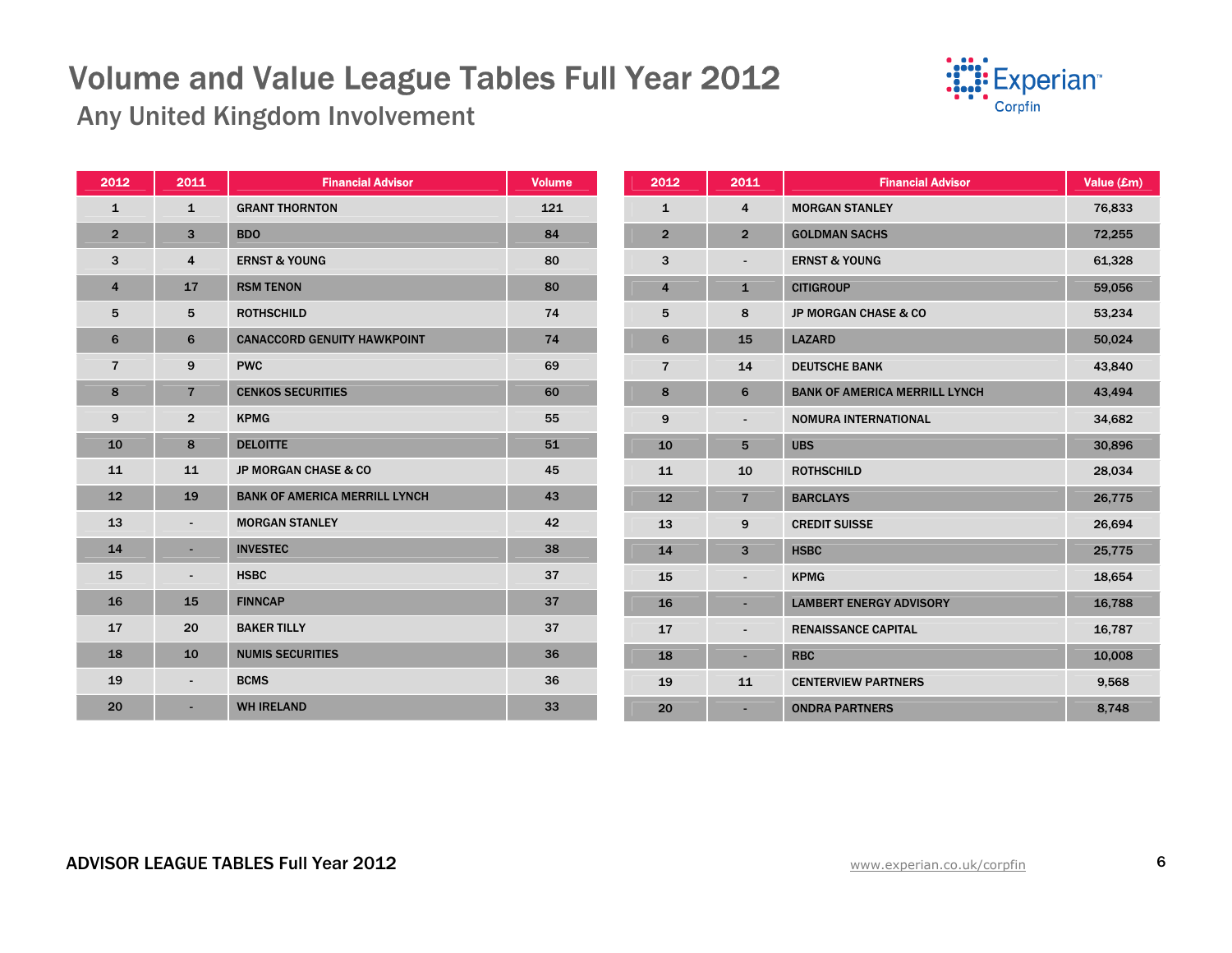

| <b>Announced</b> | <b>Deal Type</b>                | <b>Target</b>                                                                   | <b>Bidder</b>                                       | <b>Deal Value</b><br>$(\pmb{\pounds} \mathbf{m})$ |
|------------------|---------------------------------|---------------------------------------------------------------------------------|-----------------------------------------------------|---------------------------------------------------|
| 07/02/2012       | <b>Acquisition</b>              | Xstrata Plc, London                                                             | Glencore International Plc.<br>Jersey               | 31,900                                            |
| 22/10/2012       | <b>Minority</b><br><b>Stake</b> | <b>TNK-BP Ltd, British Virgin</b><br>Islands (from BP, London)                  | Rosneft OJSC OC, Russia                             | 16,618                                            |
| 16/04/2012       | <b>Acquisition</b>              | International Power Plc.<br>London                                              | Electrabel SA, Belgium                              | 6,840                                             |
| 19/11/2012       | <b>Minority</b><br><b>Stake</b> | Ping An Insurance (Group)<br>Company of China Ltd, China<br>(from HSBC, London) | <b>Charoen Pokphand Group,</b><br><b>Thailand</b>   | 5,820                                             |
| 10/02/2012       | <b>Rights Issue</b>             | <b>Bank of Communications Co</b><br>Ltd, China                                  |                                                     | 4,607                                             |
| 21/05/2012       | <b>Divestment</b>               | <b>BlackRock Inc. USA (from</b><br>Barclays Plc, London)                        |                                                     | 3,389                                             |
| 19/11/2012       | <b>IBO</b>                      | Annington Homes Ltd.<br>London                                                  | <b>Terra Firma Capital Partners</b><br>Ltd, England | 3,200                                             |
| 12/07/2012       | <b>Acquisition</b>              | Aegis Group Plc, London                                                         | Dentsu Inc, Japan                                   | 3,164                                             |
| 19/04/2012       | <b>Acquisition</b>              | <b>Human Genome Sciences</b><br>Inc. USA                                        | <b>GlaxoSmithKline Plc.</b><br><b>Brentford</b>     | 2,249                                             |
| 21/12/2012       | <b>Acquisition</b>              | Aviva USA Corp. USA (from<br>Aviva Plc, London)                                 | Athene Holding Ltd.<br><b>Bermuda</b>               | 1,800                                             |

perian<sup>®</sup>

area in 2012, an 11.5% decline from the 1,707 deals announced in 2011. Despite this, the aggregate value of deals increased by 35.6%, from £127.7bn to £173bn. This was mainly due to two extremely large transactions, BP's recently announced £17bn disposal of a 50% shareholding in Russian joint venture TNK-BP to state-owned Russian oil and gas concern Rosneft, and the £40bn merger between Glencore and Xstrata Plc announced back in February. Approximately 33.3% of all UK deals had a Greater London element, while the region contributed 71.7% to the UK's total value. Grant Thornton was the most active financial advisor, with an involvement in 41 deals in 2012, closely followed by Rothschild, which advised on 40 transactions. Meanwhile, Morgan Stanley topped the rankings in terms of deal value, having advised on £86bn worth of transactions. Olswang was the leading legal advisor by volume with 42 assists, with Linklaters in second place with 40 deals; Linklaters topped the table in terms of value with just under £87bn worth of deals.

The financial services industry was the key driver of deal activity for Greater London in 2012, accounting for more than a third of all transactions; deal flow here was split equally between the traditional banking, credit and leasing sector and financial auxiliary activities. However, the most valuable sector was manufacturing (with £96.2bn worth of deals), followed by mining and quarrying (£73.8bn).

- • 154 large deals were announced in 2012, down by 7.2% on 2011's total of 166 transactions. However, large deal values were up by 42.7%, due to increased activity at the very top end of the market.
- • There was a more substantial decline in mid-market deal activity in 2012; 326 transactions were announced, down by 14% from the 379 deals announced in 2011. Meanwhile, the aggregate value of mid-market deals fell from £13.5bn to £11bn, a drop of 18.4%.
- Small deals were down 12.3% in volume year on year (from 473 to 415 transactions), while their aggregate value fell by 18% (from £1.4bn to £1.16bn).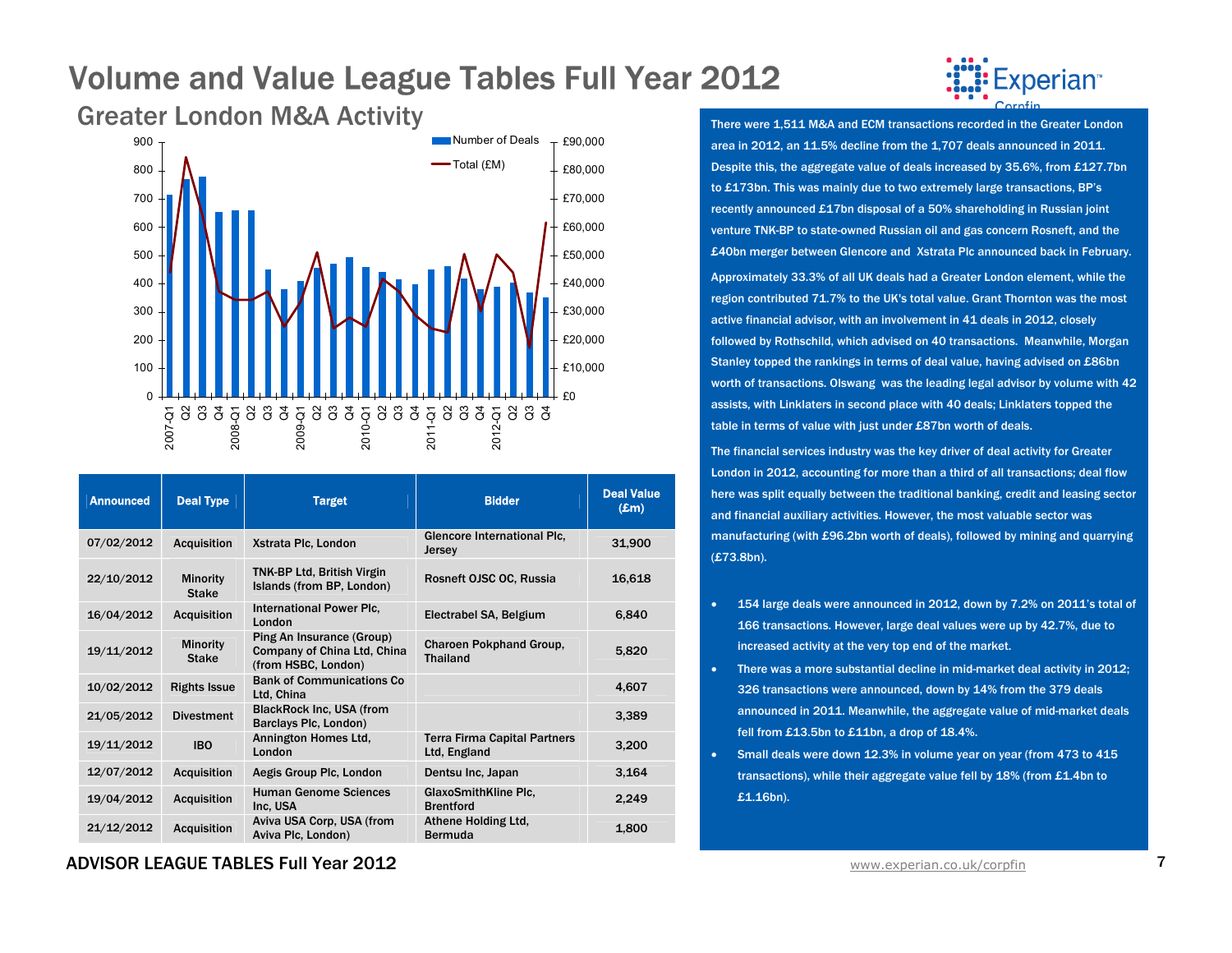

Any Greater London Involvement

| 2012           | 2011           | <b>Legal Advisor</b>                  | Volume | 2012           | 2011                     | <b>Legal Advisor</b>                         | Value (£m) |
|----------------|----------------|---------------------------------------|--------|----------------|--------------------------|----------------------------------------------|------------|
|                | 8              | <b>OLSWANG</b>                        | 42     | $\mathbf{1}$   | 7                        | <b>LINKLATERS</b>                            | 86,587     |
| $\overline{2}$ | ۰.             | <b>LINKLATERS</b>                     | 40     | $\overline{2}$ | $\overline{4}$           | <b>FRESHFIELDS BRUCKHAUS DERINGER</b>        | 51,725     |
| 3              | $\sim$         | <b>SQUIRE SANDERS</b>                 | 39     | 3              | 6                        | <b>LATHAM &amp; WATKINS</b>                  | 41,287     |
| $\overline{4}$ | $\mathbf{1}$   | <b>DLA PIPER</b>                      | 35     | $\overline{4}$ |                          | <b>KING &amp; WOOD MALLESONS</b>             | 36,618     |
| 5              | 5              | <b>FRESHFIELDS BRUCKHAUS DERINGER</b> | 32     | 5              | $\overline{\phantom{a}}$ | <b>CLEARY GOTTLIEB STEEN &amp; HAMILTON</b>  | 36,229     |
| 6              | 9              | <b>PINSENT MASONS</b>                 | 30     | 6              | ۰                        | <b>CONYERS DILL &amp; PEARMAN</b>            | 34,062     |
|                | 3              | <b>EVERSHEDS</b>                      | 30     |                | $\overline{\phantom{a}}$ | <b>MCCARTHY TETRAULT</b>                     | 33,855     |
| 8              | 10             | <b>OSBORNE CLARKE</b>                 | 29     | 8              |                          | <b>BENNETT JONES</b>                         | 31,900     |
| 9              | $\overline{7}$ | <b>SLAUGHTER AND MAY</b>              | 27     | 9              | $\overline{\phantom{a}}$ | <b>SKADDEN ARPS SLATE MEAGHER &amp; FLOM</b> | 27,911     |
| 10             | $\overline{4}$ | <b>ASHURST</b>                        | 27     | 10             |                          | <b>WEIL GOTSHAL &amp; MANGES</b>             | 27.246     |

| 2012           | 2011                     | <b>Financial Advisor</b>             | <b>Volume</b> | 2012           | 2011                     | <b>Financial Advisor</b>             | Value (£m) |
|----------------|--------------------------|--------------------------------------|---------------|----------------|--------------------------|--------------------------------------|------------|
| -1             | $\mathbf{1}$             | <b>GRANT THORNTON</b>                | 41            | 1              | $\overline{2}$           | <b>MORGAN STANLEY</b>                | 86,002     |
| $\overline{2}$ | 3                        | <b>ROTHSCHILD</b>                    | 40            | $\overline{2}$ | $\blacksquare$           | <b>CITIGROUP</b>                     | 76,823     |
| 3              | $\overline{4}$           | <b>ERNST &amp; YOUNG</b>             | 35            | 3              | 5                        | <b>GOLDMAN SACHS</b>                 | 63,492     |
| $\overline{4}$ | $\sim$                   | <b>MORGAN STANLEY</b>                | 34            | 4              | $\sim$                   | <b>ERNST &amp; YOUNG</b>             | 57,041     |
| 5              | 5                        | <b>BDO</b>                           | 34            | 5              |                          | <b>BANK OF AMERICA MERRILL LYNCH</b> | 51,440     |
| 6              | $\sim$                   | <b>HSBC</b>                          | 26            | 6              | $\sim$                   | <b>LAZARD</b>                        | 44,539     |
| $\overline{7}$ |                          | <b>PWC</b>                           | 25            |                | $\overline{\phantom{a}}$ | <b>JP MORGAN CHASE &amp; CO</b>      | 39,839     |
| 8              | $\overline{\phantom{a}}$ | <b>BANK OF AMERICA MERRILL LYNCH</b> | 23            | 8              | 8                        | <b>DEUTSCHE BANK</b>                 | 37,156     |
| 9              | . .                      | <b>RSM TENON</b>                     | 23            | 9              | 10                       | <b>ROTHSCHILD</b>                    | 34,795     |
| 10             | $\sim$                   | <b>GOLDMAN SACHS</b>                 | 19            | 10             | $\overline{\phantom{a}}$ | <b>NOMURA INTERNATIONAL</b>          | 33,350     |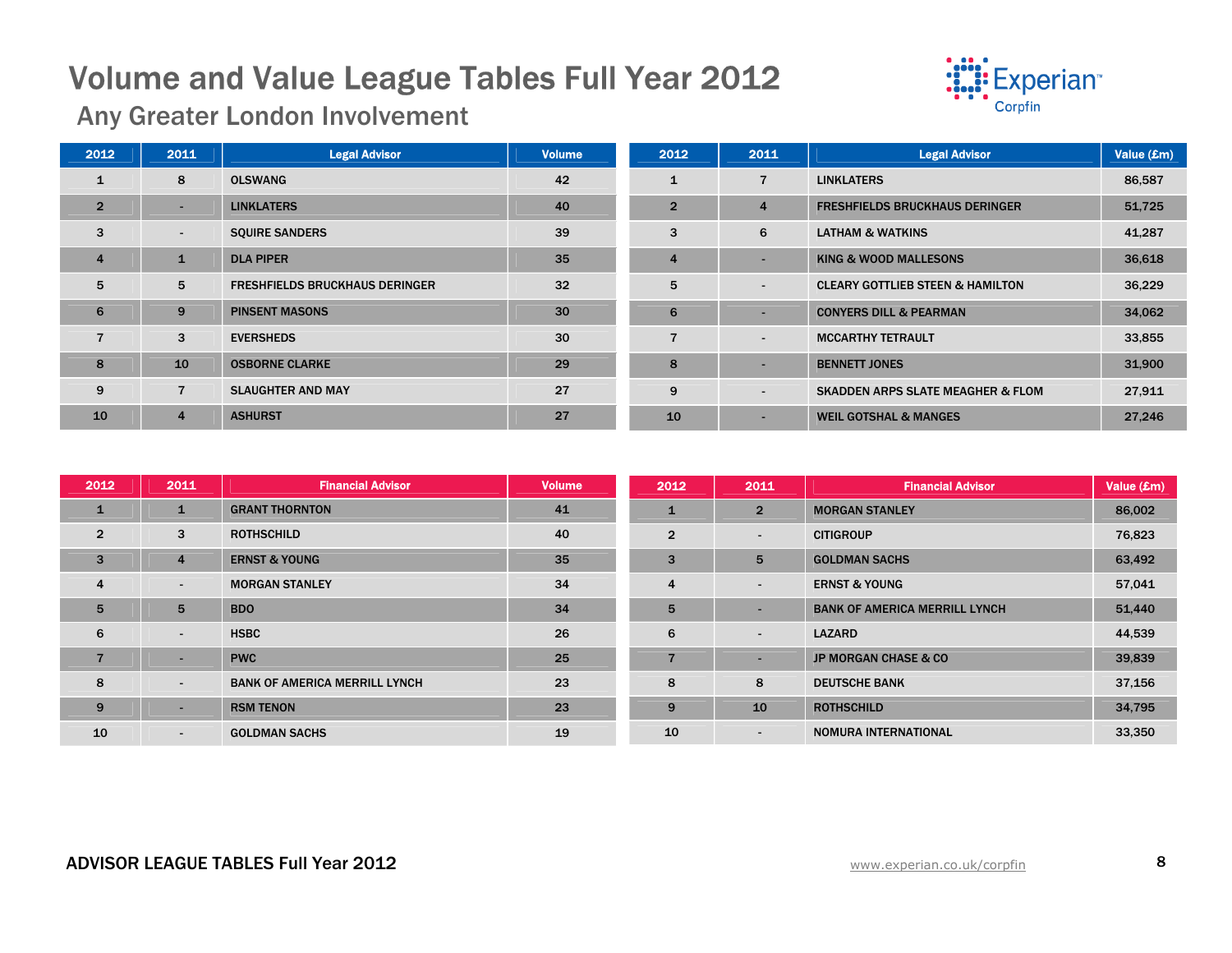### Volume and Value League Tables Full Year 2012 South East M&A Activity



| <b>Announced</b> | <b>Deal Type</b>           | <b>Target</b>                                        | <b>Bidder</b>                                          | <b>Deal Value</b><br>$(\pmb{\pounds} \mathbf{m})$ |
|------------------|----------------------------|------------------------------------------------------|--------------------------------------------------------|---------------------------------------------------|
| 31/05/2012       | <b>Acquisition</b>         | Logica Plc, Reading                                  | <b>CGI Group Holdings Europe</b><br>Ltd, England       | 1,700                                             |
| 17/01/2012       | Reverse<br><b>Takeover</b> | SCA Packaging, Belgium                               | <b>DS Smith Plc, Maidenhead</b>                        | 1,417                                             |
| 10/05/2012       | <b>Divestment</b>          | <b>Reckitt Benckiser Group</b><br>Plc, Slough        |                                                        | 1,200                                             |
| 29/05/2012       | <b>Acquisition</b>         | Comgas, Brazil (from BG<br>Group, Reading)           | Cosan SA, Brazil                                       | 1.099                                             |
| 23/04/2012       | <b>Acquisition</b>         | <b>Cable &amp; Wireless</b><br>Worldwide Plc, London | <b>Vodafone Group Plc.</b><br><b>Newbury</b>           | 1.044                                             |
| 01/11/2012       | <b>IBO</b>                 | Premium Credit Ltd.<br>Epsom                         | Private Group led by GTCR,<br>England                  | 900                                               |
| 16/11/2012       | <b>Acquisition</b>         | <b>Schiff Nutrition</b><br>International Inc. USA    | <b>Reckitt Benckiser Group Plc.</b><br>Slough          | 868                                               |
| 11/07/2012       | <b>Acquisition</b>         | Nordenia International AG.<br>Germany                | Mondi Plc, Addlestone                                  | 530                                               |
| 02/07/2012       | <b>Acquisition</b>         | <b>SHL Group Ltd, Thames</b><br><b>Ditton</b>        | <b>Corporate Executive Board</b><br>Co (The), USA      | 420                                               |
| 06/06/2012       | <b>Acquisition</b>         | <b>TelstraClear Ltd, New</b><br>Zealand              | <b>Vodafone New Zealand Ltd.</b><br><b>New Zealand</b> | 412                                               |



South East England saw the volume of total M&A and ECM transactions decline by 5.8% year-on-year, with their aggregate value down by just under a third; this can be accounted for by a relative lack of the very large, multi-billion dealmaking that characterised 2011 for some of the regions' biggest corporate players such as Vodafone and SABMiller, and was a feature of M&A in 2012 elsewhere in the UK. Still, the region remains the most active outside of London, with an involvement in 14.3% of all UK deals in 2012 and accounts for slightly under 11% of its overall value.

Shoosmiths was the South East's leading legal advisor by volume in 2012, with 26 transactions overall, moving up from third place in the rankings in 2011. Meanwhile, Clifford Chance advised on deals worth approximately £4.6bn , edging slightly ahead of Freshfields' £4.2bn to be the region's top ranked legal firm by value. Grant Thornton was the most active financial advisory firm, with 24 assists; Rothschild was the leading financial advisor by value.

Deal flow in the South East was driven by the professional and business activities (13.2% of total deals) and computer activities (9.5%), although the most valuable industries were in manufacturing, in particular food and beverages and chemical products.

- • 43 large deals were announced in YTD 2012, down by 7.2% on 2011's total of 166 transactions. However, large deal values were up by 42.7%, due to increased activity at the very top end of the market.
- There was a strong performance in the mid-market, which saw deal volumes increase by 13.2% and overall value by 2.6%.
- Small deals were down 9.3% in volume year-on-year (from 136 to 150 transactions), with their associated value falling by 14%.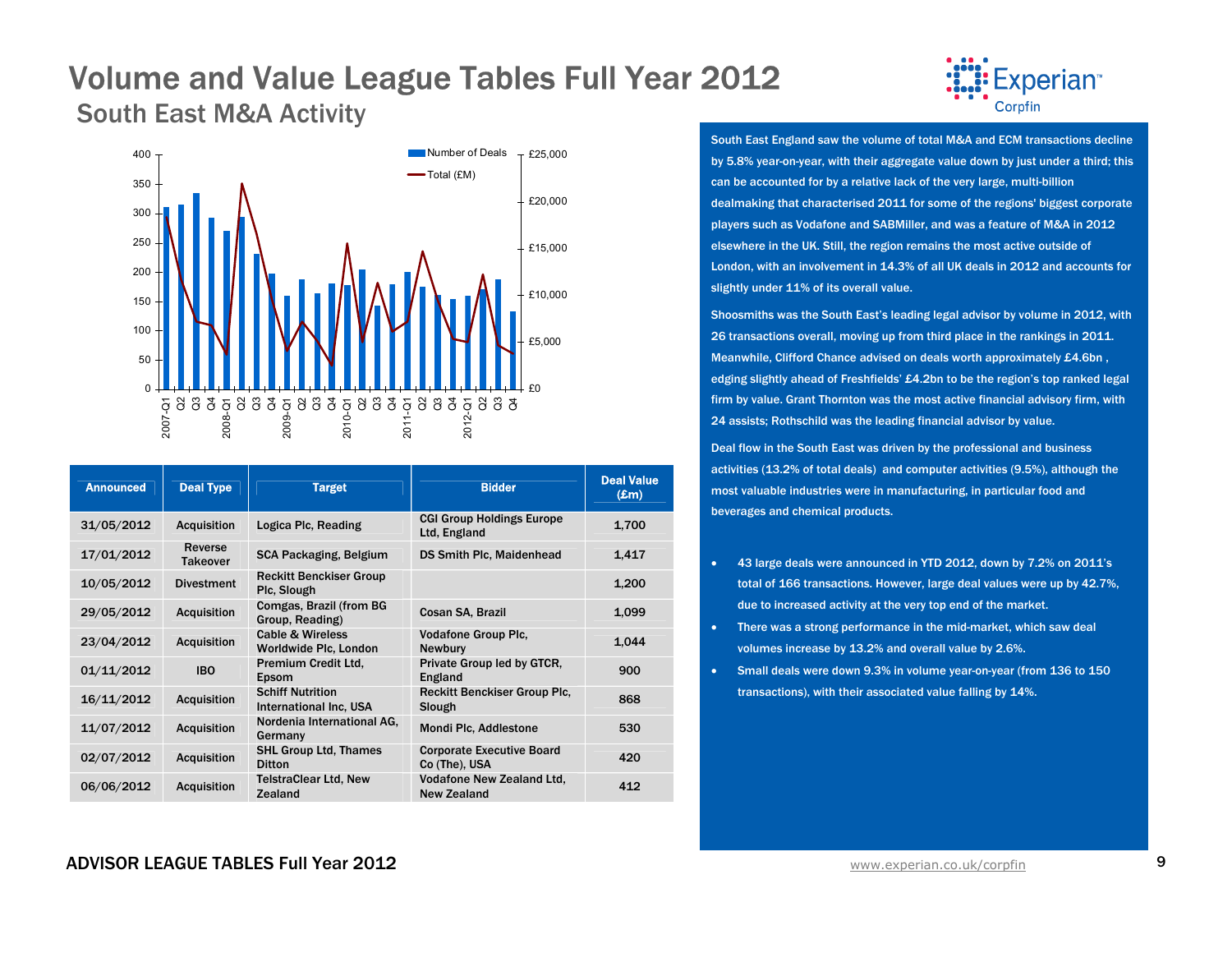

Any South East Involvement

| 2012           | 2011           | <b>Legal Advisor</b>                  | <b>Volume</b> | 2012           | 2011                     | <b>Legal Advisor</b>                  | Value (£m) |
|----------------|----------------|---------------------------------------|---------------|----------------|--------------------------|---------------------------------------|------------|
| 1              | 3              | <b>SHOOSMITHS</b>                     | 26            | 1              | $\overline{2}$           | <b>CLIFFORD CHANCE</b>                | 4,640      |
| $\overline{2}$ |                | <b>PINSENT MASONS</b>                 | 21            | $\overline{2}$ | $\sim$                   | <b>FRESHFIELDS BRUCKHAUS DERINGER</b> | 4,222      |
| 3              | 4              | <b>EVERSHEDS</b>                      | 16            | 3              | $\mathbf{1}$             | <b>ALLEN &amp; OVERY</b>              | 2,544      |
| $\overline{4}$ |                | <b>DLA PIPER</b>                      | 16            | $\overline{4}$ | 10                       | <b>NORTON ROSE</b>                    | 2,031      |
| 5              | 6              | <b>FRESHFIELDS BRUCKHAUS DERINGER</b> | 14            | 5              | $\sim$                   | <b>EVERSHEDS</b>                      | 2,006      |
| 6              | $\sim$         | <b>JONES DAY</b>                      | 11            | 6              | $\sim$                   | <b>SLAUGHTER AND MAY</b>              | 1,995      |
| 7              | $\overline{2}$ | <b>CMS</b>                            | 11            | 7              | 4                        | <b>LINKLATERS</b>                     | 1,962      |
| 8              | ۰              | <b>ASHURST</b>                        | 10            | 8              | $\sim$                   | <b>FASKEN MARTINEAU DUMOULIN</b>      | 1,705      |
| 9              | 5              | <b>OSBORNE CLARKE</b>                 | 10            | 9              | $\sim$                   | <b>SULLIVAN &amp; CROMWELL</b>        | 1,700      |
| 10             | 10             | <b>TRAVERS SMITH</b>                  | 9             | 10             | $\overline{\phantom{a}}$ | <b>TRAVERS SMITH</b>                  | 1,588      |

| 2012           | 2011           | <b>Financial Advisor</b> | <b>Volume</b> | 2012           | 2011                     | <b>Financial Advisor</b>             | Value (£m) |
|----------------|----------------|--------------------------|---------------|----------------|--------------------------|--------------------------------------|------------|
| $\mathbf{1}$   | $\overline{2}$ | <b>GRANT THORNTON</b>    | 24            | 1              | 3                        | <b>ROTHSCHILD</b>                    | 5,695      |
| $\overline{2}$ | 7              | <b>CENKOS SECURITIES</b> | 22            | $\overline{2}$ | 9                        | <b>BANK OF AMERICA MERRILL LYNCH</b> | 5,048      |
| $\overline{3}$ | $\mathbf{1}$   | <b>BDO</b>               | 19            | 3              | $\overline{\phantom{a}}$ | <b>ERNST &amp; YOUNG</b>             | 1,848      |
| $\overline{4}$ | $\sim$         | <b>RSM TENON</b>         | 17            | $\overline{4}$ | 10                       | <b>JP MORGAN CHASE &amp; CO</b>      | 1,764      |
| 5              | $\sim$         | <b>BCMS CORPORATE</b>    | 13            | $5*$           | $\overline{\phantom{a}}$ | <b>DEUTSCHE BANK</b>                 | 1,763      |
| 6              | 4              | <b>ROTHSCHILD</b>        | 12            | $5*$           | $\overline{2}$           | <b>GOLDMAN SACHS</b>                 | 1,763      |
| $\overline{7}$ | 8              | <b>ERNST &amp; YOUNG</b> | 12            | $\overline{7}$ | $\overline{\phantom{0}}$ | <b>TD SECURITIES</b>                 | 1,700      |
| 8              | $\sim$         | <b>KPMG</b>              | 9             | 8              | $\overline{7}$           | <b>HSBC</b>                          | 1,559      |
| 9              | 10             | <b>DELOITTE</b>          | 9             | 9              | $\overline{\phantom{a}}$ | <b>UBS</b>                           | 1,456      |
| 10             | 5              | <b>PKF</b>               | 9             | 10             | $\overline{\phantom{a}}$ | <b>HANDELSBANKEN</b>                 | 1,417      |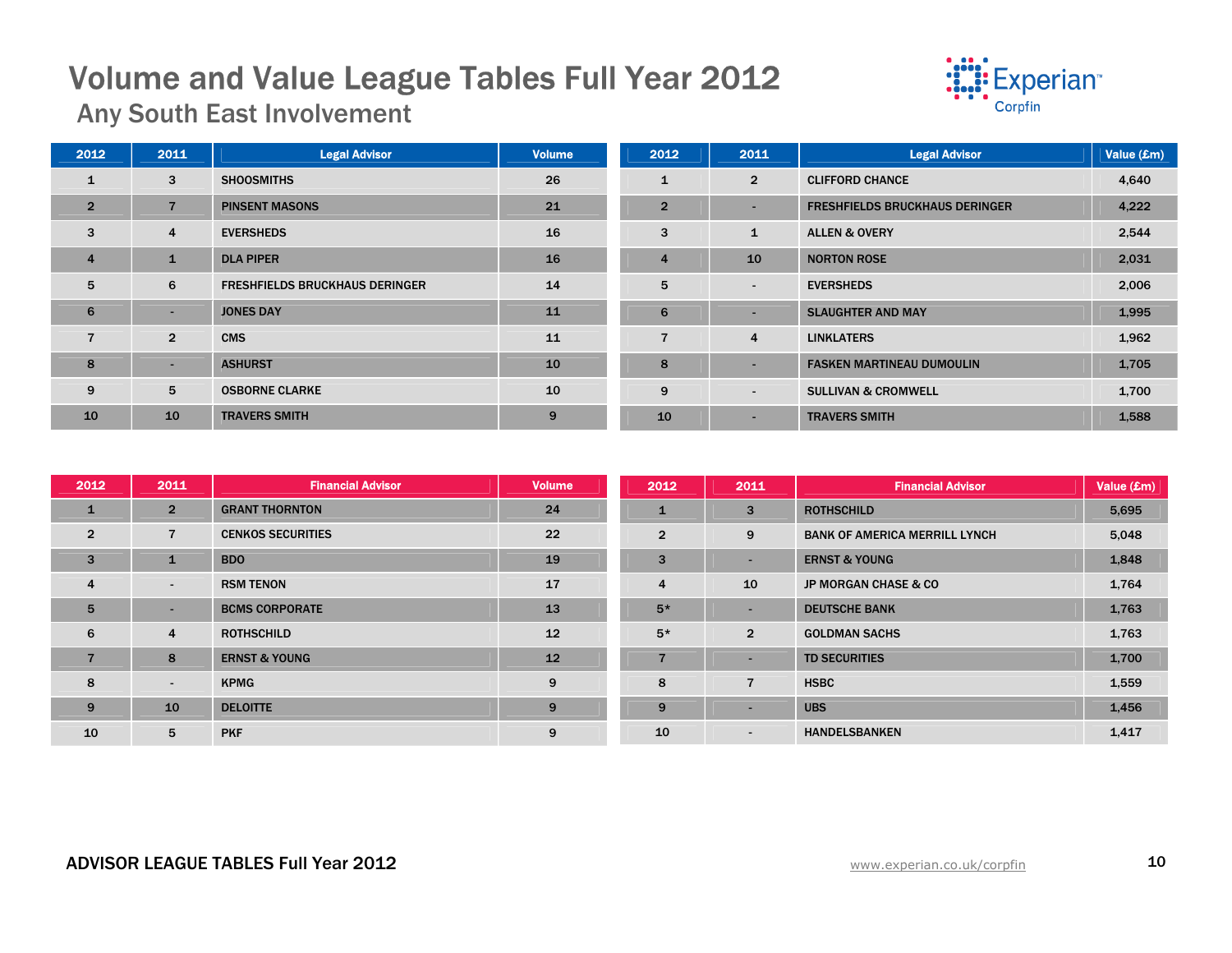South West M&A Activity



| <b>Announced</b> | <b>Deal Type</b>                | <b>Target</b>                                              | <b>Bidder</b>                                                         | <b>Deal Value</b><br>$(\pmb{\pounds} \mathbf{m})$ |
|------------------|---------------------------------|------------------------------------------------------------|-----------------------------------------------------------------------|---------------------------------------------------|
| 30/10/2012       | <b>Acquisition</b>              | <b>Horizon Nuclear Power</b><br>Ltd. Gloucester            | Hitachi Ltd, Japan                                                    | 696                                               |
| 03/05/2012       | <b>Acquisition</b>              | Thrane & Thrane A/S,<br><b>Denmark</b>                     | Cobham Plc, Wimborne                                                  | 275                                               |
| 17/01/2012       | <b>Acquisition</b>              | Deloro Stellite, Swindon                                   | Kennametal Inc, USA                                                   | 231                                               |
| 16/10/2012       | <b>Acquisition</b>              | One Horizon Group Plc.<br><b>Salisbury</b>                 | <b>Intelligent Communication</b><br><b>Enterprise Corp, Singapore</b> | 122                                               |
| 09/10/2012       | <b>Acquisition</b>              | Enara Group Ltd, Woking                                    | <b>MITIE Group Plc, Bristol</b>                                       | 111                                               |
| 11/06/2012       | <b>Acquisition</b>              | Vertex Public Sector Ltd.<br>Cheltenham                    | Serco Group Plc, England                                              | 55                                                |
| 20/01/2012       | <b>Acquisition</b>              | <b>UNITE Student Village.</b><br>Sheffield                 | Unite Group Plc, Bath                                                 | 51                                                |
| 09/07/2012       | <b>IBO</b>                      | <b>ACR Electronics Inc. USA</b><br>(from Cobham, Wimborne) | Private Group led by JF<br>Lehman & Co. USA                           | 50                                                |
| 05/01/2012       | <b>Acquisition</b>              | picoChip Ltd, Bath                                         | Mindspeed Technologies Inc.<br><b>USA</b>                             | 49.5                                              |
| 10/05/2012       | <b>Minority</b><br><b>Stake</b> | <b>Bristol Water Holdings UK</b><br>Ltd. Bristol           | <b>ITOCHU Corp. Japan</b>                                             | 43.5                                              |



The South West of England returned a robust performance in 2012, with deal volumes up by 7.4% on 2011's figures, thanks in the main to a particularly active first quarter, in which the 185 announced transactions amounted to the busiest month in terms of regional deal flow since the beginning of the credit crunch. Meanwhile, the aggregate value of deals increased by 75% year-on year.

Shoosmiths (17 deals ) and Linklaters (transactions worth £38.6bn) were the region's leading legal advisors in 2012. Canaccord Genuity Hawkpoint was the most active financial advisor with 21 deals, and US investment bank JP Morgan Chase advised on £34bn worth of transactions to top the value rankings.

The majority of transactions announced over the year were acquisitions (just over 60% of the yearly total), with the greatest activity taking place around banking and financial services, professional and business activities and materials wholesale.

- • The volume of large deals declined by 11.9% year-on-year, although increased activity at the very top end meant that values were up by 89.8%.
- • There was a stable performance in the mid-market; medium-sized deals were up by just under 2% over the year, although their aggregate value fell by 7%.
- •Finally, M&A activity in the small value segment increased by 7.1% year-on -year to 121 deals overall; the total value remained relatively static.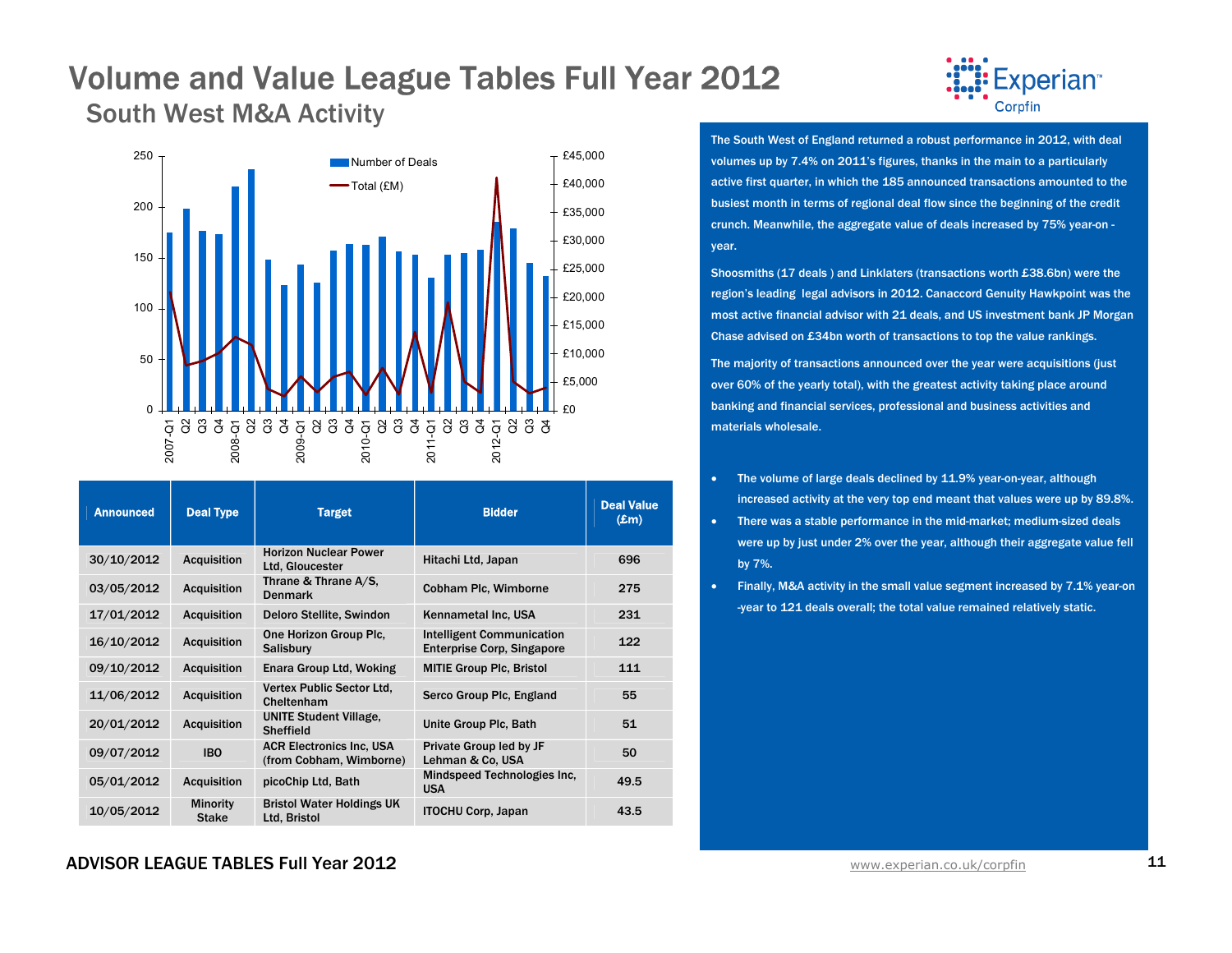

Any South West Involvement

| 2012           | 2011           | <b>Legal Advisor</b>   | <b>Volume</b> | 2012           | 2011                     | <b>Legal Advisor</b>                          | Value (£m) |
|----------------|----------------|------------------------|---------------|----------------|--------------------------|-----------------------------------------------|------------|
| 1              | $\overline{7}$ | <b>SHOOSMITHS</b>      | 17            | $\mathbf{1}$   | $\mathbf{1}$             | <b>LINKLATERS</b>                             | 38,661     |
| $\overline{2}$ | 1              | <b>OSBORNE CLARKE</b>  | 17            | $\overline{2}$ |                          | <b>BENNETT JONES</b>                          | 38,027     |
| 3              | $\overline{2}$ | <b>PINSENT MASONS</b>  | 15            | 3              | $\blacksquare$           | KING & WOOD MALLESONS                         | 37,439     |
| $\overline{4}$ | 8              | <b>MOURANT OZANNES</b> | 14            | $\overline{4}$ |                          | <b>MCCARTHY TETRAULT</b>                      | 37,161     |
| 5              | 10             | <b>LINKLATERS</b>      | 12            | 5              | $\overline{\phantom{0}}$ | <b>FRESHFIELDS BRUCKHAUS DERINGER</b>         | 34,540     |
| 6              | $\overline{4}$ | <b>DLA PIPER</b>       | 12            | 6              |                          | <b>LATHAM &amp; WATKINS</b>                   | 32,104     |
| $\overline{7}$ | 5              | <b>EVERSHEDS</b>       | 11            | $\overline{7}$ | $\blacksquare$           | <b>ASHURST</b>                                | 6,274      |
| 8              | $6\phantom{1}$ | <b>ASHURST</b>         | 10            | 8              |                          | <b>FASKEN MARTINEAU DUMOULIN</b>              | 5,922      |
| 9              | 3              | <b>ASHFORDS</b>        | 10            | $9*$           | $\overline{\phantom{a}}$ | <b>CURTIS MALLET-PREVOST COLT &amp; MOSLE</b> | 5,534      |
| 10             | ۰.             | <b>CAREY OLSEN</b>     | 8             | $9*$           |                          | <b>SIDLEY AUSTIN</b>                          | 5,534      |

| 2012           | 2011           | <b>Financial Advisor</b>           | <b>Volume</b>  | 2012           | 2011                     | <b>Financial Advisor</b>             | Value (£m) |
|----------------|----------------|------------------------------------|----------------|----------------|--------------------------|--------------------------------------|------------|
| $\mathbf{1}$   | 7              | <b>CANACCORD GENUITY HAWKPOINT</b> | 21             |                |                          | <b>JP MORGAN CHASE &amp; CO</b>      | 34,042     |
| $\overline{2}$ | $\blacksquare$ | <b>LIBERUM CAPITAL</b>             | 13             | $\overline{2}$ | 8                        | <b>MORGAN STANLEY</b>                | 33,625     |
| 3              | $\overline{2}$ | <b>GRANT THORNTON</b>              | 12             | 3              | $\blacksquare$           | <b>ERNST &amp; YOUNG</b>             | 33,271     |
| $\overline{4}$ | $\mathbf{1}$   | <b>CENKOS SECURITIES</b>           | 11             | 4              | $\overline{\phantom{a}}$ | <b>GOLDMAN SACHS</b>                 | 32,849     |
| 5              | $\overline{4}$ | <b>ERNST &amp; YOUNG</b>           | 10             | 5              | $\overline{\phantom{0}}$ | <b>LAZARD</b>                        | 32,131     |
| 6              | 8              | <b>HAZLEWOODS</b>                  | 9              | $6*$           | $\overline{4}$           | <b>CITIGROUP</b>                     | 31,900     |
| $\overline{7}$ | -              | <b>NUMIS SECURITIES</b>            | 9              | $6*$           | $\overline{\phantom{0}}$ | <b>DEUTSCHE BANK</b>                 | 31,900     |
| 8              | 6              | <b>BDO</b>                         | 8              | $6*$           | $\blacksquare$           | <b>NOMURA INTERNATIONAL</b>          | 31,900     |
| 9              | ۰              | <b>DELOITTE</b>                    | $\overline{7}$ | 9              | 3                        | <b>BANK OF AMERICA MERRILL LYNCH</b> | 6,391      |
| 10             | 9              | <b>INVESTEC</b>                    |                | 10             | $\overline{\phantom{a}}$ | <b>CANACCORD GENUITY HAWKPOINT</b>   | 6,639      |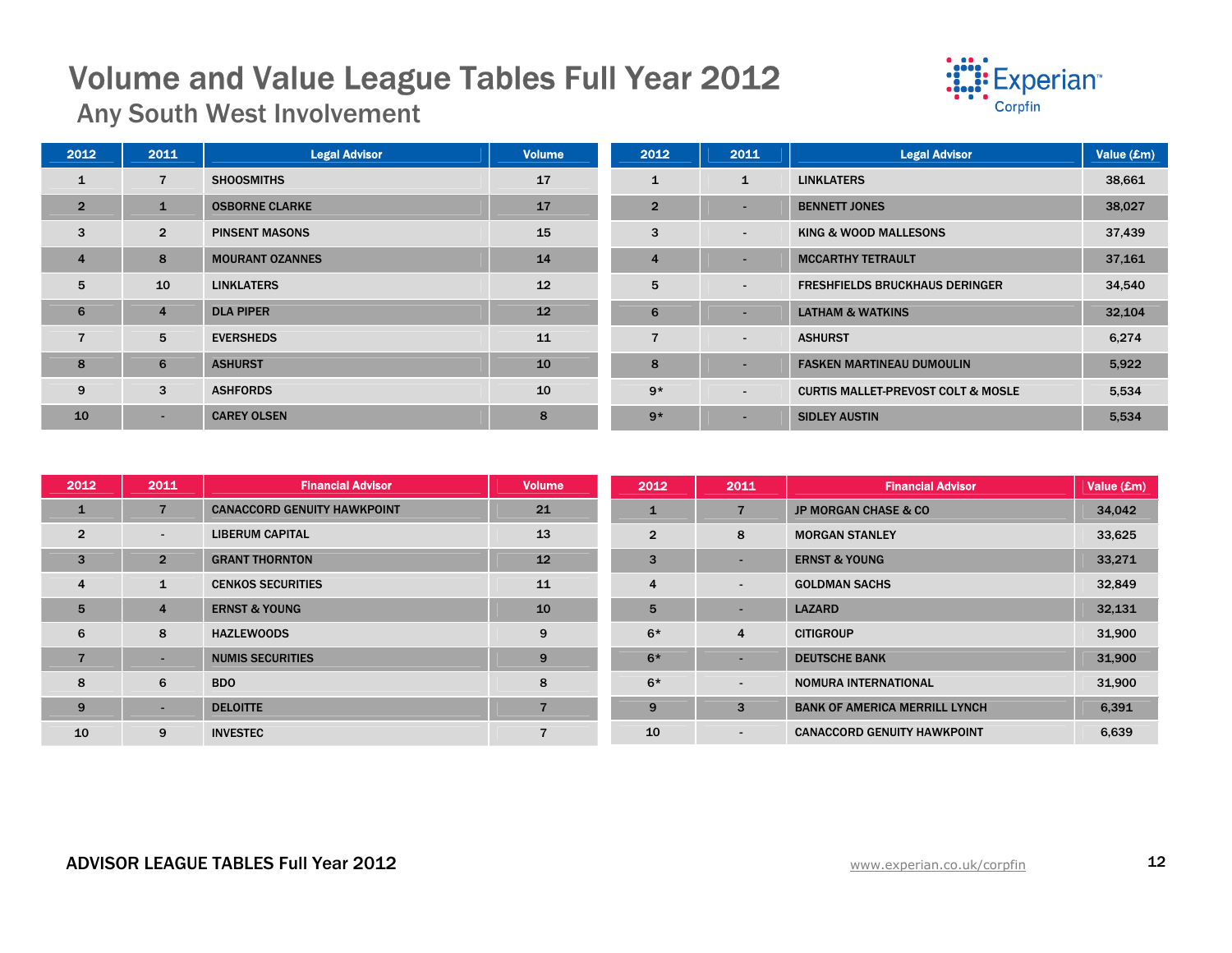East Anglia M&A Activity



| <b>Announced</b> | <b>Deal Type</b>           | <b>Target</b>                                                 | <b>Bidder</b>                                                          | <b>Deal Value</b><br>$(\mathbf{Em})$ |
|------------------|----------------------------|---------------------------------------------------------------|------------------------------------------------------------------------|--------------------------------------|
| 14/11/2012       | Merger                     | AG Barr Plc, Cumbernauld,<br><b>Scotland</b>                  | <b>Britvic Plc, Chelmsford</b>                                         | 855                                  |
| 19/03/2012       | <b>IBO</b>                 | Seajacks International Ltd,<br><b>Great Yarmouth</b>          | <b>Marubeni Corp and</b><br><b>Innovation Network Corp of</b><br>Japan | 533                                  |
| 15/03/2012       | <b>IBO</b>                 | Amdipharm Plc, Basildon                                       | <b>CCM Pharma Ltd, St Helier</b>                                       | 367                                  |
| 17/07/2012       | <b>Acquisition</b>         | <b>Mobile Technology Unit of</b><br><b>CSR Plc, Cambridge</b> | <b>Samsung Electronics Co Ltd,</b><br>South Korea                      | 197.49                               |
| 11/06/2012       | <b>Acquisition</b>         | Granta Park Ltd, Great<br>Abington                            | <b>BioMed Realty Trust Inc. USA</b>                                    | 126.8                                |
| 01/10/2012       | <b>Acquisition</b>         | The Beehive Centre.<br>Cambridge                              | <b>Orchard Street Investment</b><br>Management LLP, London             | 109.2                                |
| 05/03/2012       | <b>Acquisition</b>         | Epitomics International Inc.<br><b>USA</b>                    | Abcam Plc, Cambridge                                                   | 97.18                                |
| 26/01/2012       | <b>Acqusiition</b>         | <b>Tilbury Container Services</b><br>Ltd, Tilbury             | Otter Ports Holdings Ltd.<br>Cayman Islands                            | 95                                   |
| 14/12/2012       | <b>IBO</b>                 | <b>Equity Red Star Ltd.</b><br><b>Brentwood</b>               | <b>Aquiline Capital Partners</b><br>LLC, USA                           | 87                                   |
| 10/12/2012       | Reverse<br><b>Takeover</b> | <b>Platinum Nanochem Sdn</b><br><b>Bhd, Malaysia</b>          | <b>Biofutures International Plc.</b><br>Peterborough                   | 80.8                                 |



East Anglia recorded 11.9% less M&A and ECM deals in 2012 compared to the previous year. The 214 new deals announced were valued at a total of £3.814bn, 68.9% less than the figure recorded for last year. 4.71% of all UK deals had an East Anglian element, while the region contributed 1.58% to the total value of all UK transactions for 2012.

Grant Thornton was the most active financial advisor, with an involvement in eleven deals up until the end of 2012. Rothschild topped the rankings in terms of deal value, having advised on four transactions valued at £975m overall, including the merger between Chelmsford soft drinks manufacturer Britvic Plc and AG Barr Plc , the largest deal recorded in East Anglia during 2012 valued at £855m. DWF was the leading legal advisor by volume having advised on eleven transactions. Linklaters led the deal value table, advising on two transactions valued at at total of £1.388bn, including the merger of Britvic and AG Barr mentioned above.

- • There were seven large deals announced in East Anglia in 2012, a 12.5% decrease in comparison to 2011.
- There was a 22.6% increase in mid-market deal activity in 2012; a total of 38 mid-market transactions were announced, up from 31 deals announced in 2011. Over the same period, the value of deals increased by 24.3% from £1.107bn to £1.376bn.
- The number of small deals announced up to Q4 2012 fell by 9.6% in comparison with 2011, down from 52 to 47 deals.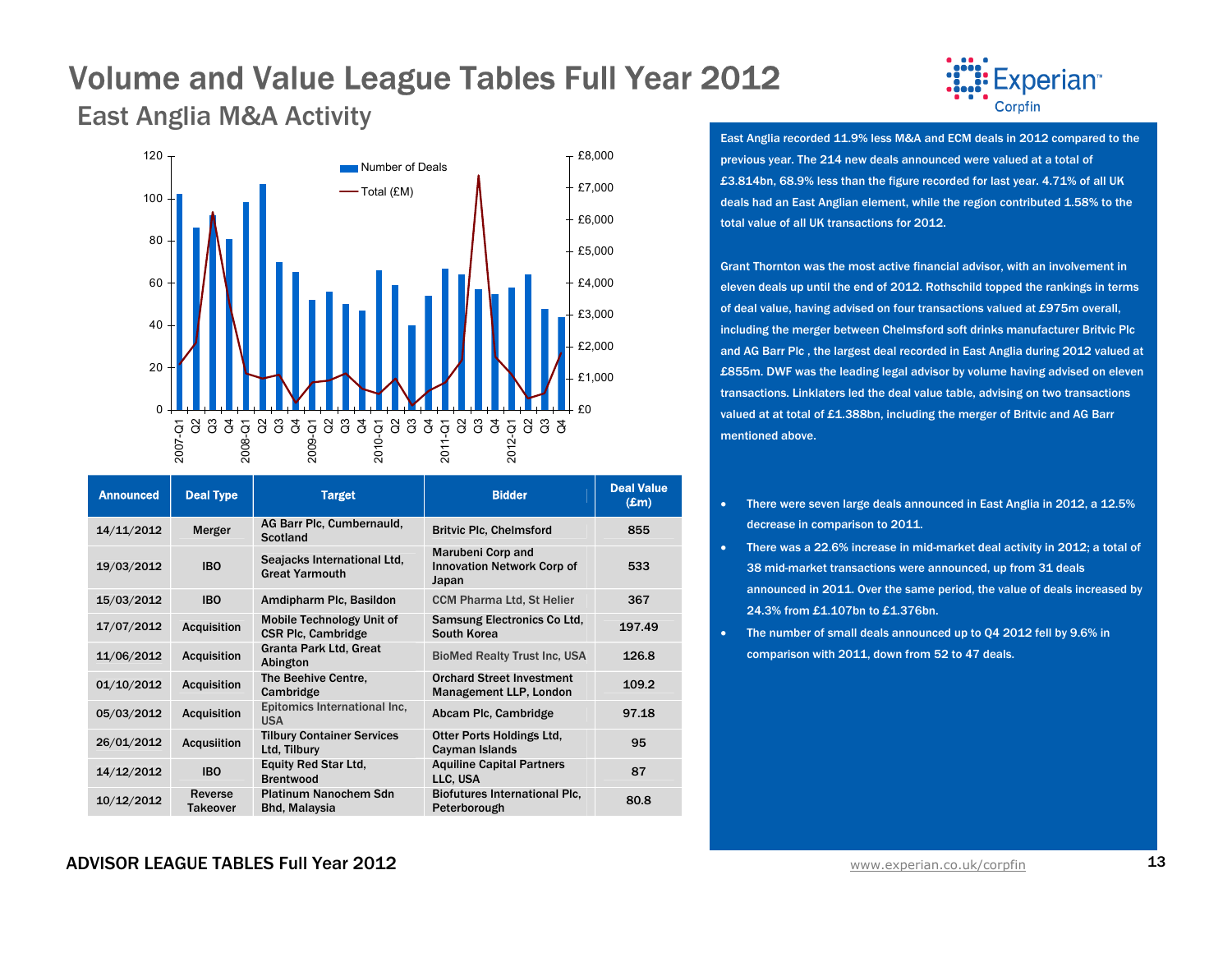

Any East Anglia Involvement

| 2012           | 2011           | <b>Legal Advisor</b>          | <b>Volume</b>  | 2012           | 2011                     | <b>Legal Advisor</b>                 | Value (£m) |
|----------------|----------------|-------------------------------|----------------|----------------|--------------------------|--------------------------------------|------------|
| $\mathbf{1}$   | $\mathbf{1}$   | <b>DWF</b>                    | 11             | $\mathbf{1}$   | $\sim$                   | <b>LINKLATERS</b>                    | 1388       |
| $\overline{2}$ | r an           | <b>SHOOSMITHS</b>             | 9              | $2*$           | $\overline{\phantom{a}}$ | A & L GOODBODY                       | 855        |
| 3              | $\sim$         | <b>BIRKETTS</b>               | 8              | $2*$           | $\blacksquare$           | <b>DICKSON MINTO</b>                 | 855        |
| $\overline{4}$ | $\overline{4}$ | <b>MILLS &amp; REEVE</b>      | 6              | $4*$           |                          | AKIN GUMP STRAUSS HAUER & FELD       | 533        |
| 5              | 3              | <b>EVERSHEDS</b>              | 5              | $4*$           | $\sim$                   | <b>APPLEBY</b>                       | 533        |
| 6              | ۰.             | <b>CLIFFORD CHANCE</b>        | $\overline{4}$ | $4*$           | ۰.                       | <b>WIKBORG REIN &amp; CO</b>         | 533        |
| 7              | $\sim$         | <b>NABARRO</b>                | $\overline{4}$ | $\overline{7}$ | $\sim$                   | <b>CLIFFORD CHANCE</b>               | 440        |
| 8              | 10             | <b>TAYLOR WESSING</b>         | $\overline{4}$ | 8              | $\overline{\phantom{a}}$ | <b>FASKEN MARTINEAU DUMOULIN LLP</b> | 367        |
| 9              | $\sim$         | <b>BRABNERS CHAFFE STREET</b> | $\overline{4}$ | 9              | $\mathbf{1}$             | <b>SLAUGHTER AND MAY</b>             | 367        |
| 10             | 5              | <b>SLAUGHTER AND MAY</b>      | 3              |                |                          |                                      |            |

| 2012           | 2011           | <b>Financial Advisor</b>           | <b>Volume</b>  | 2012           | 2011                     | <b>Financial Advisor</b>        | Value $(\mathbf{Em})$ |
|----------------|----------------|------------------------------------|----------------|----------------|--------------------------|---------------------------------|-----------------------|
| 1              | 9              | <b>GRANT THORNTON</b>              | 11             |                | $\overline{\phantom{0}}$ | <b>ROTHSCHILD</b>               | 975                   |
| $\overline{2}$ | $\sim$         | <b>BAKER TILLY</b>                 |                | $\overline{2}$ | $\overline{4}$           | <b>CITIGROUP</b>                | 855                   |
| 3              | 1              | <b>PKF</b>                         | 6              | 3              | $\blacksquare$           | <b>NOMURA INTERNATIONAL</b>     | 855                   |
| $\overline{4}$ | 4              | <b>JP MORGAN CHASE &amp; CO</b>    | 5              | 4              | $\blacksquare$           | <b>PWC</b>                      | 533                   |
| 5              | 10             | <b>CENKOS SECURITIES</b>           | 5              | 5              | $\overline{\phantom{0}}$ | <b>JEFFERIES &amp; CO</b>       | 367                   |
| 6              | $\overline{2}$ | <b>ROTHSCHILD</b>                  | 4              | 6              | $\overline{\phantom{0}}$ | <b>EVERCORE PARTNERS</b>        | 306                   |
| $\overline{7}$ | н.             | <b>ERNST &amp; YOUNG</b>           | $\overline{4}$ |                | $\mathbf{1}$             | <b>JP MORGAN CHASE &amp; CO</b> | 225                   |
| 8              | $\blacksquare$ | <b>EVERCORE PARTNERS</b>           | 3              | 8              | $\overline{\phantom{0}}$ | <b>ERNST &amp; YOUNG</b>        | 169                   |
| 9              | $\overline{7}$ | <b>CANACCORD GENUITY HAWKPOINT</b> | 3              | 9              |                          | <b>GRANT THORNTON</b>           | 143                   |
| 10             | $\sim$         | <b>KPMG</b>                        | 3              | 10             | $\overline{\phantom{a}}$ | <b>NUMIS SECURITIES</b>         | 97                    |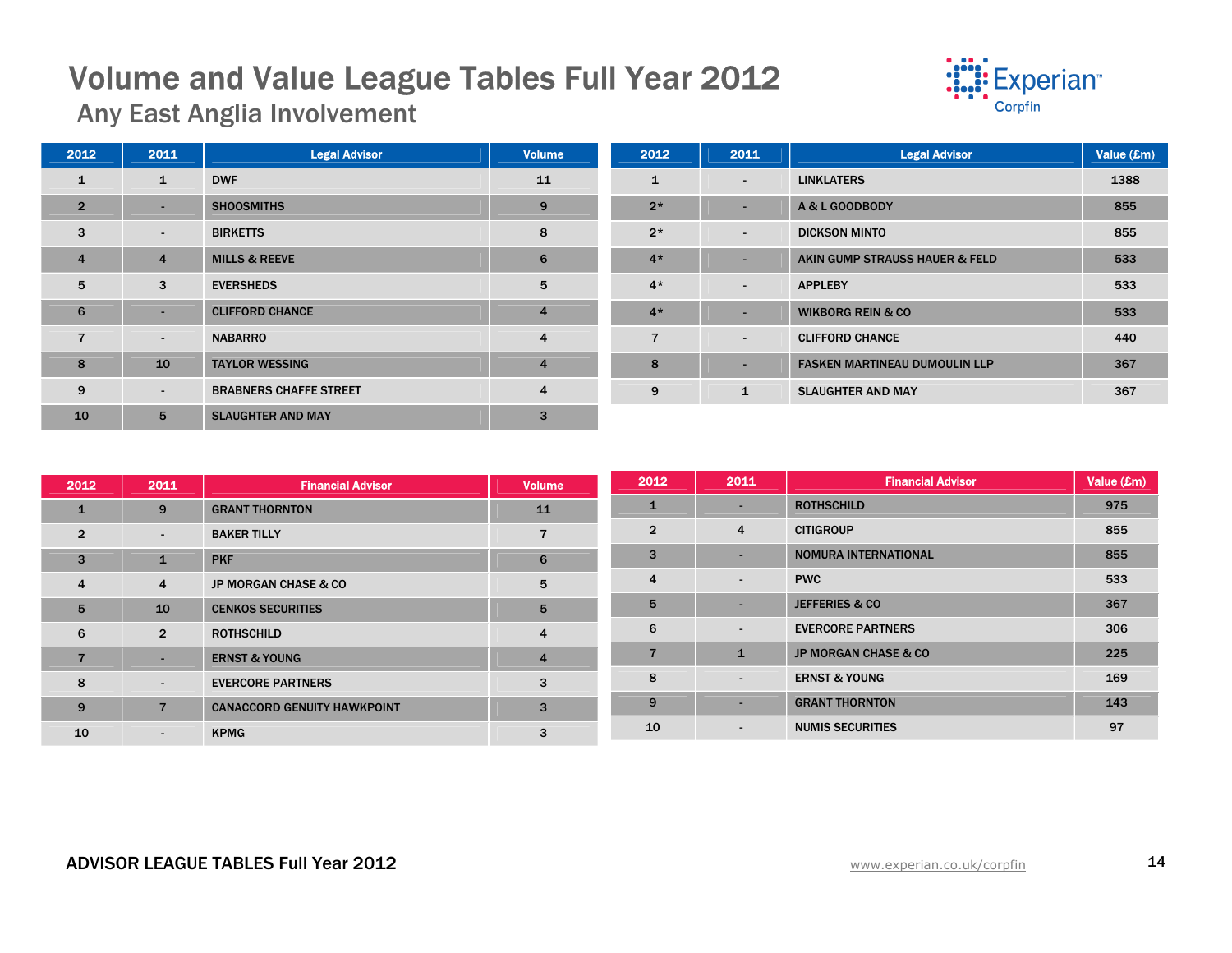### Volume and Value League Tables Full Year 2012 Midlands M&A Activity



| <b>Announced</b> | <b>Deal Type</b>   | <b>Target</b>                                                    | <b>Bidder</b>                                                       | <b>Deal Value</b><br>$(\mathbf{Em})$ |
|------------------|--------------------|------------------------------------------------------------------|---------------------------------------------------------------------|--------------------------------------|
| 19/06/2012       | <b>Acquisition</b> | Alliance Boots GmbH,<br>Nottingham                               | <b>Walgreen Co. USA</b>                                             | 4.468                                |
| 29/06/2012       | <b>Acquisition</b> | <b>Elster Group SE, Germany</b>                                  | <b>Melrose Plc, Alcester</b>                                        | 1,497                                |
| 25/04/2012       | <b>Acquisition</b> | <b>Weetabix Ltd, Kettering</b>                                   | Bright Food (Group) Co Ltd,<br>China                                | 1,200                                |
| 23/10/2012       | <b>Acquisition</b> | Serasa SA, Brazil                                                | Experian Plc, Nottingham                                            | 949                                  |
| 30/10/2012       | <b>Acquisition</b> | Horizon Nuclear Power Ltd.<br>Gloucester (from EON,<br>Coventry) | Hitachi Ltd, Japan                                                  | 696                                  |
| 05/07/2012       | <b>Acquisition</b> | Volvo Aero AB, Sweden                                            | <b>GKN Plc, Redditch</b>                                            | 633                                  |
| 03/08/2012       | <b>IBO</b>         | The Belfry, Sutton Coldfield                                     | <b>Private Group Led By KSL</b><br><b>Capital Partners, England</b> | 320                                  |
| 12/04/2012       | <b>Acquisition</b> | Umeco Plc, Leamington Spa                                        | <b>Cytec UK Holdings Ltd.</b><br>Wales                              | 274                                  |
| 05/03/12         | Private<br>Equity  | Center Parcs (UK) Group Ltd.<br><b>Newark</b>                    |                                                                     | 250                                  |
| 05/05/12         | <b>Flotation</b>   | CEVA Logistics Inc. Ashby-de-<br>la-Zouch                        |                                                                     | 246                                  |



Deal volume in the Midlands fell by 7.9% in 2012 as a whole when compared to 2011. This moderate decrease was in contrast to a strong increase of 67.5% in deal values, due mainly to three very large cross-border transactions announced in the second quarter; in aggregate, deal values in the Midlands were up to £17.9bn, spread across 583 transactions. Overall, 13.52% of UK deals had a Midlands element in 2012, although the region contributed just 4.59% of total values.

Gateley was the most active legal advisor over the whole of 2012, with involvement in 36 deals, although Allen & Overy advised on the highest aggregate value of deals, with £6.15bn in total. Grant Thornton advised on a total of 22 deals for 2012, which was the highest number of any financial advisor. In terms of value, Goldman Sachs was ranked top, having advised on a total of £5.52bn worth of transactions over the year.

- • A total of 25 large value deals with Midlands involvement were announced during 2012, which represented an increase of 13.6% year-on-year. Total deal values in this category increased by a very significant 91.5% to reach £15.67bn for the year.
- • Mid-market deals showed very little change when compared to the previous year, with volumes down only slightly by 3% and overall value down by 8.6%.
- • The number of small value deals declined substantially by 36.8% from 2011, while corresponding values were down by a similar 39.7%.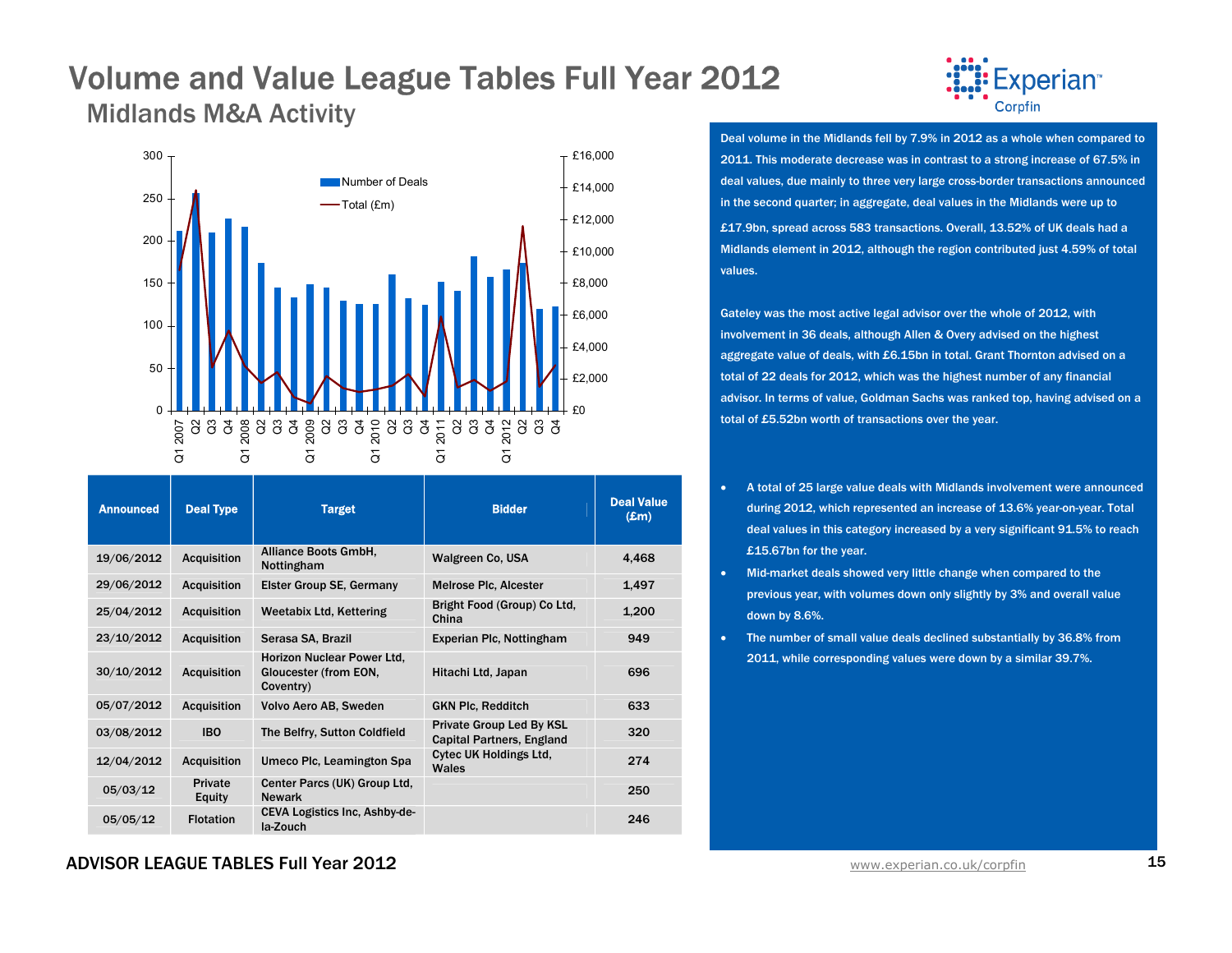

Any Midlands Involvement

| 2012           | 2011           | <b>Legal Advisor</b>   | <b>Volume</b> | 2012           | 2011                     | <b>Legal Advisor</b>                    | Value (£m) |
|----------------|----------------|------------------------|---------------|----------------|--------------------------|-----------------------------------------|------------|
| $\mathbf{1}$   | $\overline{2}$ | <b>GATELEY</b>         | 36            | 1              | 3                        | <b>ALLEN &amp; OVERY</b>                | 6,147      |
| $\overline{2}$ | $\mathbf{1}$   | <b>EVERSHEDS</b>       | 32            | $\overline{2}$ | $\mathbf{1}$             | <b>SIMPSON THACHER &amp; BARTLETT</b>   | 6,064      |
| 3              | 4              | <b>SHOOSMITHS</b>      | 24            | 3              | $\sim$                   | <b>WEIL GOTSHAL &amp; MANGES</b>        | 5,768      |
| $\overline{4}$ | 3              | <b>DLA PIPER</b>       | 23            | $\overline{4}$ | $\sim$                   | <b>CLIFFORD CHANCE</b>                  | 5,279      |
| 5              | $\overline{7}$ | <b>PINSENT MASONS</b>  | 22            | 5              | $\overline{\phantom{a}}$ | <b>WACHTELL LIPTON ROSEN &amp; KATZ</b> | 4,814      |
| 6              | 6              | <b>SQUIRE SANDERS</b>  | 21            | 6              | $\overline{\phantom{a}}$ | <b>DARROIS VILLEY MAILLOT BROCHIER</b>  | 4,568      |
| $\overline{7}$ | 8              | <b>SGH MARTINEAU</b>   | 11            | 7              | $\sim$                   | <b>GIBSON DUNN &amp; CRUTCHER</b>       | 4,568      |
| 8              | -              | <b>BROWNE JACOBSON</b> | 9             | 8              | $\overline{\phantom{a}}$ | <b>MCCANN FITZGERALD</b>                | 4,568      |
| 9              | $\sim$         | <b>CLIFFORD CHANCE</b> | 8             | 9              | $\blacksquare$           | <b>SCHJODT</b>                          | 4,568      |
| 10             | -              | <b>CMS</b>             | 8             | 10             | 9                        | <b>FRESHFIELDS BRUCKHAUS DERINGER</b>   | 2,571      |

| 2012           | 2011           | <b>Financial Advisor</b> | <b>Volume</b>  | 2012           | 2011                     | <b>Financial Advisor</b>                 | Value (£m) |
|----------------|----------------|--------------------------|----------------|----------------|--------------------------|------------------------------------------|------------|
| $\mathbf{1}$   | $\mathbf{1}$   | <b>GRANT THORNTON</b>    | 22             | $\mathbf{1}$   | 8                        | <b>GOLDMAN SACHS</b>                     | 5,516      |
| $\overline{2}$ | 10             | <b>RSM TENON</b>         | 17             | $\overline{2}$ | $\overline{7}$           | <b>LAZARD</b>                            | 4,620      |
| 3              | 6              | <b>PWC</b>               | 16             | 3              | $\overline{\phantom{0}}$ | <b>CENTERVIEW PARTNERS</b>               | 4,568      |
| $\overline{4}$ | $\overline{2}$ | BDO                      | 14             | 4              | 3                        | <b>ROTHSCHILD</b>                        | 3,442      |
| 5              | $\overline{7}$ | <b>ROTHSCHILD</b>        | 11             | 5              | $\blacksquare$           | <b>INVESTEC</b>                          | 2,290      |
| 6              | $\sim$         | <b>BCMS CORPORATE</b>    | 11             | 6              | $\overline{\phantom{a}}$ | <b>BARCLAYS</b>                          | 1,770      |
| $\overline{7}$ | н.             | <b>INVESTEC</b>          | 8              | $\overline{7}$ | 10                       | <b>JP MORGAN CHASE &amp; CO</b>          | 1,529      |
| 8              | 5              | <b>KPMG</b>              | 8              | $8*$           | $\mathbf{1}$             | <b>BANK OF AMERICA MERRILL LYNCH</b>     | 1,496      |
| 9              | $\overline{4}$ | <b>ERNST &amp; YOUNG</b> | $\overline{7}$ | $8*$           | $\overline{\phantom{a}}$ | <b>DEUTSCHE BANK</b>                     | 1,496      |
| $10*$          | $\sim$         | <b>CLEARWATER</b>        | 6              | $8*$           | $\overline{\phantom{a}}$ | <b>HOULIHAN LOKEY HOWARD &amp; ZUKIN</b> | 1,496      |
| $10*$          | н.             | <b>DELOITTE</b>          | 6              | $8*$           | $\blacksquare$           | <b>HSBC</b>                              | 1,496      |
|                |                |                          |                | $8*$           | $\overline{\phantom{a}}$ | <b>RBC</b>                               | 1,496      |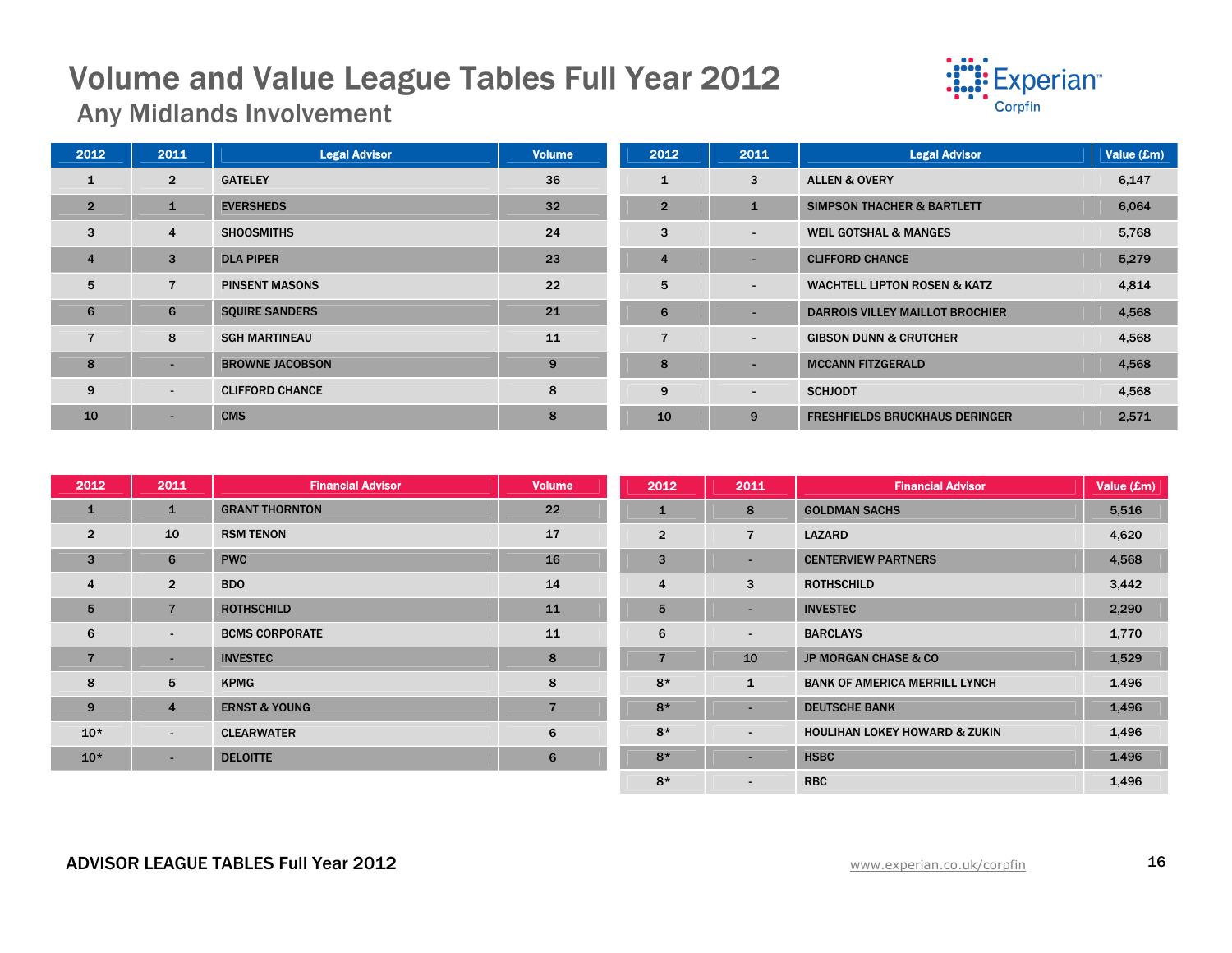Yorkshire M&A Activity The View Activity Corpfin Corpfin Corpfin Corpfin Corpfin



| <b>Announced</b> | <b>Deal Type</b>                | <b>Target</b>                                           | <b>Bidder</b>                                       | <b>Deal Value</b><br>$(\mathbf{E}$ m $)$ |
|------------------|---------------------------------|---------------------------------------------------------|-----------------------------------------------------|------------------------------------------|
| 08/10/12         | <b>Minority</b><br><b>Stake</b> | <b>Meadowhall Centre (1999)</b><br>Ltd, Sheffield       | <b>Norges Bank Investment</b><br>Management, Norway | 762.5                                    |
| 08/01/12         | <b>Acquisition</b>              | Portfolio of Six Hotels, UK                             | Principal Hayley Group Ltd.<br>Harrogate            | 250                                      |
| 25/10/12         | <b>Rights Issue</b>             | Drax Group Plc, Selby                                   |                                                     | 180                                      |
| 11/09/12         | <b>Acquisition</b>              | Victoria Quarter Shopping<br>Arcade, Leeds              | Hammerson Plc, London                               | 136                                      |
| 14/08/12         | <b>Acquisition</b>              | Eskigel Srl, Italy                                      | R&R Ice Cream UK Ltd.<br><b>Northallerton</b>       | 60.4                                     |
| 20/01/12         | <b>Acquisition</b>              | <b>UNITE Student Village (USV).</b><br><b>Sheffield</b> | The Unite Group Plc, Bath                           | 51.2                                     |
| 01/11/12         | <b>Acquisition</b>              | Car Care Plan (Holdings) Ltd.<br><b>Thornbury</b>       | <b>AmTrust Financial Services</b><br>Inc. USA       | 43.4                                     |
| 08/10/12         | <b>Acquisition</b>              | Hillreed Homes Ltd.<br><b>Maidstone</b>                 | Persimmon Plc, York                                 | 35.7                                     |
| 21/08/12         | <b>Acquisition</b>              | <b>Debenhams Department</b><br>Store, Leeds             | Gatehouse Bank Plc, London                          | 33.4                                     |
| 12/11/12         | <b>Acquisition</b>              | <b>Corin Group Plc, Cirencester</b>                     | 2IL Orthopaedics Ltd.<br>Wakefield                  | 30.5                                     |



transactions announced in 2012 (from 334 to 322 deals). There was a similar decline in the value of deals; £2.442bn worth of transactions were announced during the year, a fall of 3.4% on the £2.527bn announced during 2011. 7.11% of all UK deals had a Yorkshire element, while the region contributed 1.03% to the aggregate value of all UK transactions.

RSM Tenon Corporate Finance was the most active financial advisor by volume with nine transactions, whilst Morgan Stanley topped the value league table, having been involved in a single transaction worth £762.5m. The leading legal advisor by volume was Pinsent Masons with 15 transactions, while Jones Day topped the rankings in terms of deal value, advising on two transactions worth £785m in total.

- • There were four large deals announced in Yorkshire in 2012 with a consideration of more than £100m, a fall of 20% from 2011, when five were announced.
- • The volume of mid-market transactions in Yorkshire increased in 2012 by 3.3%, from 30 deals in 2011 to 33 this year. Over the same period, the value of mid-market transactions increased by 15.3%, from £864m in 2011 to £996m in 2012.
- • 58.33% of all transactions with a disclosed value fell into the small deals bracket of under £10m. The volume of small deals in 2012 decreased by 18.3% from 2011 (60 transactions compared to 49 in 2012).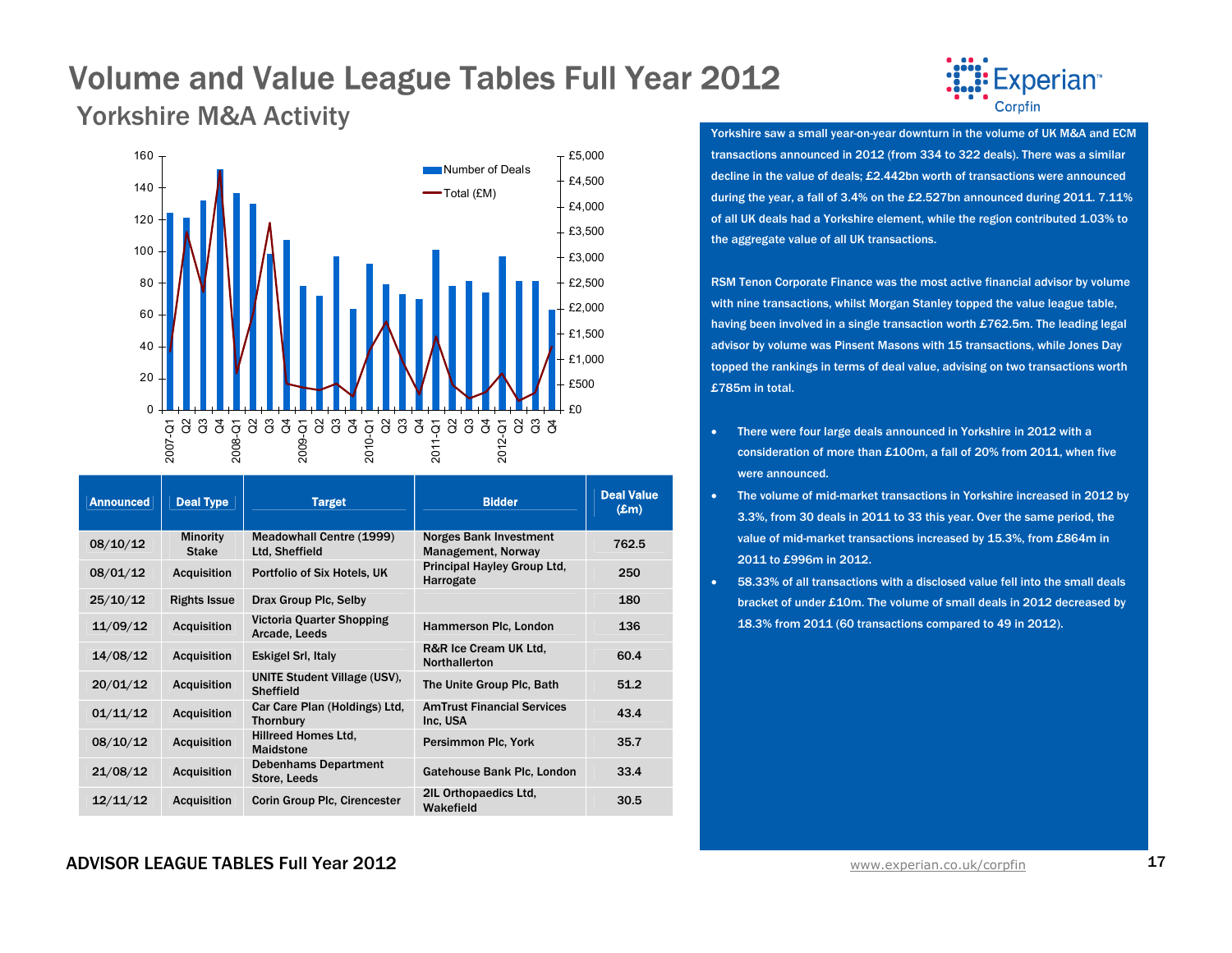

Any Yorkshire Involvement

| 2012           | 2011           | <b>Legal Advisor</b>     | <b>Volume</b>  | 2012            | 2011           | <b>Legal Advisor</b>                             | Value (£m) |
|----------------|----------------|--------------------------|----------------|-----------------|----------------|--------------------------------------------------|------------|
| $\mathbf{1}$   | 1              | <b>PINSENT MASONS</b>    | 15             | $\mathbf{1}$    | $\sim$         | <b>JONES DAY</b>                                 | 785        |
| $\overline{2}$ | ۰.             | <b>HLW KEEBLE HAWSON</b> | 13             | $\overline{2}$  | $\sim$         | <b>MAYER BROWN</b>                               | 293        |
| 3              | $\overline{2}$ | <b>DLA PIPER</b>         | 12             | 3               | $\sim$         | <b>SLAUGHTER AND MAY</b>                         | 186        |
| $\overline{4}$ | 6              | <b>SQUIRE SANDERS</b>    | 8              | $\overline{4}$  | $\sim$         | <b>PAUL WEISS RIFKIND WHARTON &amp; GARRISON</b> | 180        |
| 5              | 4              | <b>EVERSHEDS</b>         | 8              | 5               | $\blacksquare$ | <b>TROWERS &amp; HAMLINS</b>                     | 168        |
| 6              | 5              | <b>WALKER MORRIS</b>     |                | $6\phantom{1}6$ | $\sim$         | <b>NABARRO</b>                                   | 148        |
| $\overline{7}$ | 9              | <b>HILL DICKINSON</b>    | $\overline{7}$ | $\overline{7}$  | $\sim$         | <b>OSBORNE CLARK</b>                             | 81         |
| 8              | ۰.             | <b>GATELEY</b>           | 6              | 8               | $\mathbf{1}$   | <b>BAKER &amp; MCKENZIE</b>                      | 81         |
| 9              | ٠.             | <b>WARD HADAWAY</b>      | 6              | 9               | $\sim$         | <b>DICKINSON DEES</b>                            | 78         |
| 10             | ۰.             | <b>COBBETTS</b>          | 6              | 10              | $\sim$         | <b>K&amp;L GATES</b>                             | 75         |

| 2012           | 2011           | <b>Financial Advisor</b> | <b>Volume</b>  | 2012           | 2011                     | <b>Financial Advisor</b> | Value (£m) |
|----------------|----------------|--------------------------|----------------|----------------|--------------------------|--------------------------|------------|
| $\mathbf{1}$   | 7              | <b>RSM TENON</b>         | 9              | $\mathbf{1}$   | $\sim$                   | <b>MORGAN STANLEY</b>    | 763        |
| $\overline{2}$ | $\sim$         | <b>GRANT THORNTON</b>    | 7              | $\overline{2}$ | 8                        | <b>ERNST &amp; YOUNG</b> | 75         |
| 3              | 9              | <b>ERNST &amp; YOUNG</b> | 6              | 3              | $\overline{\phantom{a}}$ | <b>ORIEL SECURITIES</b>  | 75         |
| $\overline{4}$ | 3              | <b>KPMG</b>              | 6              | $\overline{4}$ | 9                        | <b>KPMG</b>              | 60         |
| 5              | ۰.             | <b>PANMURE GORDON</b>    | 6              | 5              | $\overline{4}$           | <b>ROTHSCHILD</b>        | 57         |
| 6              | $\overline{2}$ | <b>BDO</b>               | 6              | 6              | $\overline{\phantom{a}}$ | <b>PANMURE GORDON</b>    | 57         |
| $\overline{7}$ | 5              | <b>BHP</b>               | 6              |                | $\overline{\phantom{a}}$ | <b>NUMIS SECURITIES</b>  | 31         |
| 8              | $\sim$         | <b>BAKER TILLY</b>       | 5              | 8              | $\blacksquare$           | <b>DELOITTE</b>          | 28         |
| 9              | 6              | <b>PKF</b>               | 5              | 9              | $\overline{\phantom{0}}$ | N+1 BREWIN               | 28         |
| 10             | 4              | <b>DELOITTE</b>          | $\overline{4}$ | 10             | $\mathbf{1}$             | <b>BDO</b>               | 26         |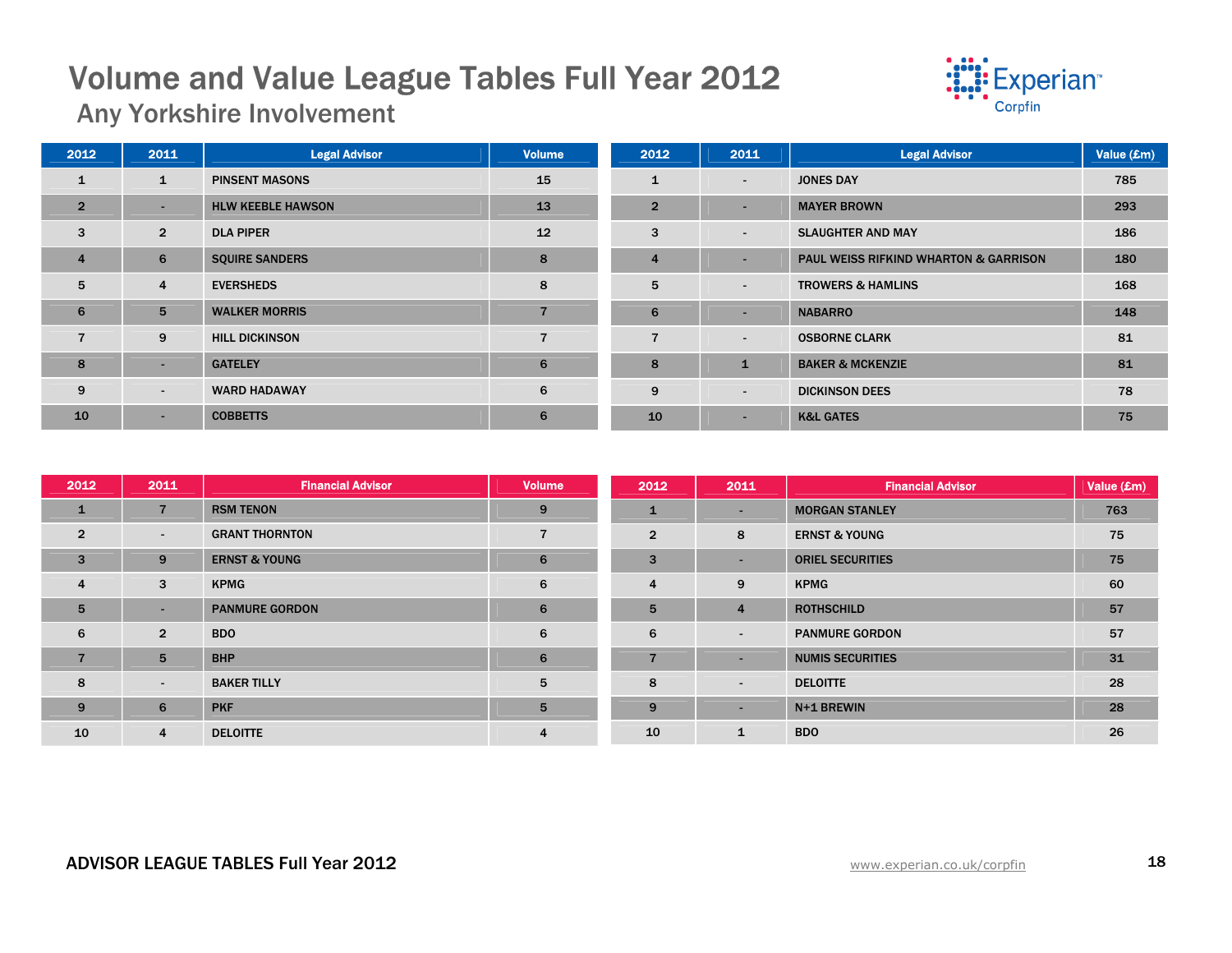### North West M&A Activity



| <b>Announced</b> | <b>Deal Type</b>     | <b>Target</b>                                                                               | <b>Bidder</b>                                                    | <b>Deal Value</b><br>$(\pmb{\pounds}m)$ |
|------------------|----------------------|---------------------------------------------------------------------------------------------|------------------------------------------------------------------|-----------------------------------------|
| 01/11/2012       | <b>IBO</b>           | Premium Credit Ltd.<br>subsidiary of MBNA Europe<br><b>Bank Ltd, Chester</b>                | Private Group led by GTCR,<br>England                            | 900                                     |
| 30/04/2012       | <b>IBO</b>           | Four Seasons Health Care Ltd.<br>Wilmslow                                                   | Private Group Led By Terra<br>Firma                              | 825                                     |
| 25/04/2012       | <b>Acquisition</b>   | <b>Full Tilt Poker, USA</b>                                                                 | <b>Rational Entertainment</b><br><b>Enterprises Ltd, Douglas</b> | 342                                     |
| 08/01/2012       | <b>Acquisition</b>   | Portfolio Of Six Hotels,<br>(including The Palace in<br>Manchester)                         | Principal Hayley Group Ltd.<br>Harrogate                         | 250                                     |
| 05/10/2012       | Secondary<br>Buy-Out | <b>NES Group Ltd. Altrincham</b>                                                            | Private Group led by AEA<br>Investors                            | 234                                     |
| 21/05/2012       | <b>Acquisition</b>   | <b>Portfolio (including Heywood)</b><br>Distribution Park in Rochdale<br>and Trafford Park) | <b>Harbert Management</b><br>Corporation (Europe) LLC, USA       | 205                                     |
| 30/07/2012       | Acquisition          | <b>Frozen Meals Businesses of</b><br>Unilever Plc, Port Sunlight                            | ConAgra Foods Inc. USA                                           | 169                                     |
| 21/06/2012       | <b>IBO</b>           | <b>Fircroft Engineering Services</b><br>Ltd, Warrington                                     | <b>Private Group Led By</b><br><b>Equistone Partners Europe</b>  | 140                                     |
| 30/05/2012       | <b>Acquisition</b>   | <b>Makro Self Service</b><br><b>Wholesalers Ltd, Manchester</b>                             | Booker Group Plc.<br>Wellingborough                              | 140                                     |
| 24/10/2012       | <b>Acquisition</b>   | <b>Umbro Ltd. Cheadle</b>                                                                   | Iconix Brand Group Inc, USA                                      | 140                                     |



A comparison of 2011 and 2012 shows that the North West has delivered a relatively stable performance within the M&A markets. The North West represents 13.6% of total UK transactions and 3.71% of its value overall, the highest figure outside the South in terms of volume. Deal flow declined by just 6% year-on-year; deal values, though, have fallen by a more substantial 18%, suggesting that the underlying financials behind deals remain challenging in the current climate. A larger share of activity remains within the SME side to the market.

Turner Parkinson was the most active legal advisor in 2012, edging just ahead of Brabners Chaffe Street on the strength of 37 assists. Kirkland Ellis comfortably tops the value rankings with £1.4bn of deals overall. Grant Thornton topped the league tables in terms of deal volume, rising from third to first place this year with 19 transactions, although the value table was dominated by Barclays with £1.73bn overall. It is worth noting that, as the values of transactions decline overall, the profiles of smaller advisory firms become more apparent.

The new EU-funding led North West Fund tops the venture capital stats with a total of eleven transactions in 2012, although the values are dominated by GTCR (due to the Management buy-out of Premium Credit Ltd) and the Royal Bank of Scotland, with £900m and £826m respectively. Manufacturing remains the the most active UK sector for M&A in the North West with 178 deals, although Financial Intermediation still accrues deal values worth four times as much (£4.215bn)

- Large transactions fell the most in the North West in 2012 in comparison with 2011, recording just 17 deals in comparison with the previous years 30. Deal values also fell by 11% overall.
- Medium deals also fell sharply, by 33% and 39% in volume and value respectively..
- The number of small transactions was down by 5% (from 145 to 138 deals year-on-year) , although aggregate value increased from £452m to £457m.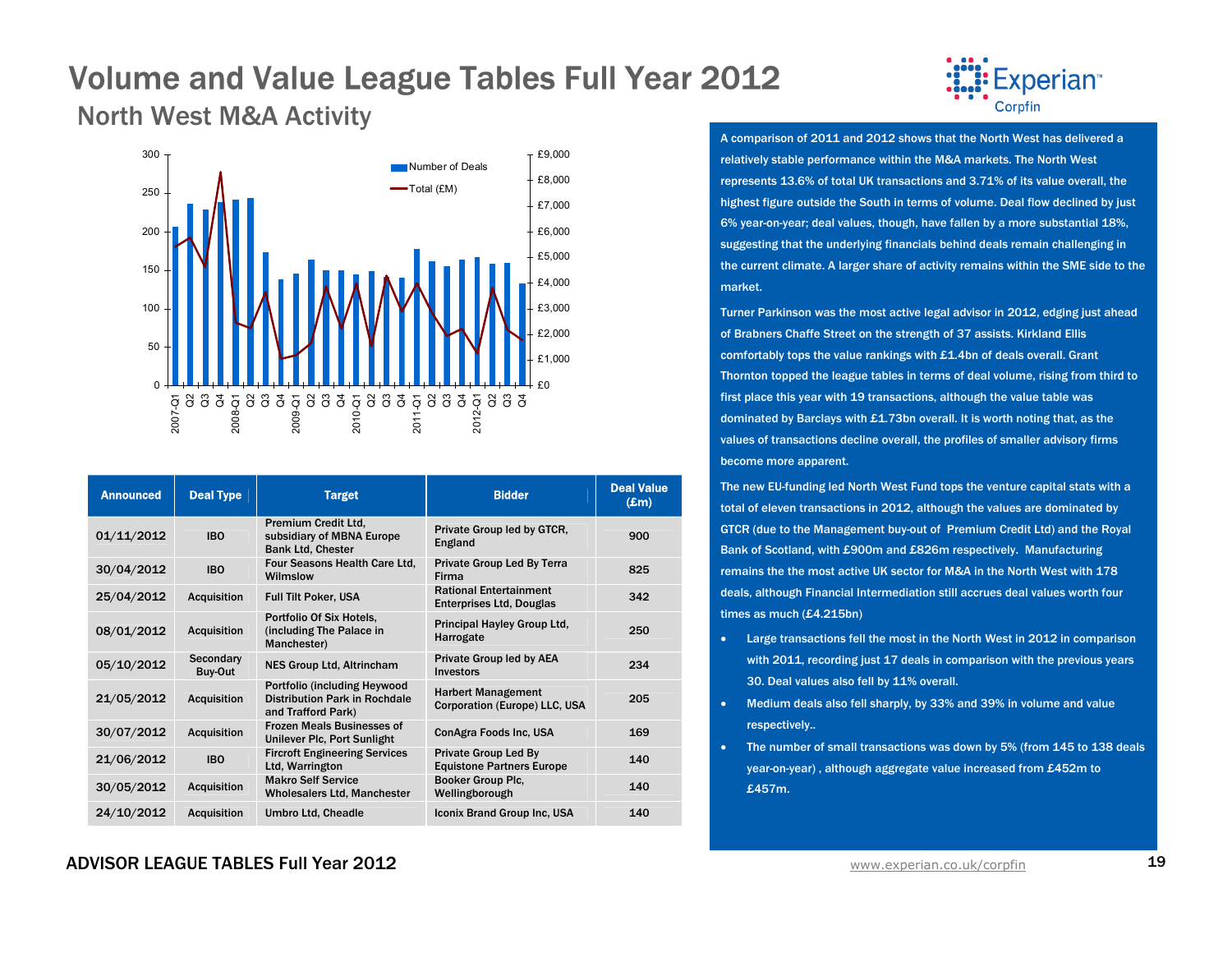

Any North West Involvement

| 2012           | 2011           | <b>Legal Advisor</b>          | <b>Volume</b> | 2012           | 2011                     | <b>Legal Advisor</b>                  | Value (£m) |
|----------------|----------------|-------------------------------|---------------|----------------|--------------------------|---------------------------------------|------------|
| $\mathbf{1}$   | 9              | <b>TURNER PARKINSON</b>       | 37            | $\mathbf{1}$   | $\sim$                   | <b>KIRKLAND &amp; ELLIS</b>           | 1,400      |
| $\overline{2}$ | $\overline{4}$ | <b>BRABNERS CHAFFE STREET</b> | 36            | $\overline{2}$ | $\sim$                   | <b>CAREY OLSEN</b>                    | 1,325      |
| 3              | 3              | <b>DWF</b>                    | 22            | 3              | $\sim$                   | <b>MAYER BROWN</b>                    | 1,225      |
| $\overline{4}$ | $\overline{2}$ | <b>EVERSHEDS</b>              | 21            | $\overline{4}$ | 9                        | <b>FRESHFIELDS BRUCKHAUS DERINGER</b> | 1,177      |
| 5              | 1              | <b>DLA PIPER</b>              | 18            | 5              | $\overline{7}$           | <b>ASHURST</b>                        | 959        |
| 6              | 5              | <b>GATELEY</b>                | 16            | $6*$           | н.                       | A & L GOODBODY                        | 900        |
| $\overline{7}$ | 8              | <b>HILL DICKINSON</b>         | 16            | $6*$           | $\overline{\phantom{a}}$ | <b>ALLEN &amp; OVERY</b>              | 900        |
| 8              | 6              | <b>PINSENT MASONS</b>         | 14            | $6*$           | н.                       | <b>SIDLEY AUSTIN</b>                  | 900        |
| 9              | $\sim$         | <b>ADDLESHAW GODDARD</b>      | 11            | 9              | $\overline{2}$           | <b>SLAUGHTER AND MAY</b>              | 866        |
| 10             | $\sim$         | <b>SHOOSMITHS</b>             | 11            | 10             |                          | <b>MACFARLANES</b>                    | 832        |

| 2012           | 2011                     | <b>Financial Advisor</b>               | <b>Volume</b>  | 2012           | 2011                     | <b>Financial Advisor</b>      | Value (£m) |
|----------------|--------------------------|----------------------------------------|----------------|----------------|--------------------------|-------------------------------|------------|
| $\mathbf{1}$   | 3                        | <b>GRANT THORNTON</b>                  | 19             |                | $\overline{\phantom{a}}$ | <b>BARCLAYS</b>               | 1,725      |
| $\overline{2}$ | $\overline{\phantom{a}}$ | <b>RSM TENON</b>                       | 16             | $\overline{2}$ | $\overline{4}$           | <b>CITIGROUP</b>              | 1,280      |
| $\mathbf{3}$   | н.                       | <b>ERNST &amp; YOUNG</b>               | 15             | 3              | $\overline{\phantom{a}}$ | <b>CREDIT SUISSE</b>          | 1,257      |
| $\overline{4}$ | 10                       | <b>CENKOS SECURITIES</b>               | 11             | $\overline{4}$ | $\overline{\phantom{a}}$ | <b>KESSLER GROUP</b>          | 900        |
| 5              | 8                        | <b>DOW SCHOFIELD WATTS</b>             | 11             | 5              | $\overline{7}$           | <b>DEUTSCHE BANK</b>          | 899        |
| 6              | $\overline{\phantom{a}}$ | <b>RICKITT MITCHELL &amp; PARTNERS</b> | 9              | $6*$           | $\blacksquare$           | <b>EVERCORE PARTNERS</b>      | 825        |
| $\overline{7}$ | $\sim$                   | <b>SHORE CAPITAL</b>                   | 8              | $6*$           | $\overline{\phantom{0}}$ | <b>GLEACHER SHACKLOCK</b>     | 825        |
| 8              | $\overline{2}$           | <b>DELOITTE</b>                        | 7              | $6*$           | $\sim$                   | <b>GOLDMAN SACHS</b>          | 825        |
| 9              | 5                        | <b>KPMG</b>                            | $\overline{7}$ | $6*$           | $\overline{\phantom{a}}$ | <b>TALBOT HUGHES MCKILLOP</b> | 825        |
| 10             | $\sim$                   | <b>INVESTEC</b>                        | 6              | 10             | $\sim$                   | <b>KUNA &amp; CO KG</b>       | 804        |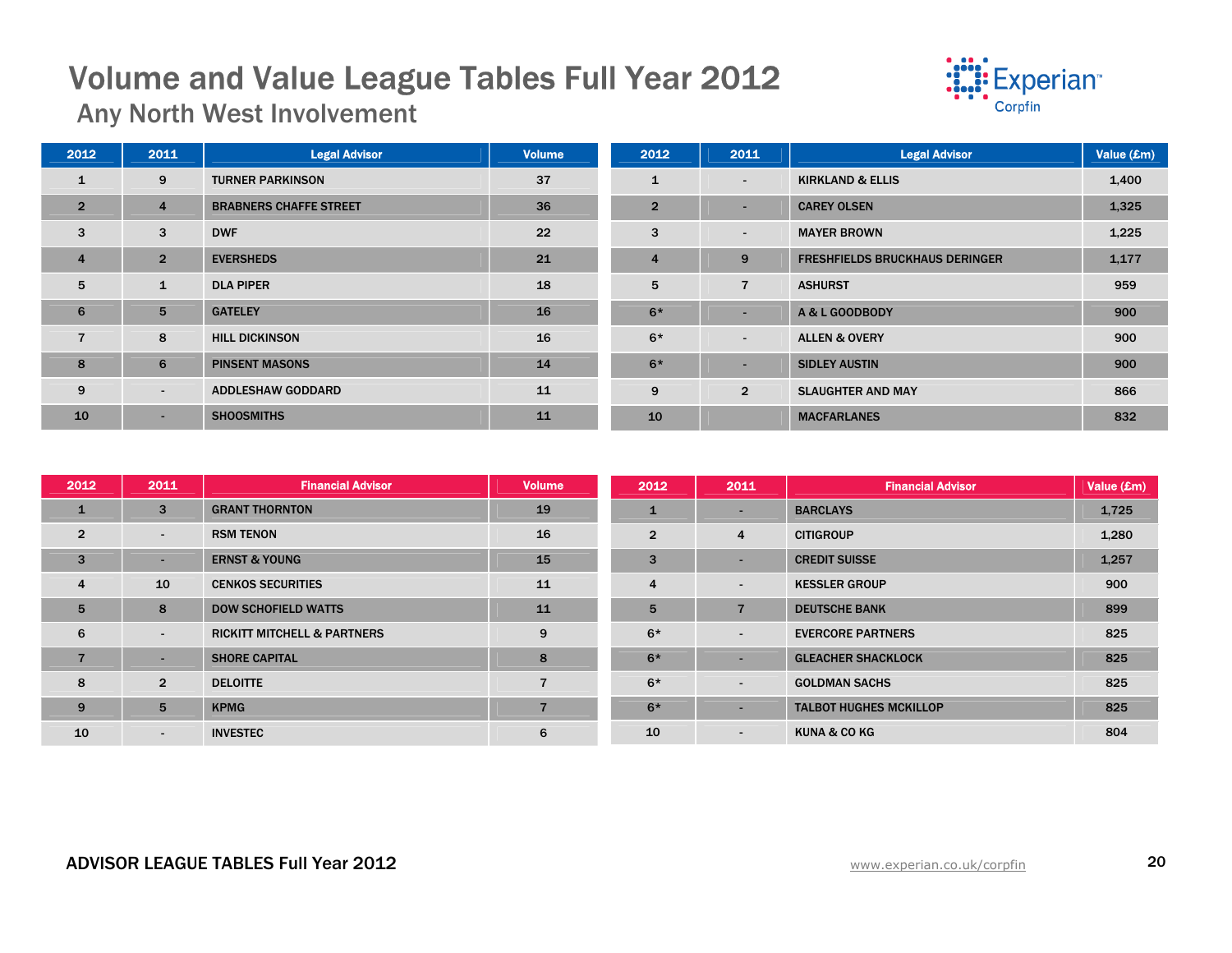### North East M&A Activity



| <b>Announced</b> | <b>Deal Type</b>              | <b>Target</b>                                                            | <b>Bidder</b>                                                 | <b>Deal Value</b><br>$(\mathbf{Em})$ |
|------------------|-------------------------------|--------------------------------------------------------------------------|---------------------------------------------------------------|--------------------------------------|
| 20/06/2012       | <b>Acquisition</b>            | Sage Group Plc.<br>Newcastle-upon-Tyne                                   | <b>WYLPSE Empreendimentos</b><br>e Participacoes Ltda, Brazil | 191                                  |
| 26/01/2012       | <b>Acquisition</b>            | <b>Attends Healthcare</b><br><b>Holdings Ltd, Newcastle</b><br>upon Tyne | Domtar Corp, Canada                                           | 150                                  |
| 12/09/2012       | <b>Acquisition</b>            | The Gate, Newcastle upon<br><b>Tyne</b>                                  | Crown Estate, London                                          | 60                                   |
| 06/08/2012       | <b>Development</b><br>Capital | <b>Molplex Ltd, Newcastle</b><br>upon Tyne                               |                                                               | 25                                   |
| 23/02/2012       | <b>Acquisition</b>            | <b>Portfolio of Five</b><br>Properties, (including<br>Middlesborough)    | <b>MedicX Fund Ltd, England</b>                               | 20                                   |
| 26/07/2012       | <b>Acquisition</b>            | R-TEK Ltd. Washington                                                    | Kasai Kogyo Co Ltd, Japan                                     | 19                                   |
| 07/02/2012       | <b>Acquisition</b>            | Integral Computers Ltd.<br>Ireland                                       | Sage Pay Europe Ltd.<br>Newcastle-upon-Tyne                   | 17                                   |
| 19/03/2012       | <b>Acquisition</b>            | <b>Northumberland Park Bus</b><br>Depot, London                          | Go-Ahead Group Plc.<br>Newcastle-upon-Tyne                    | 14                                   |
| 23/03/2012       | <b>Acquisition</b>            | Delta Labelling (HK) Ltd,<br>Kowloon                                     | <b>OpSec Security Group Plc.</b><br>Washington                | 13                                   |
| 01/02/2012       | <b>Acquisition</b>            | <b>Smiths Consulting Ltd.</b><br>Newcastle-upon-Tyne                     | Capita Plc, London                                            | 12                                   |



A comparison of 2011 and 2012 shows that the North East continues to struggle, with overall deal volumes down by 7.7% year on year and values down from just under £8bn to £1.1bn in 2011. The decline in value is mostly due to a lack of large international deals, rather than any local factors. The Mid-Market remains a cause for concern in the region. The North Eest represents 3.15% of UK transactions and 0.44% of its values overall.

In terms of legal advisors, Muckle retains its consistent leadership on deal volume, with 21 assists for 2012, while Watson Burton finished the year six places up the leaderboard. Dickinson Dees comfortably topped the value rankings with £174m of assists overall, while US firm Jones Day rose three places from nine to six on legal values in 2012. Panmure Gordon and Citigroup lead the rankings for financial advisors with six transactions and £191m in volume and value respectively. It is worth noting that as the value of transactions declines overall, the profiles of smaller advisory firms becomes more apparent. Northstar Equity Investors topped the citations for capital providers within the region with five deals overall, although it is Insight Venture Partners that led on deal values thanks to the acquisition by Newcastle's Sage Group of Brazilian software group Folhamatic for £191m in June. Unsurprisingly, Manufacturing remains the the most active sector for M&A in the North East, with its 48 deals over 2012, although Wholesale, Retail and Repair proved most valuable, with deal values worth £567.1m overall.

- • Large transactions fell the most in the North East in 2012 in comparison with 2011, recording just two deals in comparison with the previous years ten. Deal values also fell from £7.606bn to £341m.
- • Medium deals also fell sharply, by 167% and 120% in volume and value respectively.
- •However, small deals rose by 4% in volume and 28% in value.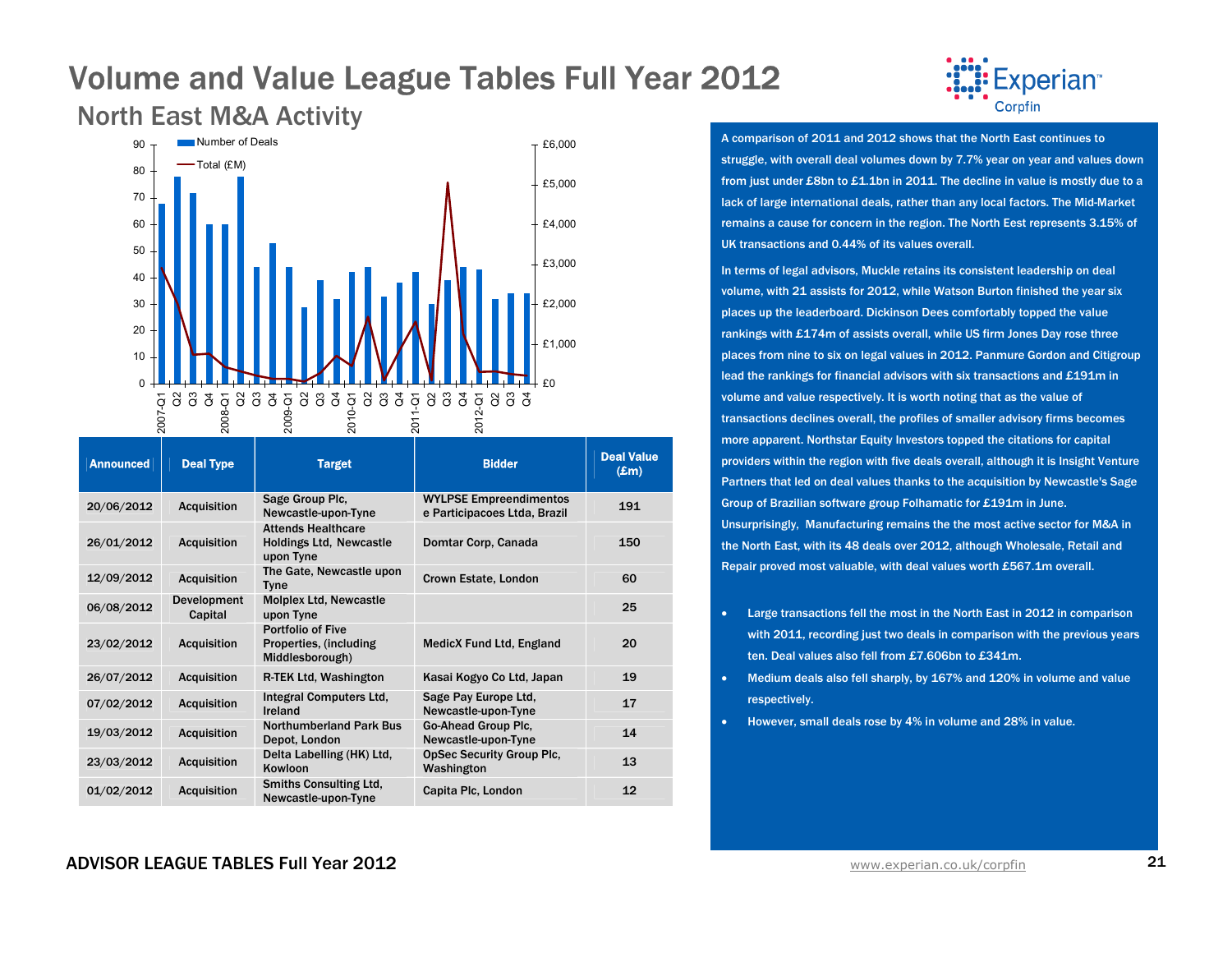

Any North East Involvement

| 2012           | 2011                     | <b>Legal Advisor</b>         | <b>Volume</b>  | 2012           | 2011         | <b>Legal Advisor</b>                  | Value (£m) |
|----------------|--------------------------|------------------------------|----------------|----------------|--------------|---------------------------------------|------------|
| 1              | $\mathbf{1}$             | <b>MUCKLE</b>                | 21             | 1              | $\mathbf{1}$ | <b>DICKINSON DEES</b>                 | 174        |
| $\overline{2}$ | 6                        | <b>WARD HADAWAY</b>          | 9              | $2*$           | $\sim$       | <b>CEDERQUIST</b>                     | 150        |
| 3              | 9                        | <b>WATSON BURTON</b>         | 8              | $2*$           | $\sim$       | <b>NORTON ROSE</b>                    | 150        |
| $\overline{4}$ | 2 <sup>1</sup>           | <b>EVERSHEDS</b>             | 8              | $2*$           | $\sim$       | <b>TAYLOR WESSING</b>                 | 150        |
| 5              | 3                        | <b>DICKINSON DEES</b>        | $\overline{7}$ | 5              | $\sim$       | <b>FORSTERS</b>                       | 60         |
| 6              | $\overline{\phantom{0}}$ | <b>SHOOSMITHS</b>            | 6              | 6              | $9*$         | <b>JONES DAY</b>                      | 60         |
| 7              | 5                        | <b>PINSENT MASONS</b>        | 5              | $\overline{7}$ | $\sim$       | <b>MUCKLE</b>                         | 48         |
| 8              | $\sim$                   | <b>ADDLESHAW GODDARD</b>     | $\overline{4}$ | 8              | $\mathbf{1}$ | <b>FRESHFIELDS BRUCKHAUS DERINGER</b> | 43         |
| 9              | $\sim$                   | <b>SINTONS</b>               | $\overline{4}$ | 9              | $\sim$       | <b>WARD HADAWAY</b>                   | 33         |
| 10             | н.                       | <b>ENDEAVOUR PARTNERSHIP</b> | 3              | 10             | $\sim$       | <b>PINSENT MASONS</b>                 | 32         |

| 2012           | 2011                     | <b>Financial Advisor</b> | <b>Volume</b>  | 2012           | 2011                     | <b>Financial Advisor</b>           | Value $(\pmb{\pounds} \mathbf{m})$ |
|----------------|--------------------------|--------------------------|----------------|----------------|--------------------------|------------------------------------|------------------------------------|
| $\mathbf{1}$   | ۰.                       | <b>PANMURE GORDON</b>    | 6              | $1*$           | 10                       | <b>CITIGROUP</b>                   | 191                                |
| $\overline{2}$ | $\overline{7}$           | <b>PWC</b>               | 6              | $1*$           | $\sim$                   | <b>CREDIT SUISSE</b>               | 191                                |
| 3              |                          | <b>TAIT WALKER</b>       | $6\phantom{1}$ | 3              | $\blacksquare$           | <b>EPIPHANY CAPITAL</b>            | 25                                 |
| $\overline{4}$ | $\overline{2}$           | <b>KPMG</b>              | 4              | $\overline{4}$ | $\overline{\phantom{a}}$ | <b>SHORE CAPITAL</b>               | 22                                 |
| 5              | $\overline{\phantom{a}}$ | <b>FINNCAP</b>           | 3              | 5              | $\overline{\phantom{a}}$ | <b>CANACCORD GENUITY HAWKPOINT</b> | 20                                 |
| 6              | $\sim$                   | <b>WH IRELAND</b>        | 3              | 6              | $\overline{\phantom{a}}$ | <b>ROTHSCHILD</b>                  | 19                                 |
| $\overline{7}$ | 5                        | <b>ERNST &amp; YOUNG</b> | 3              | $7*$           | $\blacksquare$           | <b>PANMURE GORDON</b>              | 17                                 |
| 8              | 4                        | <b>RMT</b>               | 3              | $7*$           | $\sim$                   | <b>FINNCAP</b>                     | 17                                 |
| 9              | $\sim$                   | <b>SHORE CAPITAL</b>     | $\overline{2}$ | $7*$           | $\overline{\phantom{a}}$ | <b>GRANT THORNTON</b>              | 17                                 |
| 10             | 6                        | <b>GRANT THORNTON</b>    | $\overline{2}$ | 10             | $\overline{\phantom{a}}$ | <b>WH IRELAND</b>                  | 15                                 |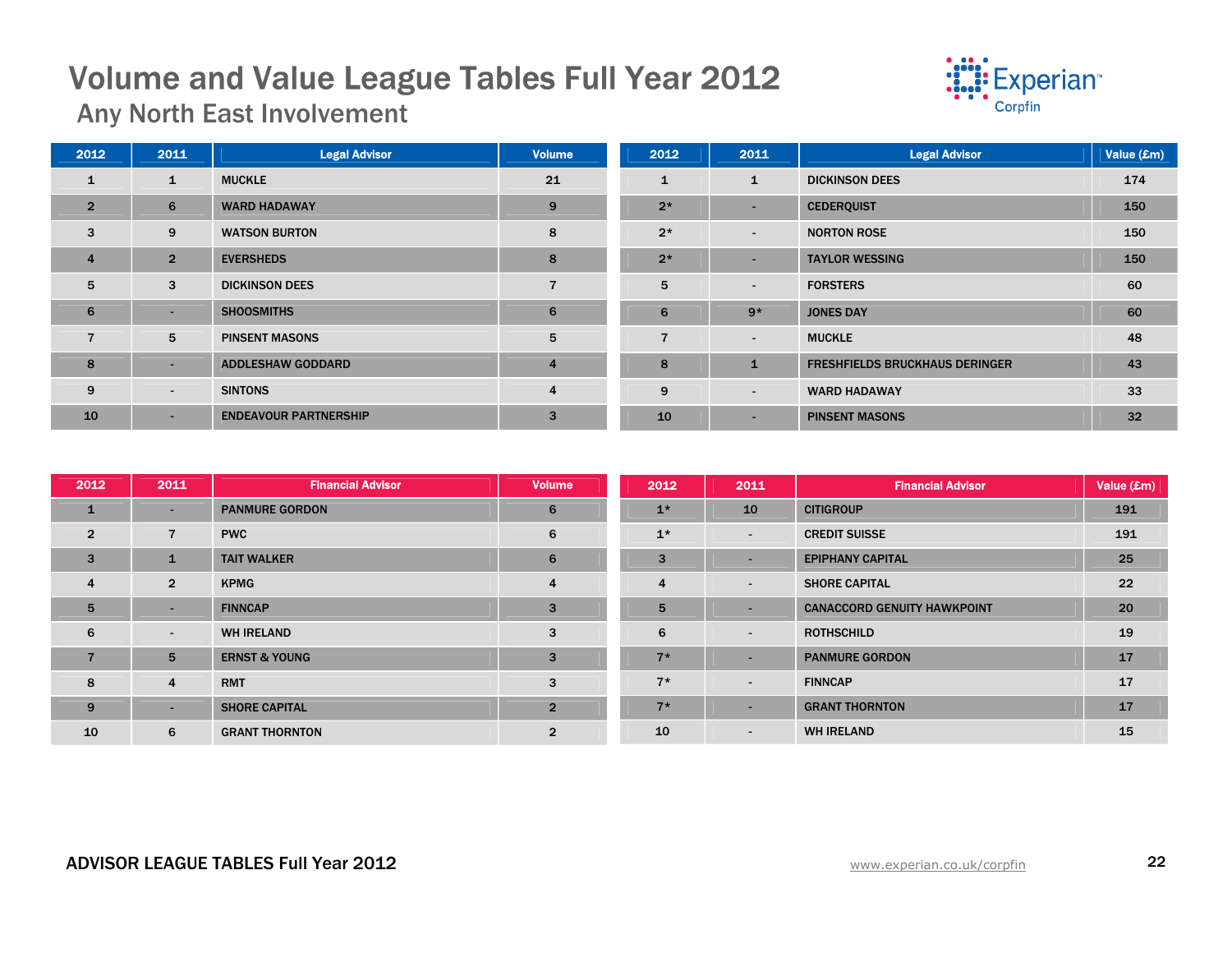Wales M&A Activity



| <b>Announced</b> | <b>Deal Type</b>     | <b>Target</b>                                                                                              | <b>Bidder</b>                                            | <b>Deal Value</b><br>$(\mathbf{E}\mathbf{m})$ |
|------------------|----------------------|------------------------------------------------------------------------------------------------------------|----------------------------------------------------------|-----------------------------------------------|
| 16/02/2012       | <b>MBO</b>           | <b>Iceland Foods Ltd, Deeside</b>                                                                          | <b>Oswestry Acquico Ltd, London</b>                      | 1450                                          |
| 12/04/2012       | <b>Acquisition</b>   | Umeco Plc, Leamington Spa                                                                                  | <b>Cytec UK Holdings Ltd,</b><br>Wrexham                 | 274                                           |
| 02/08/2012       | <b>Acquisition</b>   | <b>CSPC 3PD Ltd. Godalming</b>                                                                             | <b>Medicx Properties VII Ltd.</b><br>Cardiff             | 92                                            |
| 01/06/2012       | <b>Acquisition</b>   | MoneySavingExpert Ltd,<br>London                                                                           | Moneysupermarket.com<br>Group Plc, Ewloe                 | 87                                            |
| 24/04/2012       | <b>Rights Issue</b>  | <b>Redrow Plc, St Davids Park</b>                                                                          |                                                          | 80                                            |
| 25/06/2012       | <b>Acquisition</b>   | Inexus Group (Holdings) Ltd,<br>Cardiff                                                                    | <b>Brookfield Infrastructure</b><br>Partners LP, Bermuda | 39                                            |
| 30/10/2012       | Secondary<br>Buy-Out | Buy As You View Ltd,<br><b>Bridgend</b>                                                                    | Private Group led by Rutland<br><b>Partners LLP</b>      | 33                                            |
| 23/04/2012       | <b>Divestment</b>    | Portfolio of 5 Virgin Active<br><b>Premium Racket Club</b><br>Properties, (one located in<br>Neath, Wales) |                                                          | 33                                            |
| 10/01/2012       | <b>Acquisition</b>   | Athena Hall, Ipswich                                                                                       | Watkin Jones Group Ltd.<br><b>Bangor</b>                 | 27                                            |
| 10/10/2012       | <b>Rights Issue</b>  | <b>Amerisur Resources Plc.</b><br>Cardiff                                                                  |                                                          | 26                                            |



A comparison of 2011 and 2012 shows an impressive stability within the Welsh M&A market. Large deals, mid-market and small deals have risen in 2012 (with the exception of large volumes). This signifies a region that was less reliant on boom industries and retains its non-financial industries through relatively cheaper costs. Wales represented 6.4% of all UK transactions in 2012 and 3.3% of its value, with the former falling on the previous year and the latter managing to rise by around 1% overall. Wales remains one of the few regions to see its share of deal values rise over the period.

Eversheds and Linklaters topped the legal tables with ten transactions and £2.1bn in values in 2012, respectively. It is also worth noting that Hill Dickinson rose by six places this year, the fastest within the top ten. In terms of financial advisory firms, Grant Thornton retained the lead on citations with 10 assists overall, while Rothschild was a new entry in first place with £1.76bn worth of assists. The big international firms retain dominance of Wales' advisory league tables, in contrast to the more local firms that feature highly elsewhere in the UK.

Finance Wales topped the rankings for capital provision in 2012, although its is worth noting the government-led nature of its eleven investments. Brait South Africa, Glitnir and Landsbanki dominated the values due to the £1.45bn Iceland buy-out in March, by far and away the largest deal of the year in Wales. Manufacturing remains the most active UK sector through its 60 deals, although Wholesale, Retail and Repair and Construction dominate in terms of deal values.

- Large transactions fell from five to three deals overall, although their values rose by 17% on the year, from £2.025bn to £2.369bn.
- • Medium deals also rose by 20% and 8% on volumes and values respectively.
- •Small transactions increased by 3% in both volume and value.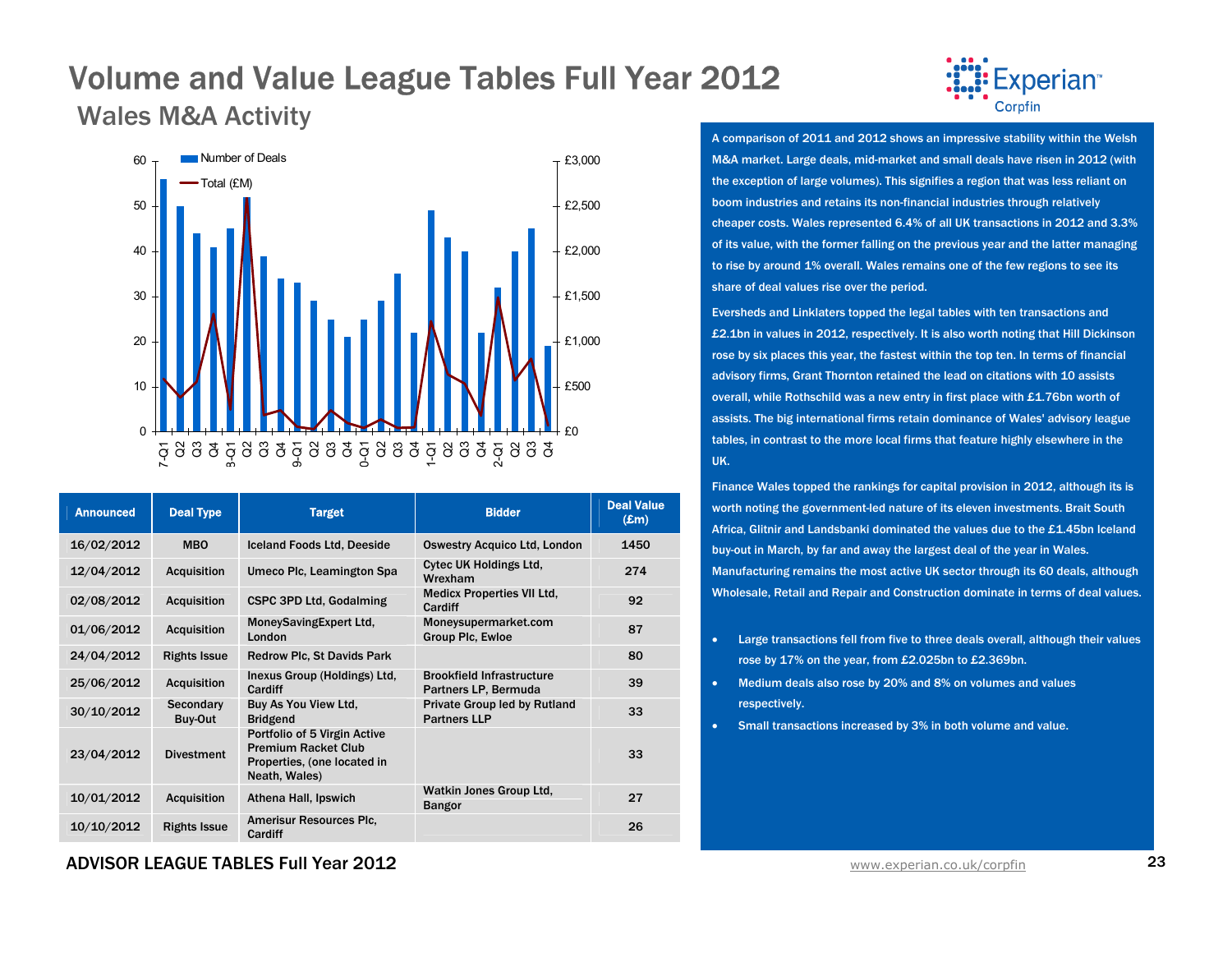

Any Wales Involvement

| 2012           | 2011           | <b>Legal Advisor</b>          | <b>Volume</b>  | 2012         | 2011                     | <b>Legal Advisor</b>           | Value (£m) |
|----------------|----------------|-------------------------------|----------------|--------------|--------------------------|--------------------------------|------------|
| $\mathbf{1}$   | 1              | <b>EVERSHEDS</b>              | 10             | $\mathbf{1}$ | $\sim$                   | <b>LINKLATERS</b>              | 2,095      |
| $\overline{2}$ | $\overline{2}$ | <b>DWF</b>                    | 6              | $2*$         | $\sim$                   | <b>HILL DICKINSON</b>          | 1,450      |
| 3              | $\sim$         | <b>SQUIRE SANDERS</b>         | 5              | $2*$         | $\overline{\phantom{a}}$ | <b>ALLEN &amp; OVERY</b>       | 1,450      |
| $\overline{4}$ | 10             | <b>HILL DICKINSON</b>         | $\overline{4}$ | $2*$         | $\overline{\phantom{a}}$ | <b>DEWEY &amp; LEBOEUF</b>     | 1,450      |
| 5              | $\sim$         | <b>NORTON ROSE</b>            | $\overline{4}$ | $2*$         | $\overline{\phantom{a}}$ | <b>LATHAM &amp; WATKINS</b>    | 1,450      |
| 6              | $\overline{4}$ | <b>DLA PIPER</b>              | $\overline{4}$ | $2*$         | <b>-</b>                 | <b>MORRISON &amp; FOERSTER</b> | 1,450      |
| $\overline{7}$ | $\sim$         | <b>MORGAN COLE</b>            | 4              | $2*$         | $\overline{\phantom{a}}$ | <b>SULLIVAN &amp; CROMWELL</b> | 1,450      |
| 8              | $\overline{7}$ | <b>BRABNERS CHAFFE STREET</b> | $\overline{4}$ | 8            | $\overline{\phantom{a}}$ | <b>CMS</b>                     | 652        |
| 9              | 8              | <b>ACUITY LEGAL</b>           | 4              | 9            | $\sim$                   | <b>SQUIRE SANDERS</b>          | 390        |
| 10             | $\sim$         | <b>OLSWANG</b>                | 3              | 10           | $\sim$                   | <b>NORTON ROSE</b>             | 274        |

| 2012           | 2011           | <b>Financial Advisor</b>             | <b>Volume</b>  | 2012           | 2011                                          | <b>Financial Advisor</b>             | Value (£m) |
|----------------|----------------|--------------------------------------|----------------|----------------|-----------------------------------------------|--------------------------------------|------------|
| 1              | $\mathbf{1}$   | <b>GRANT THORNTON</b>                | 7              | $\mathbf{1}$   | <b>ROTHSCHILD</b><br>$\overline{\phantom{0}}$ |                                      | 1,763      |
| $\overline{2}$ | 6              | <b>PWC</b>                           | 5              | $2*$           | $\overline{\phantom{0}}$                      | <b>BANK OF AMERICA MERRILL LYNCH</b> | 1,530      |
| 3              | $\sim$         | <b>DELOITTE</b>                      | 5              | $2*$           | $\overline{\phantom{a}}$                      | <b>HSBC</b>                          | 1,530      |
| $\overline{4}$ | 3              | <b>ERNST &amp; YOUNG</b>             | 4              | $\overline{4}$ | $\overline{\phantom{0}}$                      | <b>GRANT THORNTON</b>                | 1,460      |
| 5              | 5              | <b>KPMG</b>                          | 4              | $5*$           | $\overline{\phantom{a}}$                      | <b>ERNST &amp; YOUNG</b>             | 1,450      |
| 6              | $\overline{2}$ | <b>GAMBIT</b>                        | 4              | $5*$           | $\overline{\phantom{a}}$                      | <b>DEUTSCHE BANK</b>                 | 1,450      |
| $\overline{7}$ | $\sim$         | <b>BAKER TILLY</b>                   | $\overline{4}$ | $5*$           | $\overline{\phantom{0}}$                      | NOMURA INTERNATIONAL                 | 1,450      |
| 8              | $\sim$         | <b>ROTHSCHILD</b>                    | 3              | $5*$           | $\overline{\phantom{a}}$                      | <b>UBS</b>                           | 1,450      |
| 9              | $\sim$         | <b>SEYMOUR PIERCE</b>                | 3              | $9*$           | $\overline{\phantom{0}}$                      | <b>BARCLAYS</b>                      | 274        |
| $10*$          | $\sim$         | <b>BANK OF AMERICA MERRILL LYNCH</b> | $\overline{2}$ | $9*$           | $\overline{\phantom{a}}$                      | <b>INVESTEC</b>                      | 274        |
| $10*$          | $\sim$         | <b>HSBC</b>                          | $\overline{2}$ |                |                                               |                                      |            |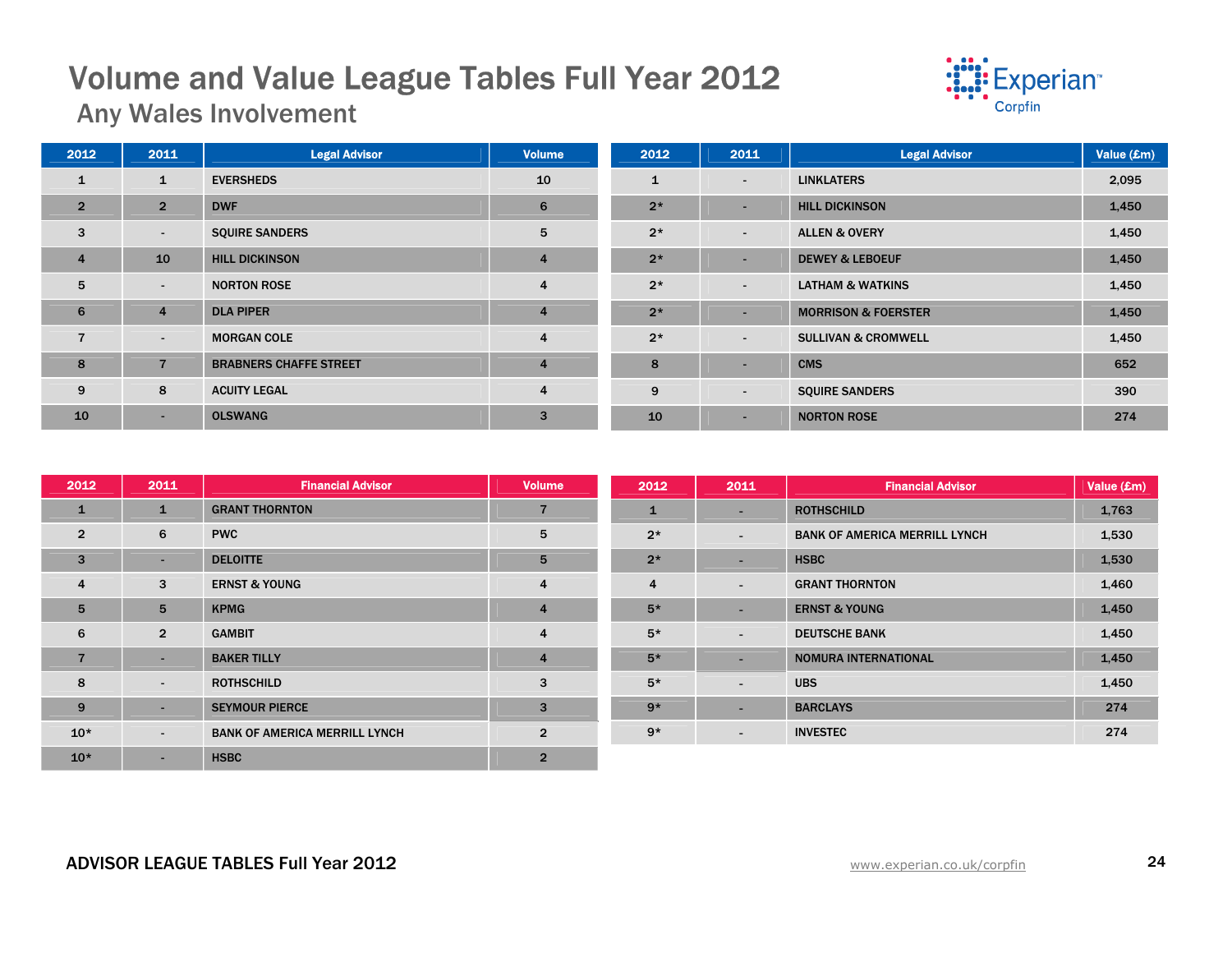### Volume and Value League Tables Full Year 2012 Scotland M&A Activity



| <b>Announced</b> | <b>Deal Type</b>   | <b>Target</b>                                                                                      | <b>Bidder</b>                                              | <b>Deal Value</b><br>$(\pmb{\pounds} \mathbf{m})$ |
|------------------|--------------------|----------------------------------------------------------------------------------------------------|------------------------------------------------------------|---------------------------------------------------|
| 17/01/2012       | <b>Acquisition</b> | <b>RBS Aviation Capital, Ireland</b><br>(from RBS, Edinburgh)                                      | Sumitomo Mitsui Financial<br>Group, Japan                  | 4.702.6                                           |
| 03/07/2012       | <b>IBO</b>         | Wood Mackenzie Ltd.<br>Edinburgh                                                                   | Hellman & Friedman LLC, USA                                | 1,100                                             |
| 15/08/2012       | <b>Acquisition</b> | <b>Portfolio of Private Equity</b><br><b>Investments, from Lloyds</b><br>Banking Group, Edinburgh) | <b>Coller Capital Ltd, England</b>                         | 1,030                                             |
| 14/11/2012       | <b>Acquisition</b> | <b>Britvic Plc, England</b>                                                                        | AG Barr Plc, Cumbernauld                                   | 855                                               |
| 23/04/2012       | <b>IBO</b>         | Edinburgh Airport Ltd.<br>Edinburgh                                                                | <b>Global Infrastructure Partners.</b><br>Scotland         | 807.2                                             |
| 19/07/2012       | <b>Acquisition</b> | <b>Branches of Lloyds Banking</b><br><b>Group Plc, Scotland</b>                                    | Co-Operative Group Ltd.<br>England                         | 750                                               |
| 10/05/2012       | <b>IBO</b>         | <b>Plantation Place, England</b><br>(from Lloyds Banking Group,<br>Edinburgh)                      | <b>Private Group Led By Moise</b><br>Yacoub Safra, England | 500                                               |
| 13/06/2012       | <b>Acquisition</b> | <b>Nautical Petroleum Plc.</b><br>England                                                          | Capricorn Energy Ltd.<br>Edinburgh                         | 414                                               |
| 09/02/2012       | <b>IBO</b>         | <b>USP Hospitales SA, Spain</b><br>(from RBS, Edinburgh)                                           | <b>Doughty Hanson</b>                                      | 295                                               |
| 15/06/2012       | <b>Acquisition</b> | Endesa Ireland Ltd, Dublin                                                                         | <b>SSE Plc. Scotland</b>                                   | 292                                               |



Recorded deals with a Scottish involvement increased by 10.5% in 2012 when compared to the previous year. Meanwhile, overall deal value increased by a healthy 31.1% over the same time period to reach £18.39bn. Scottish deals contributed 7.75% of the total UK value for the year and 6.06% of its total transaction volume.

Pinsent Masons was the most active legal advisor in Scotland in terms of volume, advising on 13 deals in 2012. Ashurst advised on the highest aggregate value of transactions, accounting for £6.07bn in total. Canaccord Genuity Hawkpoint was the most active financial advisor, with involvement in ten deals in 2012, while Barclays advised on the highest value of deals, at approximately £5.57bn in total.

- • A total of 28 large value deals with Scottish involvement were announced in 2012, representing an increase of 21.7% on 2011. Value figures were also up, reaching £16.5bn for the year, an impressive increase of 41.6% on 2011.
- Mid-market deals did not fare so well, with 2012 showing a decrease of 19.3% in volume terms and 23.5% in value terms when compared to the previous year.
- • Small value deals reached a recorded total of 177 for the year, representing a substantial year-on-year decline of 42.7% on 2011, although overall values proved slightly more resilient, down 4.5% overall.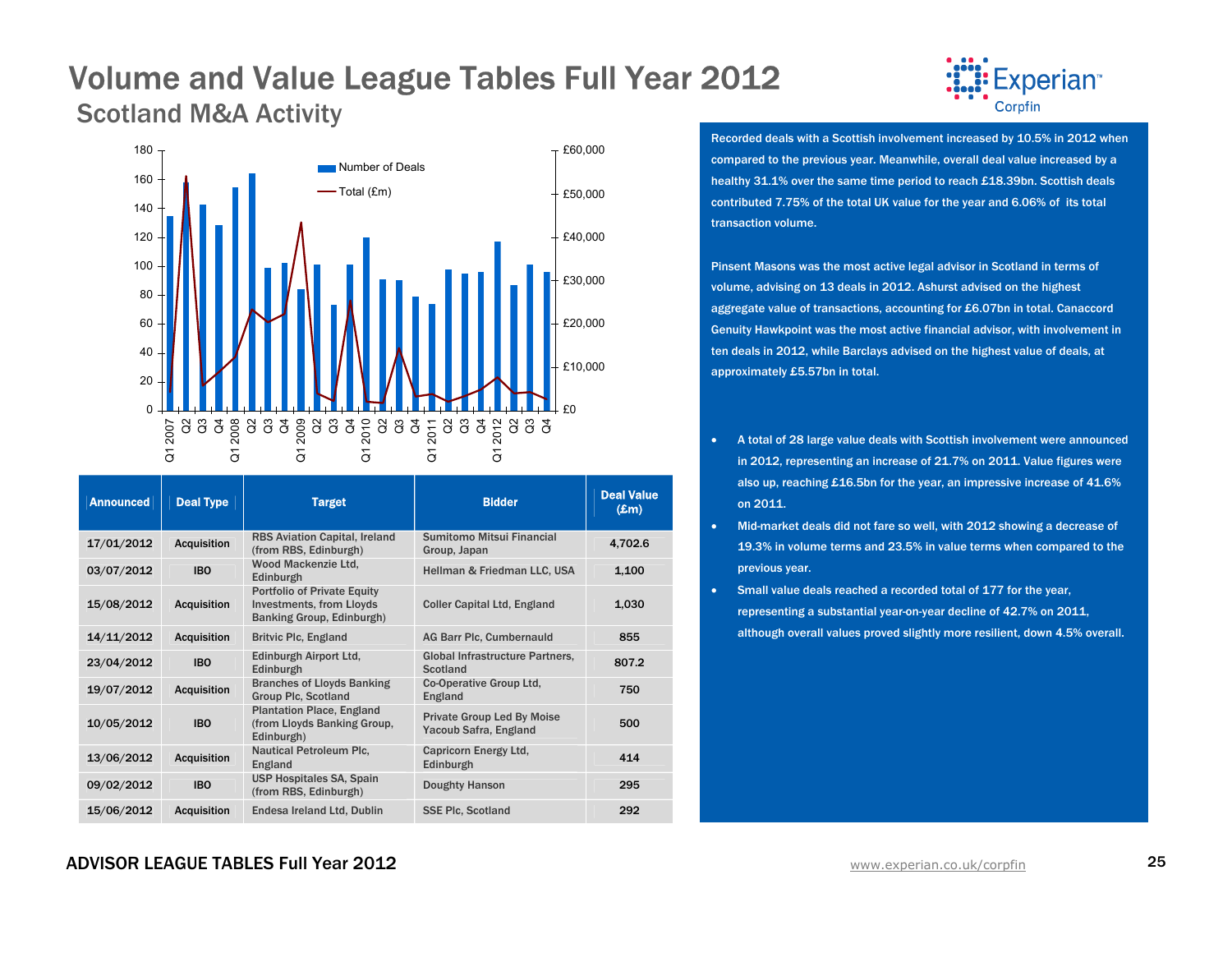

Any Scotland Involvement

| 2012           | 2011           | <b>Legal Advisor</b>                  | <b>Volume</b> | 2012           | 2011                     | <b>Legal Advisor</b>                     | Value (£m) |
|----------------|----------------|---------------------------------------|---------------|----------------|--------------------------|------------------------------------------|------------|
| $\mathbf{1}$   | 1              | <b>PINSENT MASONS</b>                 | 13            | $\mathbf{1}$   | $\sim$                   | <b>ASHURST</b>                           | 6,073      |
| $\overline{2}$ | $\sim$         | <b>ASHURST</b>                        | 10            | $\overline{2}$ | $\overline{\phantom{0}}$ | A & L GOODBODY                           | 5,558      |
| 3              | $\sim$         | <b>DUNDAS &amp; WILSON</b>            | 10            | 3              | 5                        | <b>CLIFFORD CHANCE</b>                   | 5,370      |
| $\overline{4}$ | 6              | <b>DWF</b>                            | 9             | $\overline{4}$ |                          | <b>MCCANN FITZGERALD</b>                 | 4,703      |
| 5              | 5              | <b>DLA PIPER</b>                      | 8             | 5              | $\sim$                   | <b>ARTHUR COX</b>                        | 4,703      |
| 6              | $\overline{2}$ | <b>MACLAY MURRAY &amp; SPENS</b>      |               | 6              | $\sim$                   | <b>MILBANK TWEED HADLEY &amp; MCCLOY</b> | 4,703      |
| $\overline{7}$ | $\sim$         | <b>FRESHFIELDS BRUCKHAUS DERINGER</b> | 6             | $\overline{7}$ | 8                        | <b>FRESHFIELDS BRUCKHAUS DERINGER</b>    | 1,726      |
| 8              | $\sim$         | <b>MAYER BROWN</b>                    | 6             | 8              | 3                        | <b>SLAUGHTER AND MAY</b>                 | 1,670      |
| 9              | $\sim$         | <b>LINKLATERS</b>                     | 5             | 9              | 10                       | <b>SHEPHERD &amp; WEDDERBURN</b>         | 1,232      |
| 10             | $\sim$         | <b>SEMPLE FRASER</b>                  | 5             | 10             | 6                        | <b>PINSENT MASONS</b>                    | 1,217      |

| 2012           | 2011                     | <b>Financial Advisor</b>             | <b>Volume</b>  | 2012           | 2011                     | <b>Financial Advisor</b>      | Value (£m) |
|----------------|--------------------------|--------------------------------------|----------------|----------------|--------------------------|-------------------------------|------------|
| $\mathbf{1}$   | ۰                        | <b>CANACCORD GENUITY HAWKPOINT</b>   | 10             |                |                          | <b>BARCLAYS</b>               | 5,571      |
| $\overline{2}$ | 4                        | <b>GRANT THORNTON</b>                | 10             | $\overline{2}$ | $\overline{\phantom{a}}$ | <b>GOLDMAN SACHS</b>          | 5,490      |
| $\mathbf{3}$   | ۰                        | <b>ROTHSCHILD</b>                    | 8              | 3              | 10                       | <b>ROYAL BANK OF SCOTLAND</b> | 4,998      |
| $\overline{4}$ | 5                        | <b>ANDERSON ANDERSON &amp; BROWN</b> | 8              | 4              |                          | <b>SMBC NIKKO SECURITIES</b>  | 4,703      |
| 5              | ۰                        | <b>JP MORGAN CHASE &amp; CO</b>      | $\overline{ }$ | 5              | $\mathbf{3}$             | <b>CITIGROUP</b>              | 3,448      |
| 6              | $\overline{\phantom{a}}$ | <b>JOHNSTON CARMICHAEL</b>           | 6              | 6              | $\overline{\phantom{a}}$ | <b>ROTHSCHILD</b>             | 2,403      |
| $\overline{7}$ | -                        | <b>CITIGROUP</b>                     | 5              |                | $\mathbf{1}$             | <b>CREDIT SUISSE</b>          | 1,850      |
| 8              | $\overline{a}$           | <b>INVESTEC</b>                      | 5              | 8              | $\sim$                   | <b>INVESTEC</b>               | 1,497      |
| 9              | 10                       | <b>RITSON SMITH</b>                  | 5              | 9              | $\overline{\phantom{0}}$ | <b>DELOITTE</b>               | 1,453      |
| 10             | $\blacksquare$           | <b>DELOITTE</b>                      | 4              | 10             | $\sim$                   | <b>OUAYLE MUNRO</b>           | 1,100      |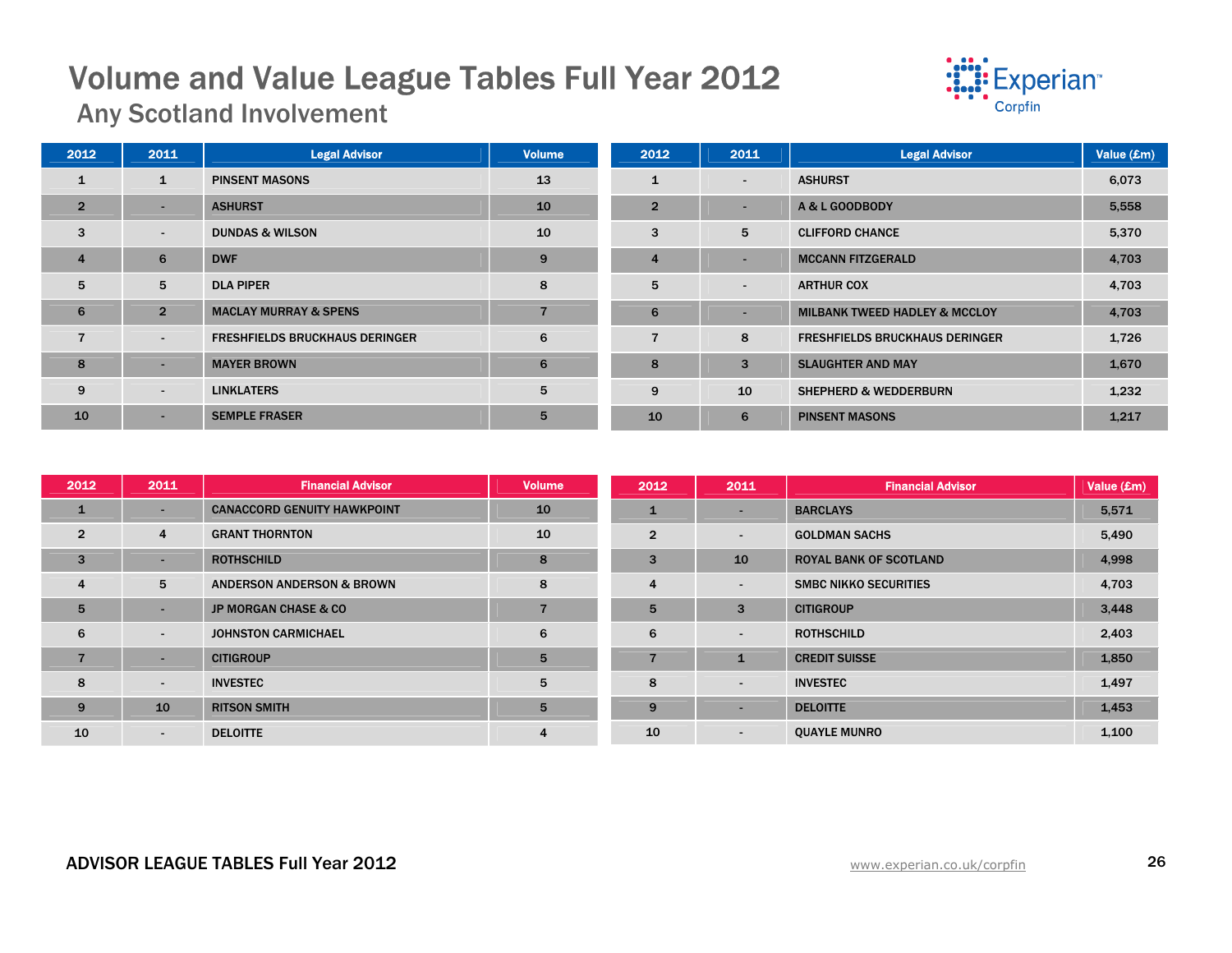## Republic of Ireland M&A Activity During 2012, there were 294 transactions announced in the Republic of



| <b>Announced</b> | <b>Deal Type</b>   | <b>Target</b>                                                                                      | <b>Bidder</b>                                                              | <b>Deal Value</b><br>$(\mathbf{em})$ |
|------------------|--------------------|----------------------------------------------------------------------------------------------------|----------------------------------------------------------------------------|--------------------------------------|
| 21/5/2012        | <b>Acquisition</b> | <b>Cooper Industries Plc, Dublin</b>                                                               | Eaton Corp. USA                                                            | 8.971                                |
| 17/01/2012       | <b>Acquisition</b> | <b>RBS Aviation Capital, Dublin</b>                                                                | Sumitomo Mitsui Financial<br>Group, Japan                                  | 5,802                                |
| 13/04/2012       | <b>Acquisition</b> | Irish Life, Dublin                                                                                 | Government of the Republic of<br>Ireland, Dublin                           | 1,337                                |
| 09/05/2012       | <b>Acquisition</b> | Ingersoll-Rand Plc, Dublin                                                                         | <b>Trian Fund Management, USA</b>                                          | 695                                  |
| 02/04/2012       | <b>Acquisition</b> | Polonia Property Fund II Ltd,<br><b>England (Sunsidiary of Allied)</b><br>Irish Banks Plc, Dublin) | Peakside Capital Advisors Ltd,<br>England                                  | 617                                  |
| 25/04/2012       | <b>Acquisition</b> | Secil, Portugal (Subsidiary of<br>CRH Plc, Dublin)                                                 | Sempa SGPS SA, Portugal                                                    | 590                                  |
| 07/06/2012       | <b>Acquisition</b> | <b>Battersea Power Station,</b><br>England                                                         | Sime Darby Bhd, Malaysia /<br><b>Employees Provident Fund,</b><br>Malaysia | 494                                  |
| 17/7/2012        | <b>Acquisition</b> | <b>Goldman Sachs</b><br><b>Administration Services,</b><br>Caymen Islands                          | <b>State Street Corp. USA</b>                                              | 432                                  |
| 15/06/2012       | <b>Acquisition</b> | Endesa Ireland Ltd, Dublin                                                                         | <b>SSE Plc. Scotland</b>                                                   | 360                                  |
| 31/01/2012       | <b>Acquisition</b> | Woolgate Exchange, England<br>Subsidiary of D2 Private Ltd.<br><b>Dublin</b>                       | <b>Permodalan Nasional Bhd</b>                                             | 333                                  |



Ireland, compared to 2011 in which there was a total of 307 deals, a 4.2% decline. However, the value of transactions in the Republic of Ireland showed a 1% upturn, increasing from €28.343bn in 2011 to €28.596bn in 2012. The Republic of Ireland represented approximately 3% of the total volume of all European transactions and 3.9% of their total value.

The most active sector for M&A in 2012 was Materials and Equipment Wholesale, with just over a fifth of all transactions, followed by Professional and Business Activities (15.5%) and Computer Activities (15.2%). Meanwhile, the most valuable sectors were Banking, Credit & Leasing, with deals worth approximately €10.5bn, and Electrical Manufacturing (€10.2bn).

Davy Corporate Finance was the most active financial advisor in 2012 with 20 transactions, while A&L Goodbody topped the league table for legal advisors by volume, with 30 assists. A&L Goodbody was also the leading Irish legal firm by value, advising on deals worth approximately €18.6bn over the year.

- • There were 29 large deals announced in 2012, up by 20.8% from the 24 transactions recorded for 2011. Alongside an increase in activity, there was also an upturn in value; the aggregate value of large deals was up by 1.38%, from €25.25bn in 2011 to €25.597bn in 2012.
- • Deal volume in the mid-market segment in 2012 stayed level on 64 deals. Values declined to €2.237bn – representing a fall of 3.8% over deals worth €2.325bn 2011.
- • Deal flow in the small market value segment fell from 47 transactions in 2011 to 44 transactions for 2012, a decline of 6.4%. However, the aggregate value of deals saw a 9.2% increase; there were €232m worth of small transactions in 2012, up from €212m in 2011.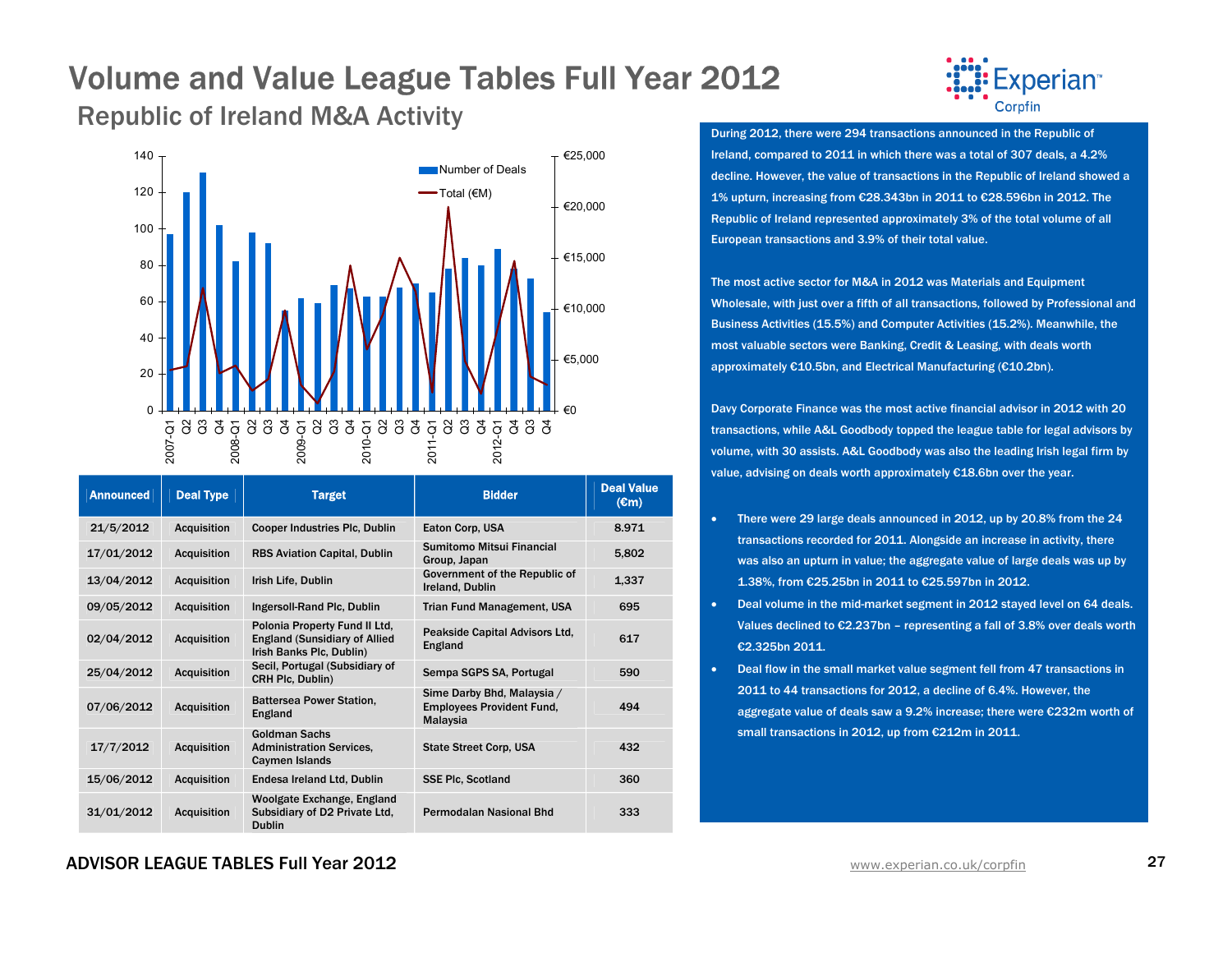

Republic of Ireland Involvement

| 2012           | 2011           | <b>Financial Advisor</b>             | <b>Volume</b>  | 2012           | 2011           | <b>Financial Advisor</b>             | <b>Volume</b> |
|----------------|----------------|--------------------------------------|----------------|----------------|----------------|--------------------------------------|---------------|
| $\mathbf{1}$   | $\overline{2}$ | <b>DAVY CORPORATE FINANCE</b>        | 20             | $\mathbf{1}$   | $8*$           | <b>GOLDMAN SACHS</b>                 | 15,998        |
| $\overline{2}$ | 5              | <b>ERNST &amp; YOUNG</b>             | 13             | $\overline{2}$ | $\mathbf{1}$   | <b>MORGAN STANLEY</b>                | 10,714        |
| 3              | $\blacksquare$ | <b>BDO</b>                           | 9              | 3              | $\sim$         | <b>ERNST &amp; YOUNG</b>             | 9,752         |
| $\overline{4}$ | $\overline{7}$ | <b>MORGAN STANLEY</b>                |                | $\overline{4}$ | ۰.             | <b>CITIGROUP</b>                     | 9,547         |
| 5              | $\mathbf{1}$   | <b>IBI</b>                           |                | 5              | $\sim$         | <b>BANK OF AMERICA MERRILL LYNCH</b> | 9,518         |
| 6              | ×.             | <b>ROTHSCHILD</b>                    | 5              | $6*$           | $8*$           | <b>DEUTSCHE BANK</b>                 | 8,971         |
| $\overline{7}$ | $\sim$         | <b>GOLDMAN SACHS</b>                 | 4              | $6*$           | 6              | <b>JP MORGAN CHASE</b>               | 8,971         |
| 8              | ×.             | <b>BANK OF AMERICA MERRILL LYNCH</b> | $\overline{4}$ | 8              | 10             | <b>BARCLAYS</b>                      | 7,131         |
| 9              | 10             | <b>BARCLAYS</b>                      | 4              | 9              | $\overline{7}$ | ROYAL BANK OF SCOTLAND               | 6,001         |
| 10             | 3              | <b>GOODBODY</b>                      | $\overline{4}$ | 10             | ۰.             | <b>SMBC NIKKO SECURITIES</b>         | 5,802         |

| 2012           | 2011           | <b>Legal Advisor</b>            | <b>Volume</b>  | 2012           | 2011           | <b>Legal Advisor</b>                    | Value $(\epsilon m)$ |
|----------------|----------------|---------------------------------|----------------|----------------|----------------|-----------------------------------------|----------------------|
| $\mathbf{1}$   | $\mathbf{1}$   | <b>A&amp;L GOODBODY</b>         | 30             | 1              | 4              | <b>A&amp;L GOODBODY</b>                 | 18,618               |
| $\overline{2}$ | 6              | <b>ARTHUR COX</b>               | 23             | $\overline{2}$ | $\blacksquare$ | <b>ARTHUR COX</b>                       | 18,528               |
| $\overline{3}$ | $\overline{2}$ | <b>WILLIAM FRY</b>              | 18             | 3              |                | <b>MCCANN FITZGERALD</b>                | 16,666               |
| $\overline{4}$ | 3              | <b>MATHESON</b>                 | 17             | 4              | $\blacksquare$ | <b>MATHESON</b>                         | 11,413               |
| 5              | 9              | <b>MASON HAYES &amp; CURRAN</b> | 15             | 5              |                | <b>DAVIS POLK &amp; WARDWELL</b>        | 9,327                |
| $6*$           | 4              | <b>MCCANN FITZGERALD</b>        | 14             | 6              |                | <b>LATHAM &amp; WATKINS</b>             | 9,223                |
| $6*$           | 5              | <b>EVERSHEDS</b>                | 14             |                | 5              | <b>SLAUGHTER &amp; MAY</b>              | 9,021                |
| 8              | $\overline{7}$ | LK SHIELDS & PARTNERS           | 9              | $8*$           | 3              | <b>SHEARMAN &amp; STERLING</b>          | 8,971                |
| 9              | 8              | <b>PINSENT MASONS</b>           | $\overline{ }$ | $8*$           |                | <b>SIMPSON THATCHER &amp; BARTLETT</b>  | 8,971                |
| 10             | $\sim$         | <b>LINKLATERS</b>               | 5              | $8*$           | $\blacksquare$ | <b>WACHTELL LIPTON ROSEN &amp; KATZ</b> | 8,971                |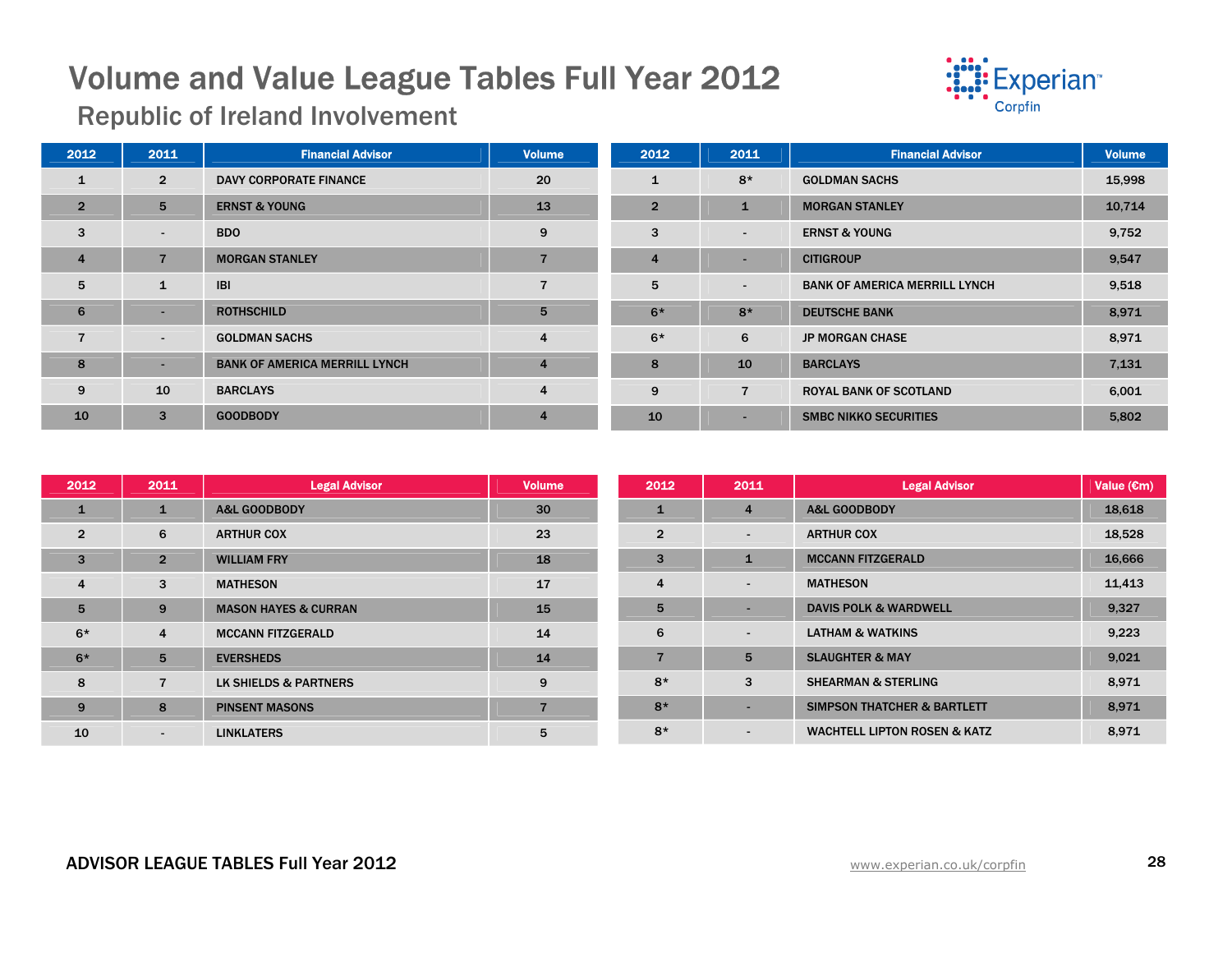

Northern Ireland M&A Activity



| <b>Announced</b> | <b>Deal Type</b>   | <b>Target</b>                                                                                  | <b>Bidder</b>                                                      | <b>Deal Value</b><br>$(\pmb{\pounds} \mathbf{m})$ |
|------------------|--------------------|------------------------------------------------------------------------------------------------|--------------------------------------------------------------------|---------------------------------------------------|
| 15/03/2012       | <b>Acquisition</b> | <b>Schrader Electronics Ltd.</b><br><b>Muckamore</b>                                           | <b>Madison Dearborn Partners,</b><br>Northen Ireland               | 317                                               |
| 03/08/2012       | <b>Acquisition</b> | Belfry (from Quinn Group Ltd,<br>Derrylin)                                                     | <b>KSL Capital Partners, England</b>                               | 251                                               |
| 11/06/2012       | <b>Acquisition</b> | Eco Wind Power Ltd, Republic<br>of Ireland (from Viridian Group<br>Ltd, Belfast)               | <b>AMP Capital, Republic of</b><br>Ireland                         | 162                                               |
| 09/07/2012       | <b>Acquisition</b> | <b>Bridge View and Consort</b><br>House, Scotland (from Ulster<br>Estates Ltd, Belfast)        | Gatehouse Bank Plc, England                                        | 60                                                |
| 12/09/2012       | <b>Acquisition</b> | Portfolio of 2 Supermarkets<br>(Lisburn/Derry)                                                 | LaSalle Investment<br>Management, England                          | 49                                                |
| 05/09/2012       | <b>Acquisition</b> | <b>Crossgates Centre, England</b><br>(from Donegall Place<br>Investments Ltd, Belfast)         | Praxis (Holdings) Ltd, England                                     | 30                                                |
| 16/05/2012       | <b>Acquisition</b> | <b>Phoenix Supply Ltd, Belfast</b>                                                             | <b>Airtricity Energy Supply</b><br>(Northern Ireland) Ltd, Belfast | 19                                                |
| 13/04/2012       | <b>Acquisition</b> | <b>Cranswick Pet Products</b><br>Division of Cranswick Pet and<br><b>Aquatics Ltd, England</b> | <b>Westland Horticulture Ltd.</b><br><b>Belfast</b>                | 18                                                |
| 20/09/2012       | <b>Acquisition</b> | <b>Townview Foods Ltd, Newry</b>                                                               | Norish Plc, Republic of Ireland                                    | 8                                                 |
| 06/03/2012       | <b>Acquisition</b> | Simply Zesty Ltd, Republic of<br>Ireland                                                       | UTV Media Plc, Belfast                                             | $\overline{7}$                                    |

There were 52 transactions announced in Northern Ireland in 2012, representing an increase of 36.7% from 2011, in which there was a total of 38 deals. This represented the highest number of deals in Northern Ireland since 2008. The value of transactions in Northern Ireland more than doubled, to £1.1bn in 2012 from £384m in 2011. Northern Ireland represents 1.14% of the total volume of all UK transactions and 0.48% of the total value. M&A activity in Northern Ireland is fuelled by its Information Technology industry; almost a fifth of deals took place within this sector in 2012. The next most active industries were Professional & Business Activities and Materials and Equipment Wholesale, each of which accounted for 11.5% of transactions. Deal flow often stemmed from inbound investment; 38.4% of deals in 2012 involved a bidder from outside of Northern Ireland.

A&L Goodbody was the most active legal advisor in 2012 with eleven deals, while Kirkland & Ellis topped the table alongside Latham & Watkins in terms of value. Horwood & Holmes was the most active financial advisor, with five transactions, while Barclays, Goldman Sachs and Guggenheim Securities topped the table in terms of value, each having advised on a single transaction worth £317m.

- There were four large deals announced in 2012, up from a single large transaction recorded for 2011. Alongside the upturn in volume, the aggregate value of large deals also increased, from £174m in 2011 to £888m in 2012.
- Deal volume stayed level in the mid-market segment in 2012 at five deals, but aggregate value declined to £176m– representing a fall of 12% over transactions worth £200m in the same period of 2011.
- • Deal flow in the small market value segment increased from four transactions in 2011 to eight transactions for the same period of 2012, a rise of 100%. There was £38m worth of small transactions in 2012, up from £8m in 2011.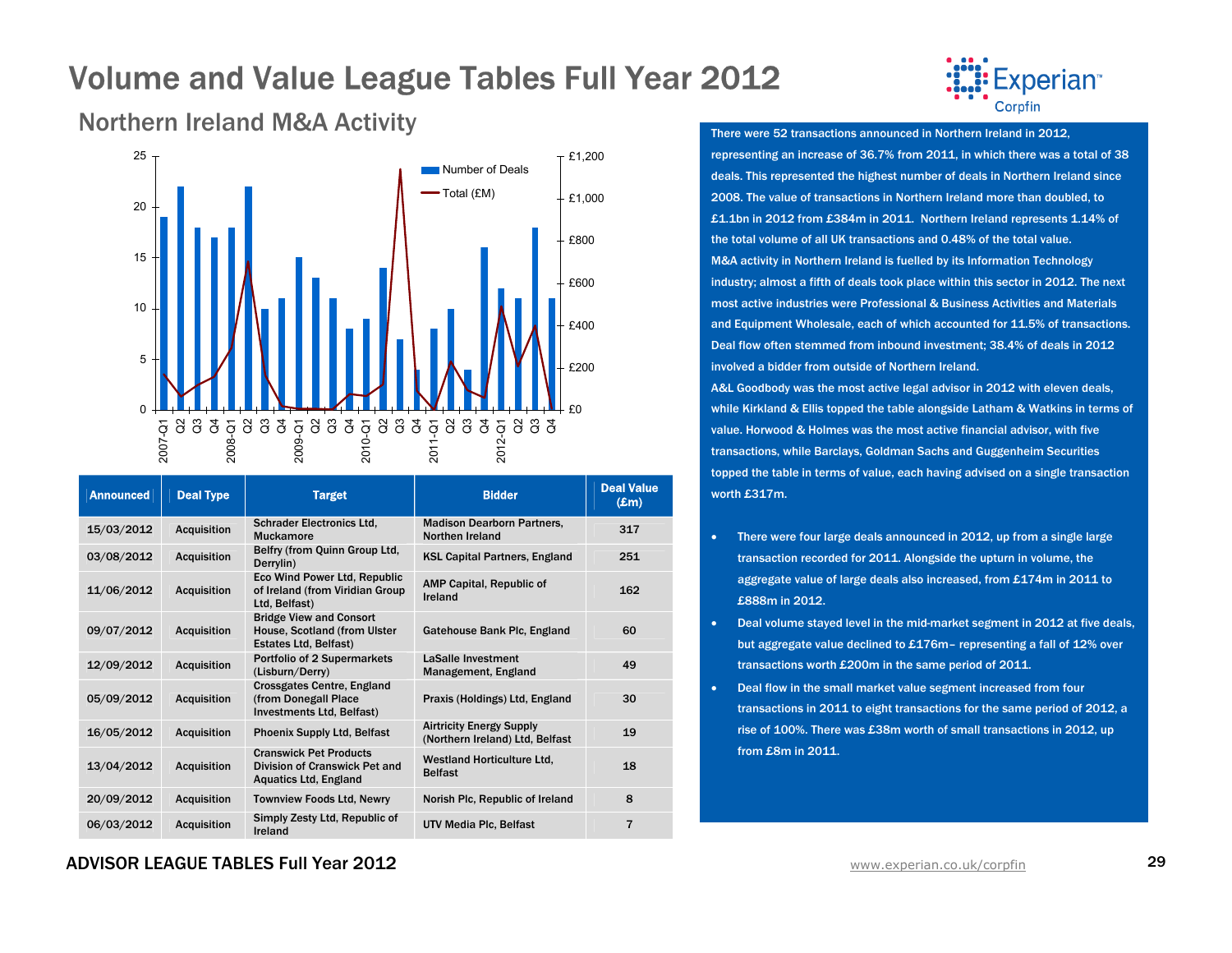

Northern Ireland Involvement

| 2012           | 2011   | <b>Legal Advisor</b>            | <b>Volume</b>  | 2012 | 2011                     | <b>Legal Advisor</b>        | Value $(\epsilon m)$ |
|----------------|--------|---------------------------------|----------------|------|--------------------------|-----------------------------|----------------------|
| $\mathbf{1}$   | $\sim$ | A&L GOODBODY                    | 11             | $1*$ | $\sim$                   | <b>KIRKLAND &amp; ELLIS</b> | 317                  |
| $\overline{2}$ | -      | <b>MASON HAYES &amp; CURRAN</b> | $\overline{2}$ | $1*$ | $\overline{\phantom{a}}$ | <b>LATHAM &amp; WATKINS</b> | 317                  |
| $3*$           | $\sim$ | <b>KIRKLAND &amp; ELLIS</b>     | $\mathbf{1}$   | $3*$ | $\sim$                   | <b>DLA PIPER</b>            | 251                  |
| $3*$           | -      | <b>LATHAM &amp; WATKINS</b>     | $\blacksquare$ | $3*$ | $2*$                     | <b>EVERSHEDS</b>            | 251                  |
| $5*$           | $\sim$ | <b>DLA PIPER</b>                | $\mathbf{1}$   | 5    | $\sim$                   | <b>A&amp;L GOODBODY</b>     | 169                  |
| $5*$           | $5*$   | <b>EVERSHEDS</b>                | $\mathbf{1}$   | 6    | $\overline{\phantom{a}}$ | <b>CMS</b>                  | 162                  |
| $\overline{7}$ | $\sim$ | <b>CMS</b>                      | $\mathbf{1}$   | $7*$ | $\sim$                   | <b>HOGAN LOVELLS</b>        | 159                  |
| $8*$           | 10     | <b>HOGAN LOVELLS</b>            | $\blacksquare$ | $7*$ | $\sim$                   | <b>MOURANT OZANNES</b>      | 159                  |
| $8*$           | $\sim$ | <b>MOURANT OZANNES</b>          | $\mathbf{1}$   | $7*$ | $\sim$                   | <b>SJ BERWIN</b>            | 159                  |
| $8*$           | $\sim$ | <b>SJ BERWIN</b>                | $\mathbf{1}$   | 10   | ۰                        | <b>SEMPLE FRASER</b>        | 60                   |

| 2012           | 2011                     | <b>Financial Advisor</b>      | <b>Volume</b>  | 2012                     | 2011                     | <b>Financial Advisor</b>      | Value $(\epsilon m)$ |
|----------------|--------------------------|-------------------------------|----------------|--------------------------|--------------------------|-------------------------------|----------------------|
| $\mathbf{1}$   | 1                        | <b>HORWOOD &amp; HOLMES</b>   | 5              | $1*$                     | -                        | <b>BARCLAYS</b>               | 317                  |
| $\overline{2}$ | $\overline{2}$           | <b>BDO</b>                    | 5              | $1*$                     | $\overline{\phantom{0}}$ | <b>GOLDMAN SACHS</b>          | 317                  |
| 3              | $\overline{\phantom{a}}$ | <b>DAVY</b>                   | $\overline{2}$ | $1*$                     | -                        | <b>GUGGENHEIM SECURITIES</b>  | 317                  |
| 4              | 4                        | <b>BELTRAE PARTNERS</b>       | $\overline{2}$ | $4*$                     | ٠.                       | <b>MACQUARIE</b>              | 162                  |
| $5*$           | $\overline{\phantom{a}}$ | <b>BARCLAYS</b>               | $\mathbf{1}$   | $4*$                     |                          | <b>ROYAL BANK OF SCOTLAND</b> | 162                  |
| $5*$           | $\sim$                   | <b>GOLDMAN SACHS</b>          | $\mathbf{1}$   | 6                        | $\blacksquare$           | <b>DAVY</b>                   | 26                   |
| $5*$           | $\overline{\phantom{a}}$ | <b>GUGGENHEIM SECURITIES</b>  |                | $\overline{\phantom{a}}$ |                          | <b>DELOITTE</b>               | 18                   |
| $8*$           | $\sim$                   | <b>MACQUARIE</b>              | $\mathbf{1}$   | 8                        | $\overline{7}$           | <b>HORWOOD &amp; HOLMES</b>   | 13                   |
| $8*$           | $\overline{\phantom{a}}$ | <b>ROYAL BANK OF SCOTLAND</b> | $\mathbf{1}$   | 9                        | -                        | <b>BCMS CORPORATE</b>         | 8                    |
| 10             | $\sim$                   | <b>DELOITTE</b>               |                | 10                       | $\blacksquare$           | <b>ARIADNE CAPITAL</b>        |                      |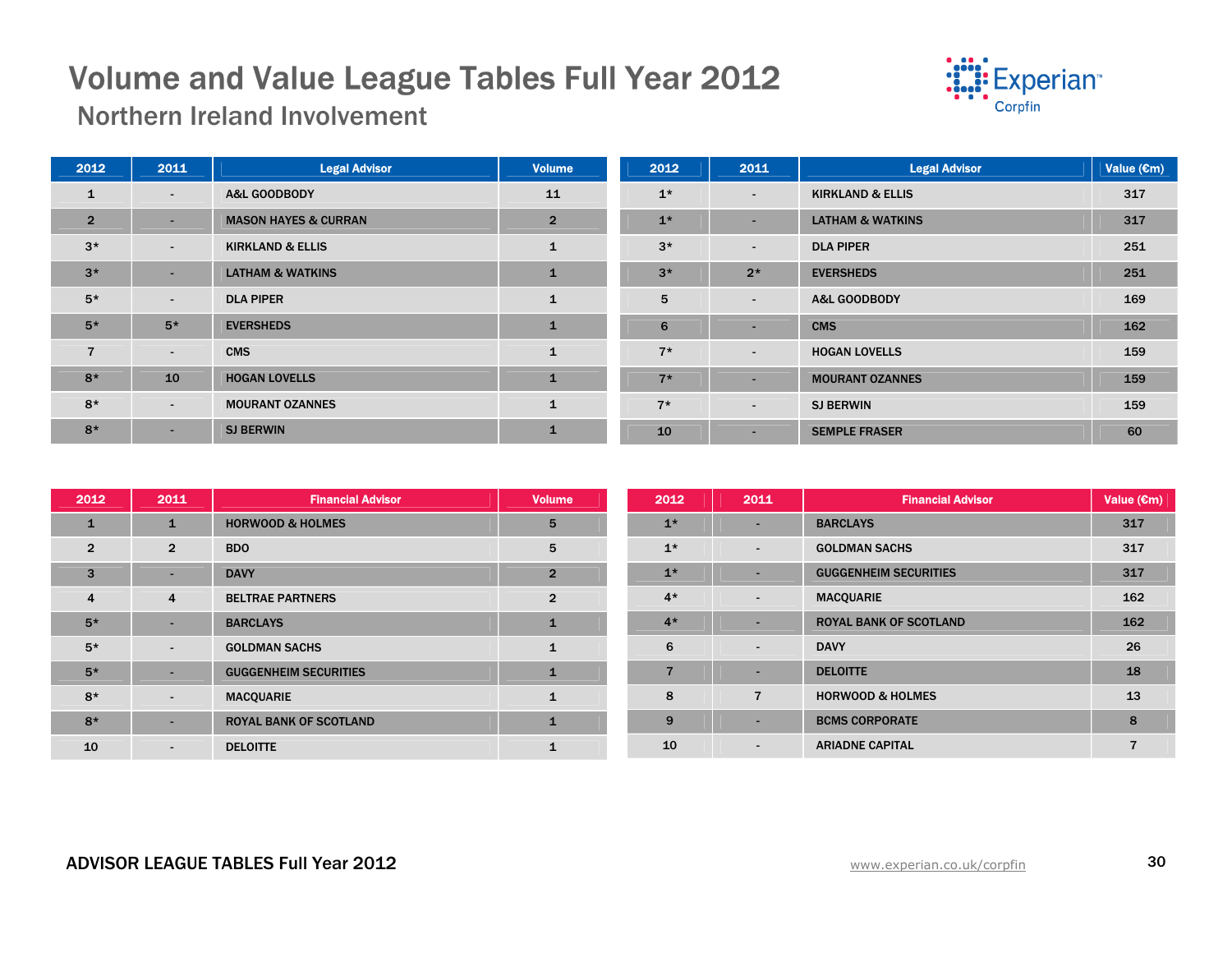

## CRITERIA

- Each league table ranks 10 financial/legal advisors based on the volume of transactions. Where two or more firms advised on the same volume of transactions, total deal value is used as a secondary ranking criteria. \* represents equal ranking by both value and volume.
- The league tables include any ACQUISITION, ACQUISITION TENDER OFFER, DEMERGER, DEVELOPMENT CAPITAL, DIVESTMENT, EMPLOYEE BUY-IN, EMPLOYEE BUY-OUT, EXIT, PARTIAL EXIT, FLOTATION, INVESTOR BUY-IN, INVESTOR BUY-OUT, INVESTOR BUY-OUT TENDER OFFER, LEVERAGED BUY-OUT, MANAGEMENT BUY-IN, MANAGEMENT BUY-IN / BUY-OUT, MANAGEMENT BUY-OUT, MERGER, MINORITY STAKE, MINORITY STAKE - TENDER OFFER, PUBLIC TO PRIVATE, REVERSE TAKEOVER, RIGHTS ISSUE, SECONDARY BUY-OUT or SHARE BUY-BACK that was announced between 1st January and 24th December, 2012.
- Target, bidder or their parent companies must be located in the region to which the league table refers.
- Experian Corpfin covers transactions with a deal value of £500,000 or above. Property deals must be over £15 million. Stakes in oil and gas fields and bond issues are not covered. Deals with undisclosed consideration are included.
- Information correct as of 27<sup>th</sup> December, 2012.

FOR FURTHER INFORMATION ON EXPERIAN CORPFIN LEAGUE TABLES, DEAL SUBMISSIONS OR QUARTERLY UPDATES Please contact

Jane Turner Research Manager T: +44 161 209 3727 research@corpfinworldwide.com entitled and the published January 2013